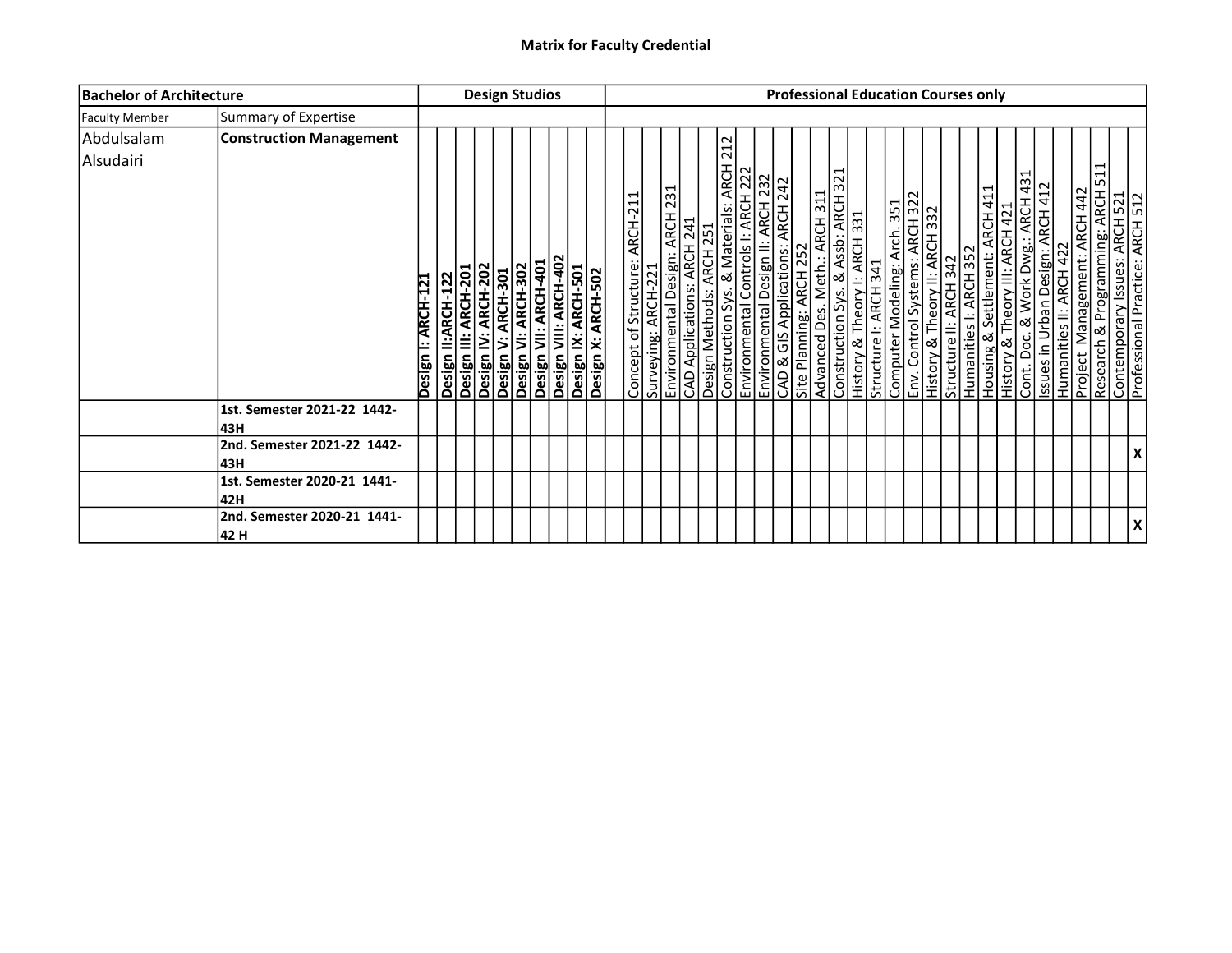| <b>Bachelor of Architecture</b> |                                      |                    |                                            | <b>Design Studios</b> |                    |                                                                                                                   |  |  |                               |                     |  |                                                                                                                                                                                                                     |                                  |                         |                               |  |  |                                                                                                                                                             |                        | <b>Professional Education Courses only</b>                                                                                                                                                |   |  |  |   |                                                                                                     |
|---------------------------------|--------------------------------------|--------------------|--------------------------------------------|-----------------------|--------------------|-------------------------------------------------------------------------------------------------------------------|--|--|-------------------------------|---------------------|--|---------------------------------------------------------------------------------------------------------------------------------------------------------------------------------------------------------------------|----------------------------------|-------------------------|-------------------------------|--|--|-------------------------------------------------------------------------------------------------------------------------------------------------------------|------------------------|-------------------------------------------------------------------------------------------------------------------------------------------------------------------------------------------|---|--|--|---|-----------------------------------------------------------------------------------------------------|
| <b>Faculty Member</b>           | Summary of Expertise                 |                    |                                            |                       |                    |                                                                                                                   |  |  |                               |                     |  |                                                                                                                                                                                                                     |                                  |                         |                               |  |  |                                                                                                                                                             |                        |                                                                                                                                                                                           |   |  |  |   |                                                                                                     |
| Mashary Al-Naim                 | <b>History &amp; Theory</b>          | Design I: ARCH-121 | Design II:ARCH-122<br>Design III: ARCH-201 | Design IV: ARCH-202   | Design V: ARCH-301 | Desiğn VI: ARCH-302<br>Design VII: ARCH-401<br>Design VIII: ARCH-402<br>Design IX: ARCH-501<br>Design X: ARCH-502 |  |  | Concept of Structure: ARCH-21 | Surveying: ARCH-221 |  | 212<br>Environmental Design: ARCH 231<br>CAD Applications: ARCH 241<br>Design Methods: ARCH 251<br>Construction Sys. & Materials: ARCH 22<br>Environmental Design II: ARCH 222<br>Environmental Design II: ARCH 232 | CAD & GIS Applications: ARCH 242 | Site Planning: ARCH 252 | Advanced Des. Meth.: ARCH 311 |  |  | Construction Sys. & Assb: ARCH 321<br>History & Theory I: ARCH 331<br>Structure I: ARCH 341<br>Computer Modeling: Arch 351<br>History & Theory II: ARCH 322 | Structure II: ARCH 342 | Humanities I: ARCH 352<br>Housing & Settlement: ARCH 411<br>History & Theory III: ARCH 421<br>Issues in Urban Design: ARCH 412<br>Humanities II: ARCH 422<br>Project Management: ARCH 442 |   |  |  | ⊣ | Research & Programming: ARCH 51<br>Contemporary Issues: ARCH 521<br>Professional Practice: ARCH 512 |
|                                 | 1st. Semester 2021-22 1442-<br>l43H  |                    |                                            |                       |                    |                                                                                                                   |  |  |                               |                     |  |                                                                                                                                                                                                                     |                                  |                         |                               |  |  |                                                                                                                                                             |                        |                                                                                                                                                                                           |   |  |  |   |                                                                                                     |
|                                 | 2nd. Semester 2021-22 1442-<br>l43H  |                    |                                            |                       |                    |                                                                                                                   |  |  |                               |                     |  |                                                                                                                                                                                                                     |                                  |                         |                               |  |  |                                                                                                                                                             |                        |                                                                                                                                                                                           |   |  |  |   |                                                                                                     |
|                                 | 1st. Semester 2020-21 1441-<br>42H   |                    |                                            |                       |                    |                                                                                                                   |  |  |                               |                     |  |                                                                                                                                                                                                                     |                                  |                         |                               |  |  |                                                                                                                                                             |                        |                                                                                                                                                                                           | X |  |  |   |                                                                                                     |
|                                 | 2nd. Semester 2020-21 1441-<br> 42 H |                    |                                            |                       |                    |                                                                                                                   |  |  |                               |                     |  |                                                                                                                                                                                                                     |                                  |                         |                               |  |  |                                                                                                                                                             |                        |                                                                                                                                                                                           |   |  |  |   |                                                                                                     |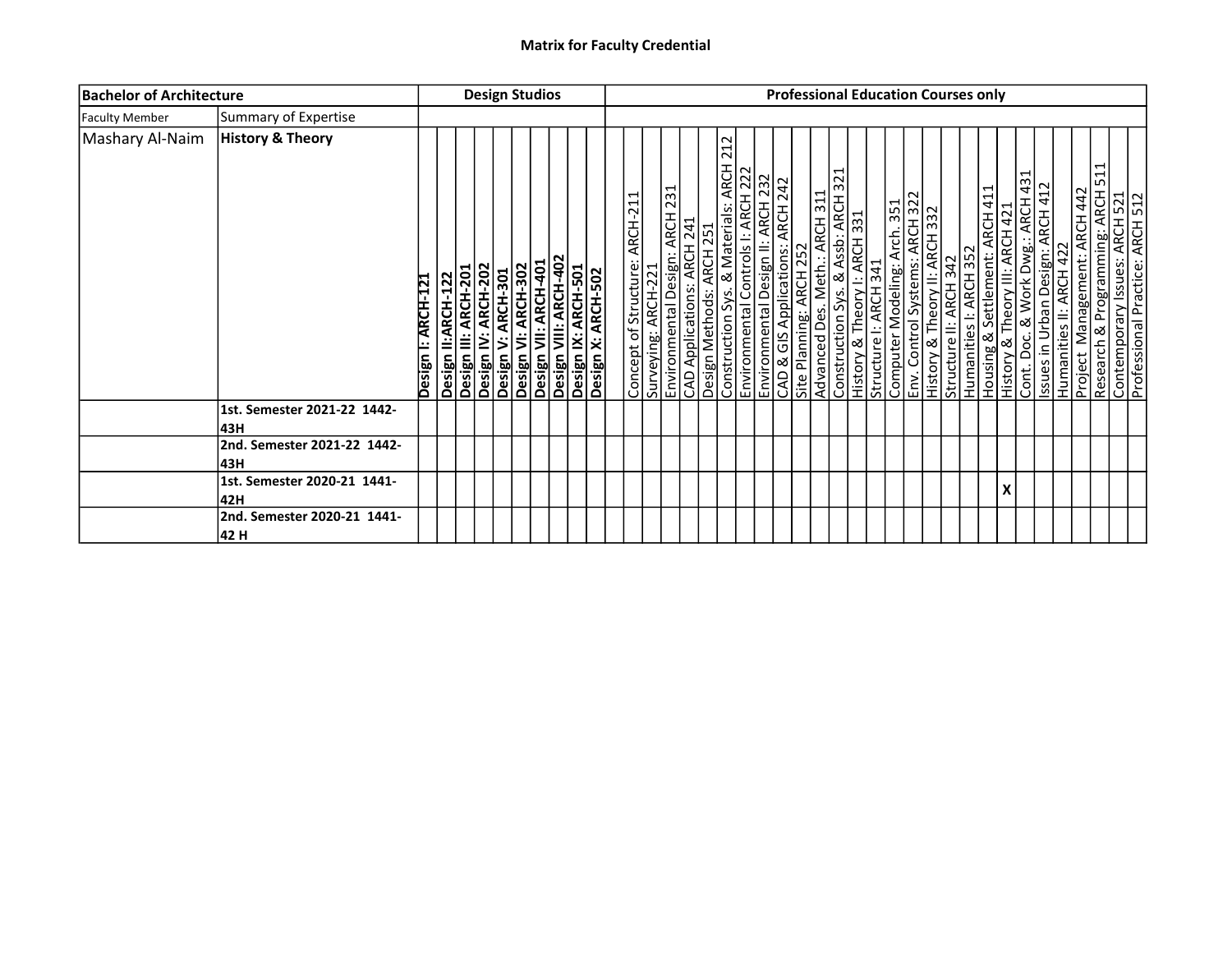| <b>Bachelor of Architecture</b> |                                      |                    |                                            |                     | <b>Design Studios</b> |                                                                                                                   |  |  |                                                      |  |                                                                                                                                                                                                                     |                                  |                         |                               | <b>Professional Education Courses only</b>                                                                                                                  |  |                        |                                                                                                                                                                                             |  |  |                                           |                                                                                                          |  |
|---------------------------------|--------------------------------------|--------------------|--------------------------------------------|---------------------|-----------------------|-------------------------------------------------------------------------------------------------------------------|--|--|------------------------------------------------------|--|---------------------------------------------------------------------------------------------------------------------------------------------------------------------------------------------------------------------|----------------------------------|-------------------------|-------------------------------|-------------------------------------------------------------------------------------------------------------------------------------------------------------|--|------------------------|---------------------------------------------------------------------------------------------------------------------------------------------------------------------------------------------|--|--|-------------------------------------------|----------------------------------------------------------------------------------------------------------|--|
| <b>Faculty Member</b>           | Summary of Expertise                 |                    |                                            |                     |                       |                                                                                                                   |  |  |                                                      |  |                                                                                                                                                                                                                     |                                  |                         |                               |                                                                                                                                                             |  |                        |                                                                                                                                                                                             |  |  |                                           |                                                                                                          |  |
| Hani Al-Qahtani                 | <b>History &amp; Theory</b>          | Design I: ARCH-121 | Design II:ARCH-122<br>Design III: ARCH-201 | Design IV: ARCH-202 | Design V: ARCH-301    | Desiğn VI: ARCH-302<br>Design VII: ARCH-401<br>Design VIII: ARCH-402<br>Design IX: ARCH-501<br>Design X: ARCH-502 |  |  | Concept of Structure: ARCH-21<br>Surveying: ARCH-221 |  | 212<br>Environmental Design: ARCH 231<br>CAD Applications: ARCH 241<br>Design Methods: ARCH 251<br>Construction Sys. & Materials: ARCH 22<br>Environmental Design II: ARCH 222<br>Environmental Design II: ARCH 232 | CAD & GIS Applications: ARCH 242 | Site Planning: ARCH 252 | Advanced Des. Meth.: ARCH 311 | Construction Sys. & Assb: ARCH 321<br>History & Theory I: ARCH 331<br>Structure I: ARCH 341<br>Computer Modeling: Arch 351<br>History & Theory II: ARCH 322 |  | Structure II: ARCH 342 | Humanities I: ARCH 352<br>Housing & Settlement: ARCH 411<br>History & Theory III: ARCH 421<br>Cont. Doc. & Work Dwg.: ARCH 431<br>Issues in Urban Design: ARCH 412<br>Incornect Product 122 |  |  | <b>ARCH 442</b><br>Management:<br>Project | ⊣<br>Research & Programming: ARCH 51<br>Contemporary Issues: ARCH 521<br>Professional Practice: ARCH 512 |  |
|                                 | 1st. Semester 2021-22 1442-<br>l43H  |                    |                                            |                     |                       |                                                                                                                   |  |  |                                                      |  |                                                                                                                                                                                                                     |                                  |                         |                               |                                                                                                                                                             |  |                        |                                                                                                                                                                                             |  |  |                                           |                                                                                                          |  |
|                                 | 2nd. Semester 2021-22 1442-<br>l43H  |                    |                                            |                     |                       |                                                                                                                   |  |  |                                                      |  |                                                                                                                                                                                                                     |                                  |                         |                               |                                                                                                                                                             |  |                        |                                                                                                                                                                                             |  |  |                                           |                                                                                                          |  |
|                                 | 1st. Semester 2020-21 1441-<br>42H   |                    |                                            |                     |                       |                                                                                                                   |  |  |                                                      |  |                                                                                                                                                                                                                     |                                  |                         |                               |                                                                                                                                                             |  |                        |                                                                                                                                                                                             |  |  |                                           |                                                                                                          |  |
|                                 | 2nd. Semester 2020-21 1441-<br> 42 H |                    |                                            |                     |                       |                                                                                                                   |  |  |                                                      |  |                                                                                                                                                                                                                     |                                  |                         |                               |                                                                                                                                                             |  |                        |                                                                                                                                                                                             |  |  |                                           |                                                                                                          |  |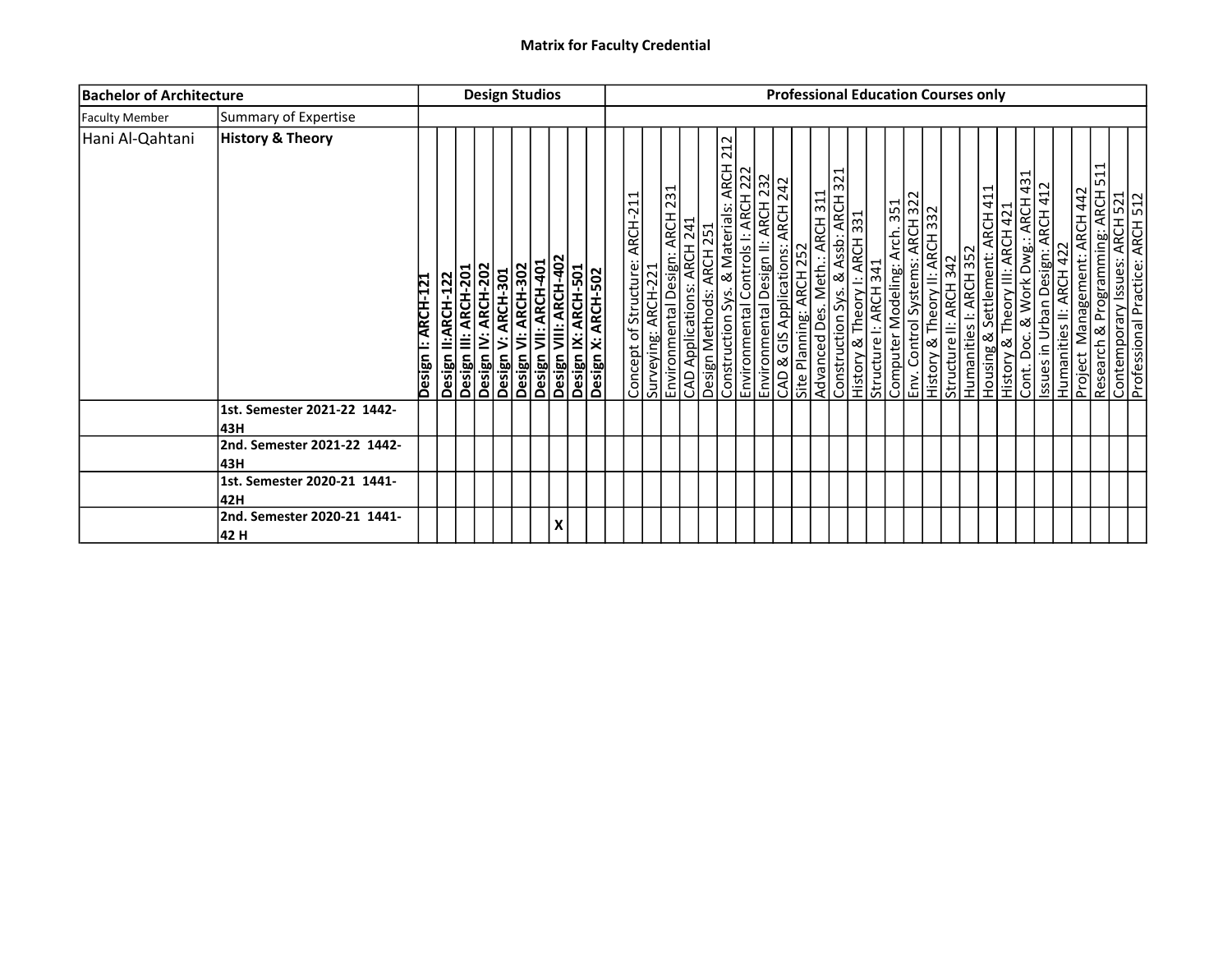| <b>Bachelor of Architecture</b> |                                         |                    |                                                                   | <b>Design Studios</b>                                                                                                                  |                           |                        |  |                                                       |                                                                                          |     |                                       |  |  |  | <b>Professional Education Courses only</b>                                                                                                                                                                                                |  |  |                                                                                                                                                                                                                  |                                           |                                                                                                      |  |
|---------------------------------|-----------------------------------------|--------------------|-------------------------------------------------------------------|----------------------------------------------------------------------------------------------------------------------------------------|---------------------------|------------------------|--|-------------------------------------------------------|------------------------------------------------------------------------------------------|-----|---------------------------------------|--|--|--|-------------------------------------------------------------------------------------------------------------------------------------------------------------------------------------------------------------------------------------------|--|--|------------------------------------------------------------------------------------------------------------------------------------------------------------------------------------------------------------------|-------------------------------------------|------------------------------------------------------------------------------------------------------|--|
| <b>Faculty Member</b>           | Summary of Expertise                    |                    |                                                                   |                                                                                                                                        |                           |                        |  |                                                       |                                                                                          |     |                                       |  |  |  |                                                                                                                                                                                                                                           |  |  |                                                                                                                                                                                                                  |                                           |                                                                                                      |  |
| Mohamed Al                      | Sustainable Buildings,                  |                    |                                                                   |                                                                                                                                        |                           |                        |  |                                                       |                                                                                          |     |                                       |  |  |  |                                                                                                                                                                                                                                           |  |  |                                                                                                                                                                                                                  |                                           |                                                                                                      |  |
| Hefnawi                         | <b>Housing &amp; Urban Design</b>       |                    |                                                                   |                                                                                                                                        |                           |                        |  |                                                       |                                                                                          | 212 |                                       |  |  |  |                                                                                                                                                                                                                                           |  |  |                                                                                                                                                                                                                  |                                           |                                                                                                      |  |
|                                 | <b>Studies, Energy Efficiency &amp;</b> |                    |                                                                   |                                                                                                                                        |                           |                        |  |                                                       |                                                                                          |     | $\frac{\overline{A}C}{\overline{A}L}$ |  |  |  |                                                                                                                                                                                                                                           |  |  |                                                                                                                                                                                                                  |                                           |                                                                                                      |  |
|                                 | <b>Renewable Energy Analysis</b>        |                    |                                                                   |                                                                                                                                        |                           |                        |  |                                                       |                                                                                          |     |                                       |  |  |  |                                                                                                                                                                                                                                           |  |  |                                                                                                                                                                                                                  |                                           |                                                                                                      |  |
|                                 |                                         | Design I: ARCH-121 | Design II:ARCH-122<br>Design III: ARCH-201<br>Design IV: ARCH-202 | Design V: ARCH-301<br>Design VI: ARCH-302<br>Design VII: ARCH-402<br>Design VIII: ARCH-402<br>Design X: ARCH-501<br>Design X: ARCH-502 |                           |                        |  | Concept of Structure: ARCH-211<br>Surveying: ARCH-221 | Environmental Design: ARCH 231<br>CAD Applications: ARCH 241<br>Design Methods: ARCH 251 |     |                                       |  |  |  | Construction Sys. & Materials: ARCH 2<br>Environmental Controls I: ARCH 222<br>Environmental Design II: ARCH 222<br>Site Planning: ARCH 252<br>Site Planning: ARCH 252<br>Advanced Des. Meth.: ARCH 311<br>Construction Sys. & Assb: ARCH |  |  | Structure II: ARCH 342<br>Humanities I: ARCH 352<br>Housing & Settlement: ARCH 421<br>Cont. Doc. & Work Dwg.: ARCH 431<br>Issues in Urban Design: ARCH 422<br>Humanities II: ARCH 422<br>Humanities II: ARCH 422 | <b>ARCH 442</b><br>Management:<br>Project | Research & Programming: ARCH 511<br>Contemporary Issues: ARCH 521<br>Professional Practice: ARCH 512 |  |
|                                 | 1st. Semester 2021-22 1442-             |                    |                                                                   |                                                                                                                                        | $\boldsymbol{\mathsf{x}}$ |                        |  |                                                       |                                                                                          |     |                                       |  |  |  |                                                                                                                                                                                                                                           |  |  |                                                                                                                                                                                                                  |                                           |                                                                                                      |  |
|                                 | 43H                                     |                    |                                                                   |                                                                                                                                        |                           |                        |  |                                                       |                                                                                          |     |                                       |  |  |  |                                                                                                                                                                                                                                           |  |  |                                                                                                                                                                                                                  |                                           |                                                                                                      |  |
|                                 | 2nd. Semester 2021-22 1442-<br>43H      |                    |                                                                   |                                                                                                                                        |                           | х                      |  |                                                       |                                                                                          |     |                                       |  |  |  |                                                                                                                                                                                                                                           |  |  |                                                                                                                                                                                                                  |                                           |                                                                                                      |  |
|                                 | 1st. Semester 2020-21 1441-             |                    |                                                                   |                                                                                                                                        | X                         |                        |  |                                                       |                                                                                          |     |                                       |  |  |  |                                                                                                                                                                                                                                           |  |  |                                                                                                                                                                                                                  |                                           | X                                                                                                    |  |
|                                 | 42H                                     |                    |                                                                   |                                                                                                                                        |                           |                        |  |                                                       |                                                                                          |     |                                       |  |  |  |                                                                                                                                                                                                                                           |  |  |                                                                                                                                                                                                                  |                                           |                                                                                                      |  |
|                                 | 2nd. Semester 2020-21 1441-<br>42 H     |                    |                                                                   |                                                                                                                                        |                           | $\boldsymbol{\lambda}$ |  |                                                       |                                                                                          |     |                                       |  |  |  |                                                                                                                                                                                                                                           |  |  | X                                                                                                                                                                                                                |                                           |                                                                                                      |  |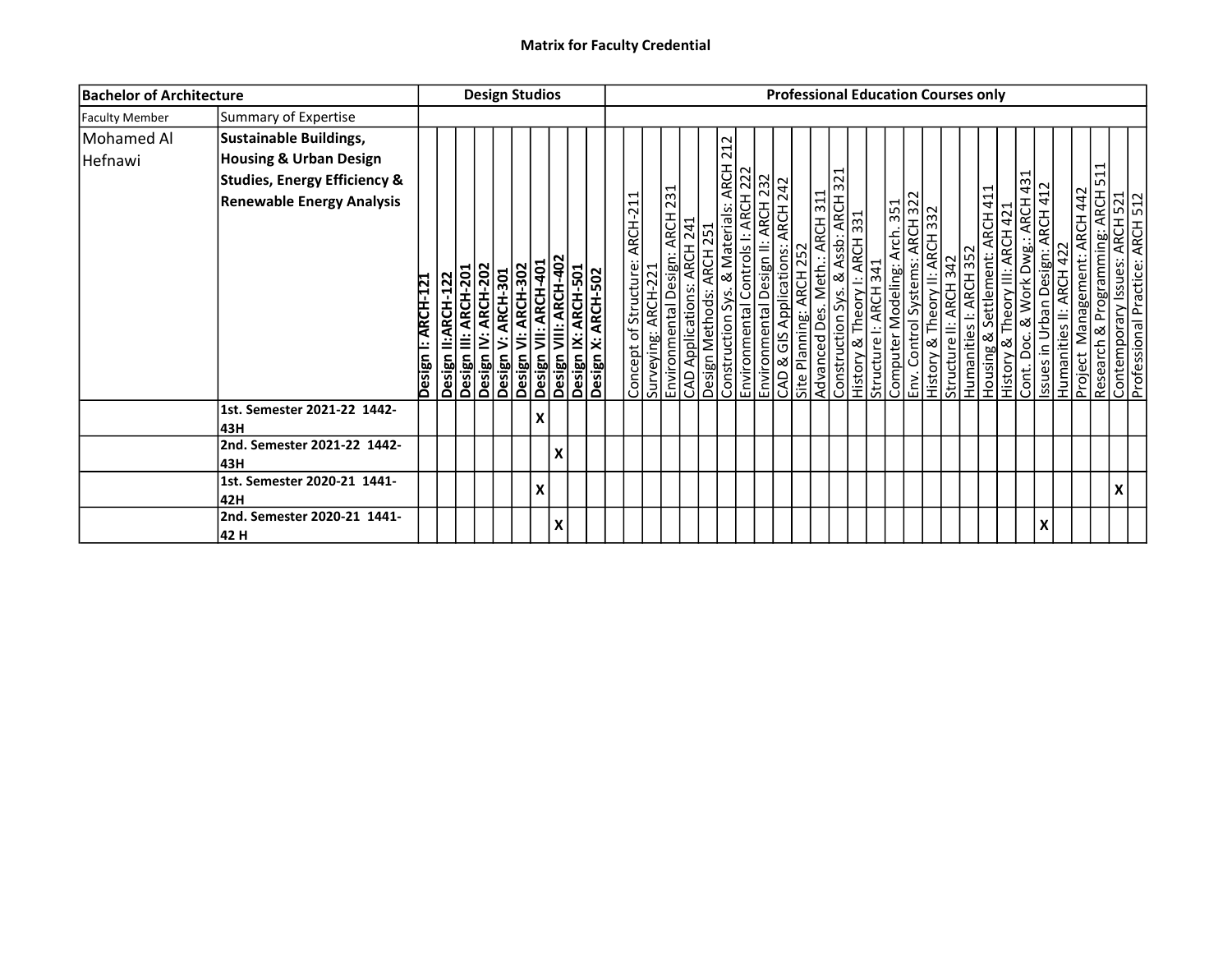| <b>Bachelor of Architecture</b> |                                            |                    |                                                                   |                    | <b>Design Studios</b>                                                                                                                  |  |  |                                                       |  |                                                                                                                                                                             |                                                                                                                                                                                                |                         |  |  | <b>Professional Education Courses only</b>                                                                                                                                                                                                   |  |  |                                                                                                                                                                 |  |                                                                                                          |  |
|---------------------------------|--------------------------------------------|--------------------|-------------------------------------------------------------------|--------------------|----------------------------------------------------------------------------------------------------------------------------------------|--|--|-------------------------------------------------------|--|-----------------------------------------------------------------------------------------------------------------------------------------------------------------------------|------------------------------------------------------------------------------------------------------------------------------------------------------------------------------------------------|-------------------------|--|--|----------------------------------------------------------------------------------------------------------------------------------------------------------------------------------------------------------------------------------------------|--|--|-----------------------------------------------------------------------------------------------------------------------------------------------------------------|--|----------------------------------------------------------------------------------------------------------|--|
| <b>Faculty Member</b>           | Summary of Expertise                       |                    |                                                                   |                    |                                                                                                                                        |  |  |                                                       |  |                                                                                                                                                                             |                                                                                                                                                                                                |                         |  |  |                                                                                                                                                                                                                                              |  |  |                                                                                                                                                                 |  |                                                                                                          |  |
| Mohammed                        | Architecture design and                    |                    |                                                                   |                    |                                                                                                                                        |  |  |                                                       |  |                                                                                                                                                                             |                                                                                                                                                                                                |                         |  |  |                                                                                                                                                                                                                                              |  |  |                                                                                                                                                                 |  |                                                                                                          |  |
| <b>Hapallas</b>                 | theories                                   | Design I: ARCH-121 | Design II:ARCH-122<br>Design III: ARCH-201<br>Design IV: ARCH-202 |                    | Desiğn V: ARCH-301<br>Design VI: ARCH-302<br>Design VII: ARCH-402<br>Design IX: ARCH-501<br>Design IX: ARCH-501<br>Design IX: ARCH-502 |  |  | Concept of Structure: ARCH-211<br>Surveying: ARCH-221 |  | 212<br>Environmental Design: ARCH 231<br>CAD Applications: ARCH 241<br>Design Methods: ARCH 251<br>Environmental Controls I: ARCH 222<br>Environmental Controls I: ARCH 222 | $\frac{\overline{ACH}}{\overline{A121}}$<br>Construction Sys. & Materials: ARCH<br>Environmental Controls I: ARCH 222<br>Environmental Design II: ARCH 232<br>CAD & GIS Applications: ARCH 242 | Site Planning: ARCH 252 |  |  | Advanced Des. Meth.: ARCH 311<br>Construction Sys. & Assb: ARCH 321<br>History & Theory I: ARCH 331<br>Structure I: ARCH 341<br>Computer Modeling: Arch 351<br>Env. Control Systems: ARCH 322<br>History & Theory II: ARCH 332<br>Humanities |  |  | Housing & Settlement: ARCH 411<br>History & Theory III: ARCH 421<br>Cont. Doc. & Work Dwg.: ARCH 431<br>Humanities II: ARCH 422<br>Project Management: ARCH 442 |  | ⊣<br>Research & Programming: ARCH 51<br>Contemporary Issues: ARCH 521<br>Professional Practice: ARCH 522 |  |
|                                 | 1st. Semester 2021-22 1442-                |                    |                                                                   | $\pmb{\mathsf{X}}$ |                                                                                                                                        |  |  |                                                       |  |                                                                                                                                                                             |                                                                                                                                                                                                |                         |  |  |                                                                                                                                                                                                                                              |  |  |                                                                                                                                                                 |  |                                                                                                          |  |
|                                 | l43H<br>2nd. Semester 2021-22 1442-<br>43H |                    |                                                                   |                    | X                                                                                                                                      |  |  |                                                       |  |                                                                                                                                                                             |                                                                                                                                                                                                |                         |  |  |                                                                                                                                                                                                                                              |  |  |                                                                                                                                                                 |  |                                                                                                          |  |
|                                 | 1st. Semester 2020-21 1441-<br>42H         |                    |                                                                   | X                  |                                                                                                                                        |  |  |                                                       |  |                                                                                                                                                                             |                                                                                                                                                                                                |                         |  |  |                                                                                                                                                                                                                                              |  |  |                                                                                                                                                                 |  |                                                                                                          |  |
|                                 | 2nd. Semester 2020-21 1441-<br>42 H        |                    |                                                                   |                    | X                                                                                                                                      |  |  |                                                       |  |                                                                                                                                                                             |                                                                                                                                                                                                |                         |  |  |                                                                                                                                                                                                                                              |  |  |                                                                                                                                                                 |  |                                                                                                          |  |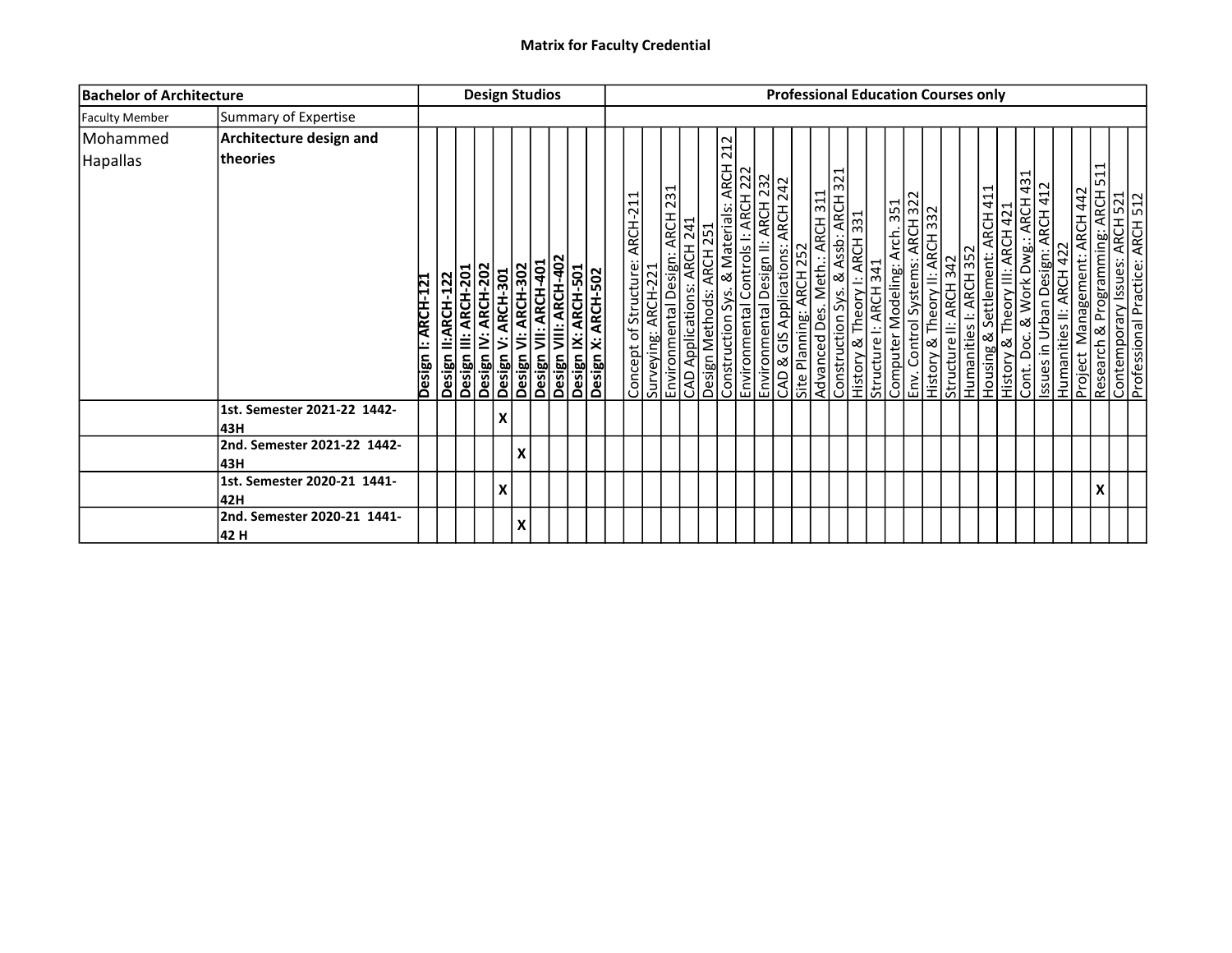| <b>Bachelor of Architecture</b> |                                     |                    |  | <b>Design Studios</b>                                             |                    |   |                                                                                                                                        |  |  |                                                       |                                                                                          |                                                                                                                                                               |                                          |  |   |  |  | <b>Professional Education Courses only</b>                                                                                                                                                                                                  |                        |  |                                                                                                                                                                     |  |                                                                                                                                      |  |
|---------------------------------|-------------------------------------|--------------------|--|-------------------------------------------------------------------|--------------------|---|----------------------------------------------------------------------------------------------------------------------------------------|--|--|-------------------------------------------------------|------------------------------------------------------------------------------------------|---------------------------------------------------------------------------------------------------------------------------------------------------------------|------------------------------------------|--|---|--|--|---------------------------------------------------------------------------------------------------------------------------------------------------------------------------------------------------------------------------------------------|------------------------|--|---------------------------------------------------------------------------------------------------------------------------------------------------------------------|--|--------------------------------------------------------------------------------------------------------------------------------------|--|
| <b>Faculty Member</b>           | Summary of Expertise                |                    |  |                                                                   |                    |   |                                                                                                                                        |  |  |                                                       |                                                                                          |                                                                                                                                                               |                                          |  |   |  |  |                                                                                                                                                                                                                                             |                        |  |                                                                                                                                                                     |  |                                                                                                                                      |  |
| <b>Hazem Afify</b>              | Architecture design and<br>theories | Design I: ARCH-121 |  | Design II:ARCH-122<br>Design III: ARCH-201<br>Design IV: ARCH-202 |                    |   | Design V: ARCH-301<br>Design VI: ARCH-302<br>Design VII: ARCH-402<br>Design VIII: ARCH-402<br>Design X: ARCH-501<br>Design X: ARCH-502 |  |  | Concept of Structure: ARCH-211<br>Surveying: ARCH-221 | Environmental Design: ARCH 231<br>CAD Applications: ARCH 241<br>Design Methods: ARCH 251 | 212<br>Construction Sys. & Materials: ARCH<br>Environmental Controls I: ARCH 222<br>CAD & GIS Applications: ARCH 242<br>Site Planning: ARCH 252<br>Advanced P | $\frac{\overline{ACH}}{\overline{A121}}$ |  |   |  |  | Advanced Des. Meth.: ARCH 311<br>Construction Sys. & Assb: ARCH 321<br>History & Theory I: ARCH 331<br>Structure I: ARCH 341<br>Computer Modeling: Arch 351<br>Env. Control Systems: ARCH 322<br>History & Theory II: ARCH 332<br>Structure | Humanities I: ARCH 352 |  | Housing & Settlement: ARCH 411<br>History & Theory III: ARCH 421<br>Cont. Doc. & Work Dwg.: ARCH 431<br>Issues in Urban Design: ARCH 412<br>Humanities II: ARCH 422 |  | Project Management: ARCH 442<br>Research & Programming: ARCH 511<br>Contemporary Issues: ARCH 521<br>Professional Practice: ARCH 512 |  |
|                                 | 1st. Semester 2021-22 1442-<br>43H  |                    |  |                                                                   | $\pmb{\mathsf{X}}$ |   |                                                                                                                                        |  |  |                                                       |                                                                                          |                                                                                                                                                               |                                          |  | X |  |  |                                                                                                                                                                                                                                             |                        |  |                                                                                                                                                                     |  |                                                                                                                                      |  |
|                                 | 2nd. Semester 2021-22 1442-<br>43H  |                    |  |                                                                   |                    | X |                                                                                                                                        |  |  |                                                       |                                                                                          |                                                                                                                                                               |                                          |  |   |  |  |                                                                                                                                                                                                                                             |                        |  |                                                                                                                                                                     |  |                                                                                                                                      |  |
|                                 | 1st. Semester 2020-21 1441-<br>42H  |                    |  |                                                                   | X                  |   |                                                                                                                                        |  |  |                                                       |                                                                                          |                                                                                                                                                               |                                          |  | X |  |  |                                                                                                                                                                                                                                             |                        |  |                                                                                                                                                                     |  |                                                                                                                                      |  |
|                                 | 2nd. Semester 2020-21 1441-<br>42 H |                    |  |                                                                   |                    | X |                                                                                                                                        |  |  |                                                       |                                                                                          |                                                                                                                                                               |                                          |  |   |  |  |                                                                                                                                                                                                                                             |                        |  |                                                                                                                                                                     |  |                                                                                                                                      |  |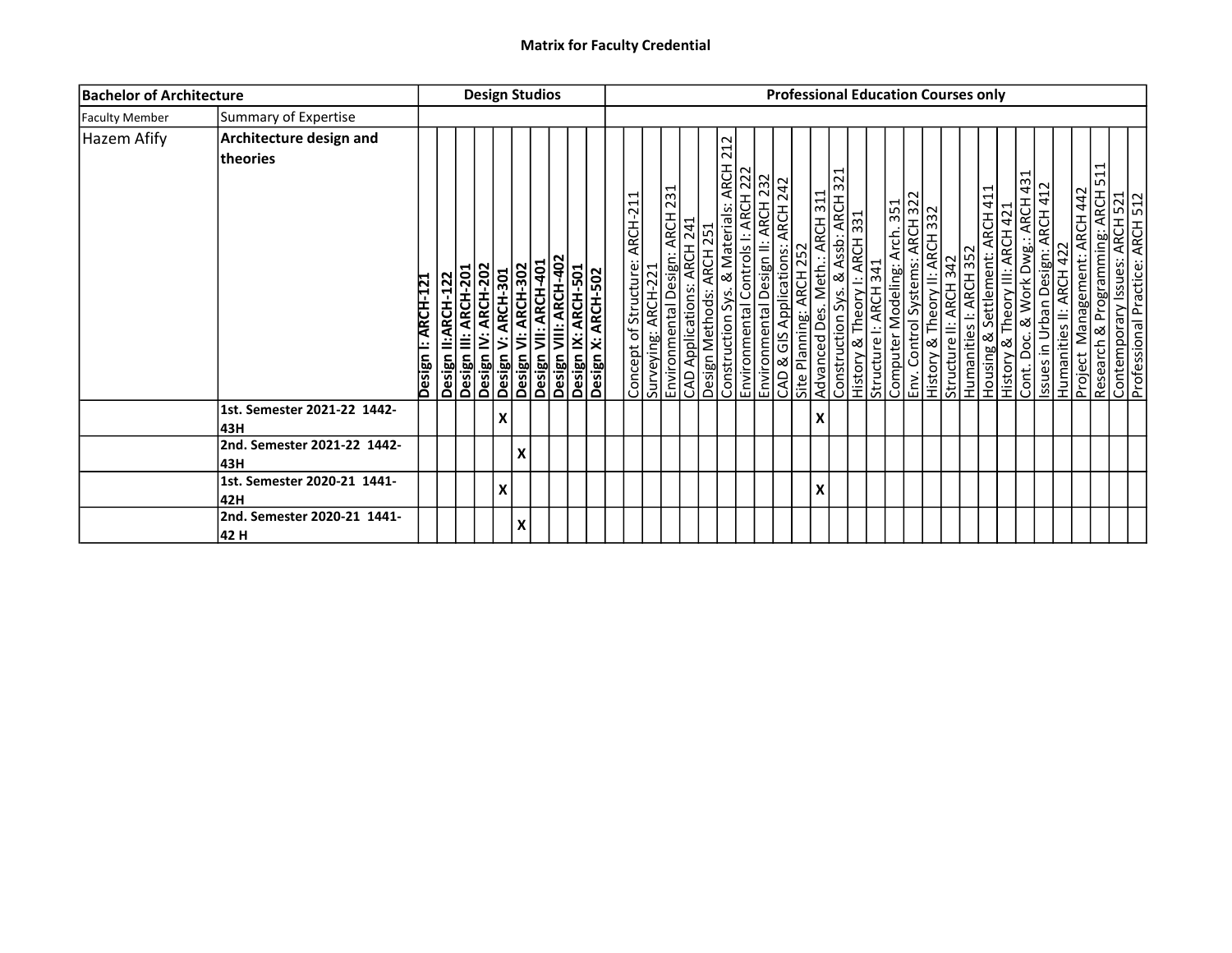| <b>Bachelor of Architecture</b> |                                                   |                    |                           | <b>Design Studios</b>                       |                                                                                                                        |   |                    |  |                                |                     |  |                                                                                                                                                                                                                     |                                  |                         |                               |   | <b>Professional Education Courses only</b>                                                                                                                                                        |  |                        |  |                                                                                                                                                                                                    |  |   |                                                                                                          |  |
|---------------------------------|---------------------------------------------------|--------------------|---------------------------|---------------------------------------------|------------------------------------------------------------------------------------------------------------------------|---|--------------------|--|--------------------------------|---------------------|--|---------------------------------------------------------------------------------------------------------------------------------------------------------------------------------------------------------------------|----------------------------------|-------------------------|-------------------------------|---|---------------------------------------------------------------------------------------------------------------------------------------------------------------------------------------------------|--|------------------------|--|----------------------------------------------------------------------------------------------------------------------------------------------------------------------------------------------------|--|---|----------------------------------------------------------------------------------------------------------|--|
| <b>Faculty Member</b>           | Summary of Expertise                              |                    |                           |                                             |                                                                                                                        |   |                    |  |                                |                     |  |                                                                                                                                                                                                                     |                                  |                         |                               |   |                                                                                                                                                                                                   |  |                        |  |                                                                                                                                                                                                    |  |   |                                                                                                          |  |
| Abed Almusallam                 | <b>PROJECT MANAGEMENT/</b><br><b>CONSTRUCTION</b> | Design I: ARCH-121 | <b>Design II:ARCH-122</b> | Design IV: ARCH-202<br>Design III: ARCH-201 | <b>Design V: ARCH-301</b><br>Design VI: ARCH-302<br>Design VII: ARCH-401<br>Design IX: ARCH-501<br>Design IX: ARCH-501 |   |                    |  | Concept of Structure: ARCH-211 | Surveying: ARCH-221 |  | 212<br>Environmental Design: ARCH 231<br>CAD Applications: ARCH 241<br>Design Methods: ARCH 251<br>Construction Sys. & Materials: ARCH 22<br>Environmental Design II: ARCH 222<br>Environmental Design II: ARCH 232 | CAD & GIS Applications: ARCH 242 | Site Planning: ARCH 252 | Advanced Des. Meth.: ARCH 311 |   | Construction Sys. & Assb: ARCH 321<br> History & Theory I: ARCH 331<br> Structure I: ARCH 341<br> Computer Modeling: Arch 351<br> History & Theory II: ARCH 322<br> History & Theory II: ARCH 332 |  | Structure II: ARCH 342 |  | Humanities I: ARCH 352<br>Housing & Settlement: ARCH 411<br>History & Theory III: ARCH 421<br>Cont. Doc. & Work Dwg.: ARCH 431<br>Issues in Urban Design: ARCH 412<br>Project Management: ARCH 442 |  |   | ⊣<br>Research & Programming: ARCH 51<br>Contemporary Issues: ARCH 521<br>Professional Practice: ARCH 522 |  |
|                                 | 1st. Semester 2021-22 1442-<br>l43H               |                    |                           |                                             | X                                                                                                                      |   |                    |  |                                |                     |  |                                                                                                                                                                                                                     |                                  |                         |                               | X |                                                                                                                                                                                                   |  |                        |  | $\boldsymbol{\mathsf{X}}$                                                                                                                                                                          |  |   |                                                                                                          |  |
|                                 | 2nd. Semester 2021-22 1442-<br>43H                |                    |                           |                                             |                                                                                                                        | X |                    |  |                                |                     |  |                                                                                                                                                                                                                     |                                  |                         |                               |   |                                                                                                                                                                                                   |  |                        |  |                                                                                                                                                                                                    |  | X |                                                                                                          |  |
|                                 | 1st. Semester 2020-21 1441-<br>42H                |                    |                           |                                             |                                                                                                                        |   | $\pmb{\mathsf{X}}$ |  |                                |                     |  |                                                                                                                                                                                                                     |                                  |                         |                               | Χ |                                                                                                                                                                                                   |  |                        |  | X                                                                                                                                                                                                  |  |   |                                                                                                          |  |
|                                 | 2nd. Semester 2020-21 1441-<br>42 H               |                    |                           |                                             |                                                                                                                        |   | X                  |  |                                |                     |  |                                                                                                                                                                                                                     |                                  |                         |                               |   |                                                                                                                                                                                                   |  |                        |  |                                                                                                                                                                                                    |  | X |                                                                                                          |  |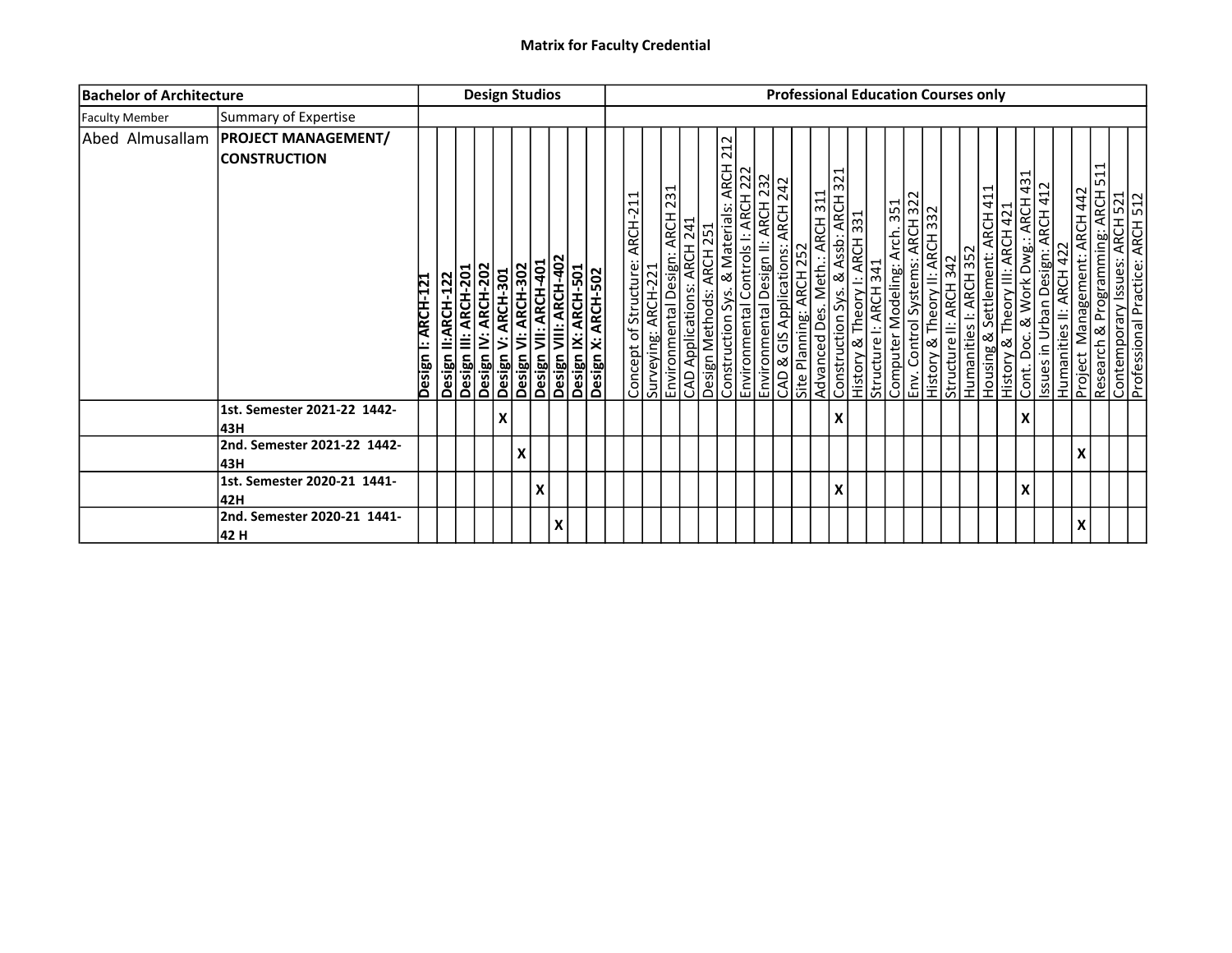| <b>Bachelor of Architecture</b> |                                                           |                    |   | <b>Design Studios</b>                                             |  |                                                                                                                                        |  |  |                                                              |  |                                                                                                                                                                                                                                                                                                                           |   |  |  |  |  | <b>Professional Education Courses only</b>                                                                                                                                                                                                   |  |  |                                                                                                                                                                 |  |                                                                                                                                             |   |  |
|---------------------------------|-----------------------------------------------------------|--------------------|---|-------------------------------------------------------------------|--|----------------------------------------------------------------------------------------------------------------------------------------|--|--|--------------------------------------------------------------|--|---------------------------------------------------------------------------------------------------------------------------------------------------------------------------------------------------------------------------------------------------------------------------------------------------------------------------|---|--|--|--|--|----------------------------------------------------------------------------------------------------------------------------------------------------------------------------------------------------------------------------------------------|--|--|-----------------------------------------------------------------------------------------------------------------------------------------------------------------|--|---------------------------------------------------------------------------------------------------------------------------------------------|---|--|
| <b>Faculty Member</b>           | Summary of Expertise                                      |                    |   |                                                                   |  |                                                                                                                                        |  |  |                                                              |  |                                                                                                                                                                                                                                                                                                                           |   |  |  |  |  |                                                                                                                                                                                                                                              |  |  |                                                                                                                                                                 |  |                                                                                                                                             |   |  |
| Badran M.<br>Alzenifeer         | Design theory and<br>sustainability built<br>environment. |                    |   |                                                                   |  |                                                                                                                                        |  |  | <u>Concept of Structure: ARCH-211</u><br>Surveying: ARCH-221 |  | 212<br>Construction Sys. & Materials: ARCH 2<br>Environmental Controls I: ARCH 222<br>CAD & GIS Applications: ARCH 232<br>Site Planning: ARCH 252<br>Environmental Design: ARCH 231<br>CAD Applications: ARCH 241<br>Design Methods: ARCH 251<br>Environmental Controls I: ARCH 222<br>Environmental Controls I: ARCH 222 |   |  |  |  |  | Advanced Des. Meth.: ARCH 311<br>Construction Sys. & Assb: ARCH 321<br>History & Theory I: ARCH 331<br>Structure I: ARCH 341<br>Computer Modeling: Arch 351<br>Env. Control Systems: ARCH 322<br>History & Theory II: ARCH 332<br>Humanities |  |  | Housing & Settlement: ARCH 411<br>History & Theory III: ARCH 421<br>Cont. Doc. & Work Dwg.: ARCH 431<br>Humanities II: ARCH 422<br>Project Management: ARCH 442 |  | <b>Project Management: ARCH 442</b><br>Research & Programming: ARCH 511<br>Contemporary Issues: ARCH 521<br>Professional Practice: ARCH 512 | ⊣ |  |
|                                 |                                                           | Design I: ARCH-121 |   | Design II:ARCH-122<br>Design III: ARCH-201<br>Design IV: ARCH-202 |  | Desiğn V: ARCH-301<br>Design VI: ARCH-302<br>Design VII: ARCH-402<br>Design IX: ARCH-501<br>Design IX: ARCH-501<br>Design IX: ARCH-502 |  |  |                                                              |  |                                                                                                                                                                                                                                                                                                                           |   |  |  |  |  |                                                                                                                                                                                                                                              |  |  |                                                                                                                                                                 |  |                                                                                                                                             |   |  |
|                                 | 1st. Semester 2021-22 1442-<br>l43H                       |                    | X |                                                                   |  |                                                                                                                                        |  |  |                                                              |  |                                                                                                                                                                                                                                                                                                                           |   |  |  |  |  |                                                                                                                                                                                                                                              |  |  |                                                                                                                                                                 |  |                                                                                                                                             |   |  |
|                                 | 2nd. Semester 2021-22 1442-<br>43H                        |                    |   |                                                                   |  |                                                                                                                                        |  |  |                                                              |  |                                                                                                                                                                                                                                                                                                                           | X |  |  |  |  |                                                                                                                                                                                                                                              |  |  |                                                                                                                                                                 |  |                                                                                                                                             |   |  |
|                                 | 1st. Semester 2020-21 1441-<br>42H                        |                    | X |                                                                   |  |                                                                                                                                        |  |  |                                                              |  |                                                                                                                                                                                                                                                                                                                           |   |  |  |  |  |                                                                                                                                                                                                                                              |  |  |                                                                                                                                                                 |  |                                                                                                                                             |   |  |
|                                 | 2nd. Semester 2020-21 1441-<br>42 H                       |                    |   |                                                                   |  |                                                                                                                                        |  |  |                                                              |  |                                                                                                                                                                                                                                                                                                                           | X |  |  |  |  |                                                                                                                                                                                                                                              |  |  |                                                                                                                                                                 |  |                                                                                                                                             |   |  |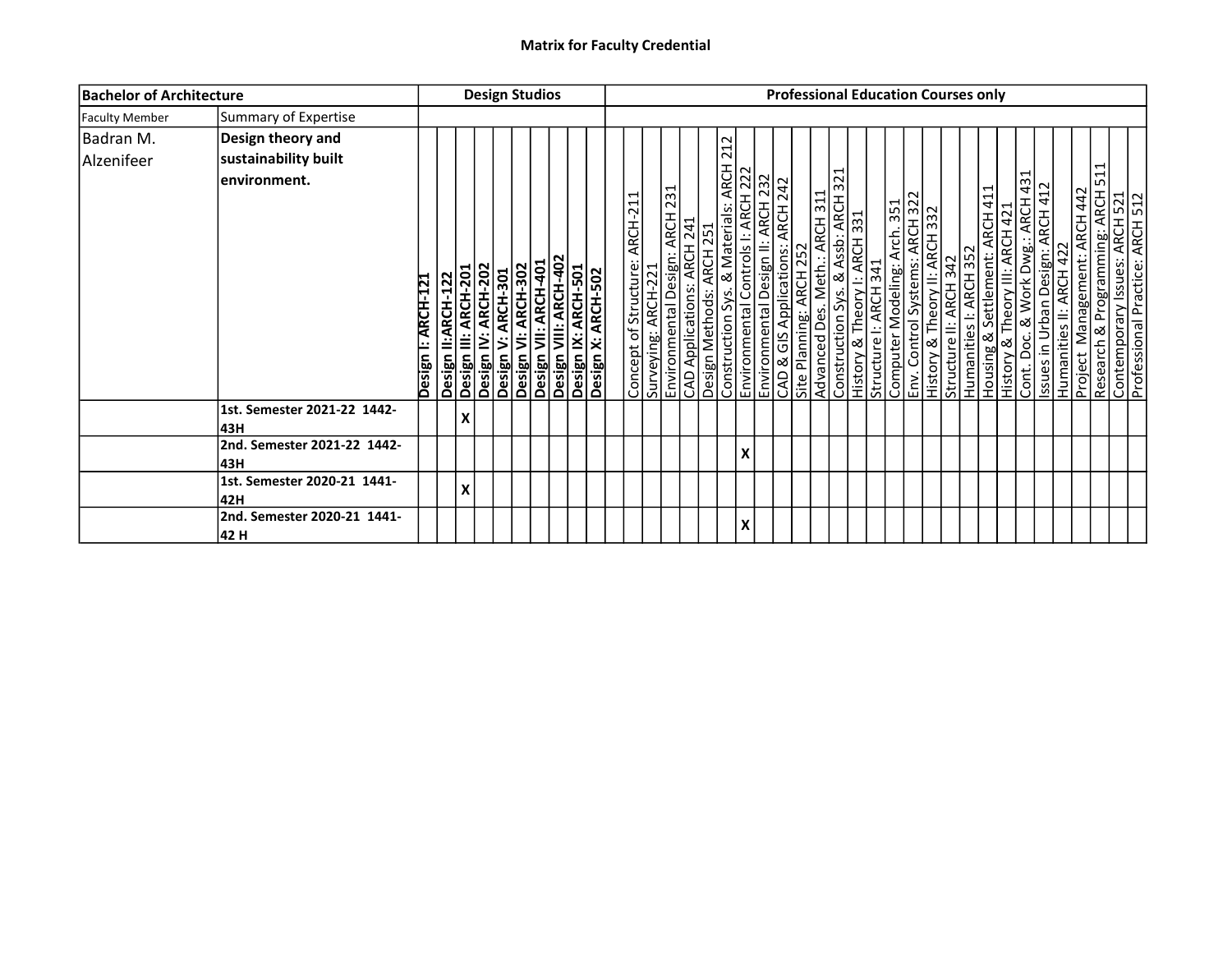| <b>Bachelor of Architecture</b>        |                                                              |                    |                                            |                     | <b>Design Studios</b> |  |                                                                                                                         |    |                                                      |  |                                                                                                                                                                                                                    | <b>Professional Education Courses only</b> |                         |                               |  |                                                                                                                                                             |                        |                        |                                                                                                                                                       |  |         |                                                                                                                                                                                     |  |
|----------------------------------------|--------------------------------------------------------------|--------------------|--------------------------------------------|---------------------|-----------------------|--|-------------------------------------------------------------------------------------------------------------------------|----|------------------------------------------------------|--|--------------------------------------------------------------------------------------------------------------------------------------------------------------------------------------------------------------------|--------------------------------------------|-------------------------|-------------------------------|--|-------------------------------------------------------------------------------------------------------------------------------------------------------------|------------------------|------------------------|-------------------------------------------------------------------------------------------------------------------------------------------------------|--|---------|-------------------------------------------------------------------------------------------------------------------------------------------------------------------------------------|--|
| <b>Faculty Member</b>                  | Summary of Expertise                                         |                    |                                            |                     |                       |  |                                                                                                                         |    |                                                      |  |                                                                                                                                                                                                                    |                                            |                         |                               |  |                                                                                                                                                             |                        |                        |                                                                                                                                                       |  |         |                                                                                                                                                                                     |  |
| Abdulrahman<br>Mohammed A.<br>Alshaikh | Design theory, sustainability<br>and smart building systems. | Design I: ARCH-121 | Design III: ARCH-201<br>Design II:ARCH-122 | Design IV: ARCH-202 | Design V: ARCH-301    |  | <b>Design VI: ARCH-302</b><br>Design VII: ARCH-401<br>Design VIII: ARCH-402<br>Design X: ARCH-501<br>Design X: ARCH-502 |    | Concept of Structure: ARCH-21<br>Surveying: ARCH-221 |  | 212<br>Environmental Design: ARCH 231<br>CAD Applications: ARCH 241<br>Design Methods: ARCH 251<br>Construction Sys. & Materials: ARCH 22<br>Environmental Design II: ARCH 222<br>CAD & GIS Applications: ARCH 232 |                                            | Site Planning: ARCH 252 | Advanced Des. Meth.: ARCH 311 |  | Construction Sys. & Assb: ARCH 321<br>History & Theory I: ARCH 331<br>Structure I: ARCH 341<br>Computer Modeling: Arch 351<br>History & Theory II: ARCH 322 | Structure II: ARCH 342 | Humanities I: ARCH 352 | Housing & Settlement: ARCH 411<br>History & Theory III: ARCH 421<br>Cont. Doc. & Work Dwg.: ARCH 431<br>Humanities II: ARCH 422<br>Pussiest March 122 |  | Project | $\mathbf{\mathbf{\mathsf{H}}}$<br>∣ ⊔∩<br><b>Project Management: ARCH 442</b><br>Research & Programming: ARCH 5<br>Contemporary Issues: ARCH 521<br>Professional Practice: ARCH 512 |  |
|                                        | 1st. Semester 2021-22 1442-<br>43H                           |                    |                                            |                     |                       |  | lχ                                                                                                                      |    |                                                      |  |                                                                                                                                                                                                                    |                                            |                         |                               |  |                                                                                                                                                             |                        |                        |                                                                                                                                                       |  |         | lХ                                                                                                                                                                                  |  |
|                                        | 2nd. Semester 2021-22 1442-<br>43H                           |                    |                                            |                     |                       |  |                                                                                                                         | lΧ |                                                      |  | lχ                                                                                                                                                                                                                 |                                            |                         |                               |  |                                                                                                                                                             |                        |                        |                                                                                                                                                       |  |         |                                                                                                                                                                                     |  |
|                                        | 1st. Semester 2020-21 1441-<br>42H                           |                    |                                            |                     |                       |  | X                                                                                                                       |    |                                                      |  |                                                                                                                                                                                                                    |                                            |                         |                               |  |                                                                                                                                                             |                        |                        |                                                                                                                                                       |  |         | lχ                                                                                                                                                                                  |  |
|                                        | 2nd. Semester 2020-21 1441-<br>42 H                          |                    |                                            |                     |                       |  |                                                                                                                         |    |                                                      |  | ΙX                                                                                                                                                                                                                 |                                            |                         |                               |  |                                                                                                                                                             |                        |                        |                                                                                                                                                       |  |         |                                                                                                                                                                                     |  |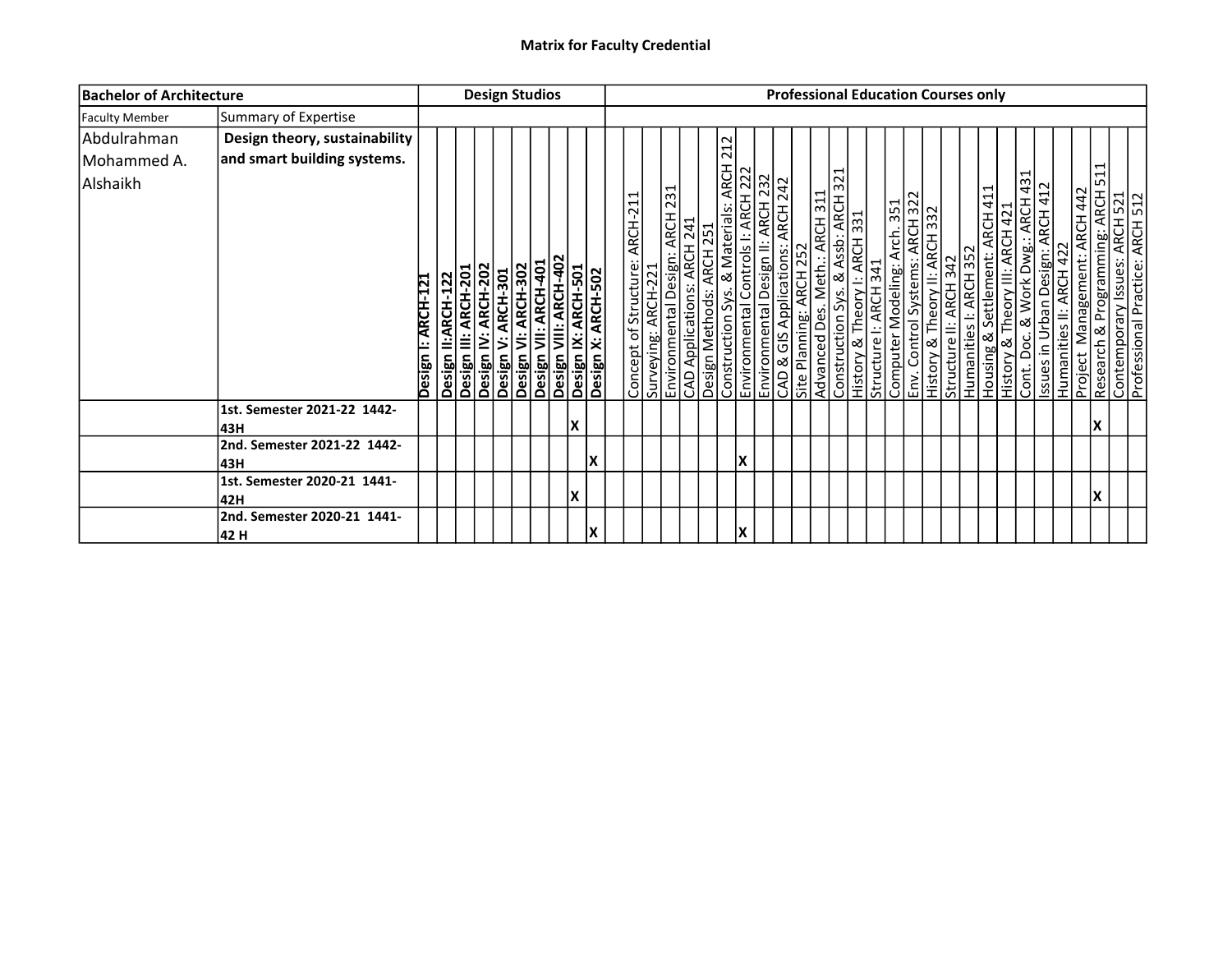| <b>Bachelor of Architecture</b> |                                                                                      |                    |                                            | <b>Design Studios</b> |  |                                                                                                                        |  |                                |                     |  |                                                                                                                                                                                                                     |  | <b>Professional Education Courses only</b> |                         |                               |                           |                                                                                                                                                             |   |                                                                                                                                                                                                                         |  |  |                                                |                                                                                                     |  |
|---------------------------------|--------------------------------------------------------------------------------------|--------------------|--------------------------------------------|-----------------------|--|------------------------------------------------------------------------------------------------------------------------|--|--------------------------------|---------------------|--|---------------------------------------------------------------------------------------------------------------------------------------------------------------------------------------------------------------------|--|--------------------------------------------|-------------------------|-------------------------------|---------------------------|-------------------------------------------------------------------------------------------------------------------------------------------------------------|---|-------------------------------------------------------------------------------------------------------------------------------------------------------------------------------------------------------------------------|--|--|------------------------------------------------|-----------------------------------------------------------------------------------------------------|--|
| <b>Faculty Member</b>           | Summary of Expertise                                                                 |                    |                                            |                       |  |                                                                                                                        |  |                                |                     |  |                                                                                                                                                                                                                     |  |                                            |                         |                               |                           |                                                                                                                                                             |   |                                                                                                                                                                                                                         |  |  |                                                |                                                                                                     |  |
| Mohamed Rahal                   | <b>Structure Analysis and</b><br>Design of Reinforced<br><b>Concrete Structures.</b> | Design I: ARCH-121 | Design II:ARCH-122<br>Design III: ARCH-201 | Design IV: ARCH-202   |  | <b>Design V: ARCH-301</b><br>Design VI: ARCH-302<br>Design VII: ARCH-401<br>Design IX: ARCH-501<br>Design IX: ARCH-501 |  | Concept of Structure: ARCH-211 | Surveying: ARCH-221 |  | 212<br>Environmental Design: ARCH 231<br>CAD Applications: ARCH 241<br>Design Methods: ARCH 251<br>Construction Sys. & Materials: ARCH 22<br>Environmental Design II: ARCH 222<br>Environmental Design II: ARCH 232 |  | CAD & GIS Applications: ARCH 242           | Site Planning: ARCH 252 | Advanced Des. Meth.: ARCH 311 |                           | Construction Sys. & Assb: ARCH 321<br>History & Theory I: ARCH 331<br>Structure I: ARCH 341<br>Computer Modeling: Arch 351<br>History & Theory II: ARCH 322 |   | Structure II: ARCH 342<br>Humanities I: ARCH 352<br>Housing & Settlement: ARCH 411<br>History & Theory III: ARCH 421<br>Cont. Doc. & Work Dwg.: ARCH 431<br>Issues in Urban Design: ARCH 412<br>Humanities II: ARCH 422 |  |  | ⊣<br><b>ARCH 442</b><br>Management:<br>Project | Research & Programming: ARCH 51<br>Contemporary Issues: ARCH 521<br>Professional Practice: ARCH 512 |  |
|                                 | 1st. Semester 2021-22 1442-<br>43H                                                   |                    |                                            |                       |  |                                                                                                                        |  |                                |                     |  |                                                                                                                                                                                                                     |  |                                            |                         |                               | $\boldsymbol{\mathsf{x}}$ |                                                                                                                                                             |   |                                                                                                                                                                                                                         |  |  |                                                |                                                                                                     |  |
|                                 | 2nd. Semester 2021-22 1442-<br>l43H                                                  |                    |                                            |                       |  |                                                                                                                        |  | X                              |                     |  |                                                                                                                                                                                                                     |  |                                            |                         |                               |                           |                                                                                                                                                             | X |                                                                                                                                                                                                                         |  |  |                                                |                                                                                                     |  |
|                                 | 1st. Semester 2020-21 1441-<br>l42H                                                  |                    |                                            |                       |  |                                                                                                                        |  |                                |                     |  |                                                                                                                                                                                                                     |  |                                            |                         |                               | X                         |                                                                                                                                                             |   |                                                                                                                                                                                                                         |  |  |                                                |                                                                                                     |  |
|                                 | 2nd. Semester 2020-21 1441-<br>42 H                                                  |                    |                                            |                       |  |                                                                                                                        |  | X                              |                     |  |                                                                                                                                                                                                                     |  |                                            |                         |                               |                           |                                                                                                                                                             | X |                                                                                                                                                                                                                         |  |  |                                                |                                                                                                     |  |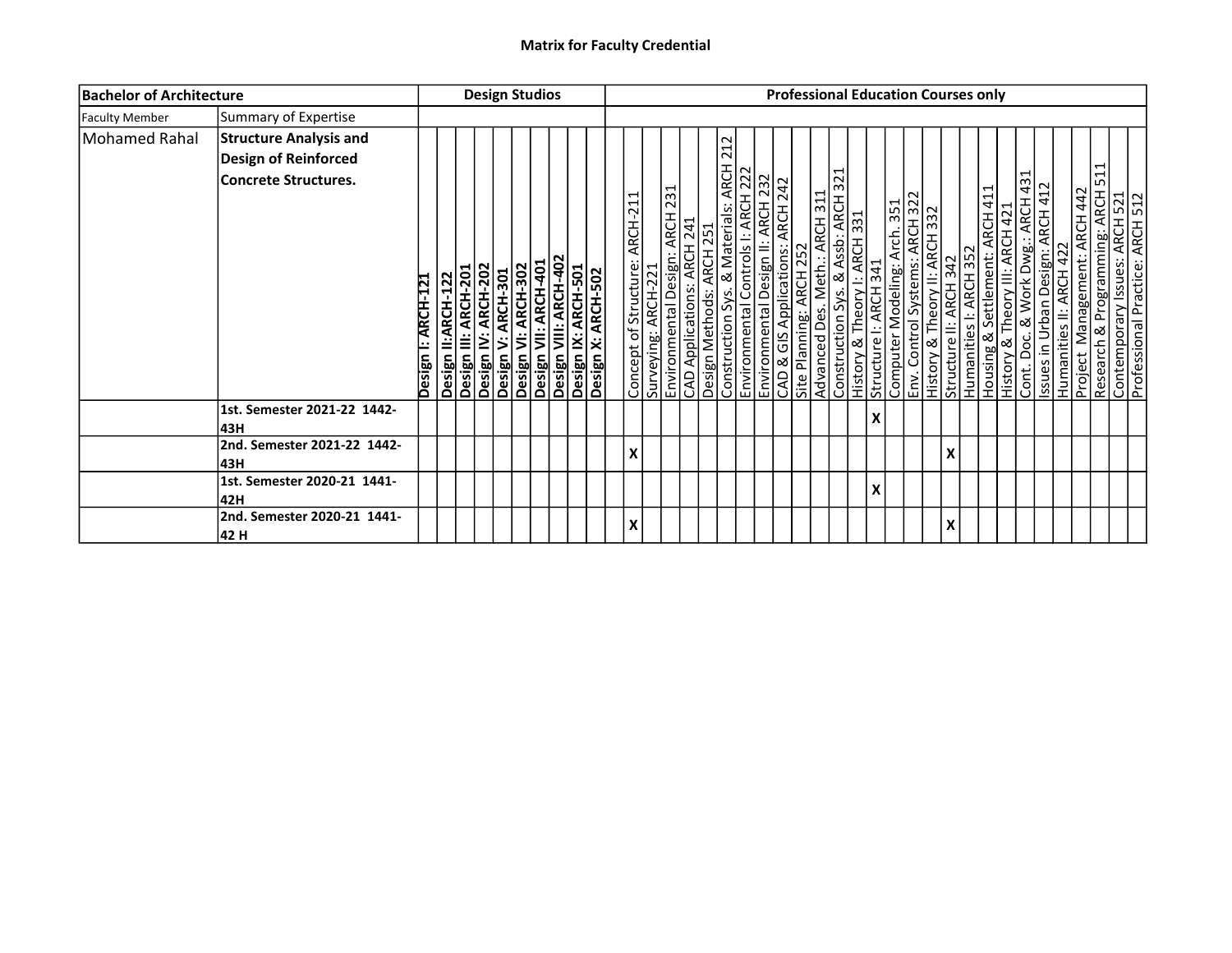| <b>Bachelor of Architecture</b> |                                                                                                                |                    |                                            |                     | <b>Design Studios</b> |                                                                                                                  |    |    |                                |                     |  |                                                                                                                                                                                                                     |                                  |                         |                               |  |  | <b>Professional Education Courses only</b>                                                                                                                                                        |                                                                                                                                                                                                                                               |  |    |  |   |                                                                                                     |  |
|---------------------------------|----------------------------------------------------------------------------------------------------------------|--------------------|--------------------------------------------|---------------------|-----------------------|------------------------------------------------------------------------------------------------------------------|----|----|--------------------------------|---------------------|--|---------------------------------------------------------------------------------------------------------------------------------------------------------------------------------------------------------------------|----------------------------------|-------------------------|-------------------------------|--|--|---------------------------------------------------------------------------------------------------------------------------------------------------------------------------------------------------|-----------------------------------------------------------------------------------------------------------------------------------------------------------------------------------------------------------------------------------------------|--|----|--|---|-----------------------------------------------------------------------------------------------------|--|
| <b>Faculty Member</b>           | Summary of Expertise                                                                                           |                    |                                            |                     |                       |                                                                                                                  |    |    |                                |                     |  |                                                                                                                                                                                                                     |                                  |                         |                               |  |  |                                                                                                                                                                                                   |                                                                                                                                                                                                                                               |  |    |  |   |                                                                                                     |  |
| Mohamed Fakhry                  | Architecture design,<br>Healthcare design, Building<br>information modeling &<br><b>Construction drawings.</b> | Design I: ARCH-121 | Design III: ARCH-201<br>Design II:ARCH-122 | Design IV: ARCH-202 | Design V: ARCH-301    | Desiğn VI: ARCH-302<br>Design VII: ARCH-401<br>Design VIII: ARCH-402<br>Design X: ARCH-501<br>Design X: ARCH-502 |    |    | Concept of Structure: ARCH-211 | Surveying: ARCH-221 |  | 212<br>Environmental Design: ARCH 231<br>CAD Applications: ARCH 241<br>Design Methods: ARCH 251<br>Construction Sys. & Materials: ARCH 22<br>Environmental Design II: ARCH 222<br>Environmental Design II: ARCH 232 | CAD & GIS Applications: ARCH 242 | Site Planning: ARCH 252 | Advanced Des. Meth.: ARCH 311 |  |  | Construction Sys. & Assb: ARCH 321<br> History & Theory I: ARCH 331<br> Structure I: ARCH 341<br> Computer Modeling: Arch 351<br> History & Theory II: ARCH 322<br> History & Theory II: ARCH 332 | Structure II: ARCH 342<br>Humanities I: ARCH 352<br>Housing & Settlement: ARCH 411<br>History & Theory III: ARCH 421<br>Cont. Doc. & Work Dwg.: ARCH 431<br>Issues in Urban Design: ARCH 412<br>Humanities II: ARCH 422<br>Project Management |  |    |  | ⊣ | Research & Programming: ARCH 51<br>Contemporary Issues: ARCH 521<br>Professional Practice: ARCH 522 |  |
|                                 | 1st. Semester 2021-22 1442-<br>l43H                                                                            |                    |                                            |                     |                       |                                                                                                                  | ΙX |    |                                |                     |  |                                                                                                                                                                                                                     |                                  |                         |                               |  |  |                                                                                                                                                                                                   |                                                                                                                                                                                                                                               |  | X  |  |   |                                                                                                     |  |
|                                 | 2nd. Semester 2021-22 1442-<br> 43H                                                                            |                    |                                            |                     |                       |                                                                                                                  |    | lΧ |                                |                     |  |                                                                                                                                                                                                                     |                                  |                         |                               |  |  |                                                                                                                                                                                                   |                                                                                                                                                                                                                                               |  |    |  |   |                                                                                                     |  |
|                                 | 1st. Semester 2020-21 1441-<br>42H                                                                             |                    |                                            |                     |                       |                                                                                                                  | ΙX |    |                                |                     |  |                                                                                                                                                                                                                     |                                  |                         |                               |  |  |                                                                                                                                                                                                   |                                                                                                                                                                                                                                               |  | ΙX |  |   |                                                                                                     |  |
|                                 | 2nd. Semester 2020-21 1441-<br> 42 H                                                                           |                    |                                            |                     |                       |                                                                                                                  |    | lχ |                                |                     |  |                                                                                                                                                                                                                     |                                  |                         |                               |  |  |                                                                                                                                                                                                   |                                                                                                                                                                                                                                               |  |    |  |   |                                                                                                     |  |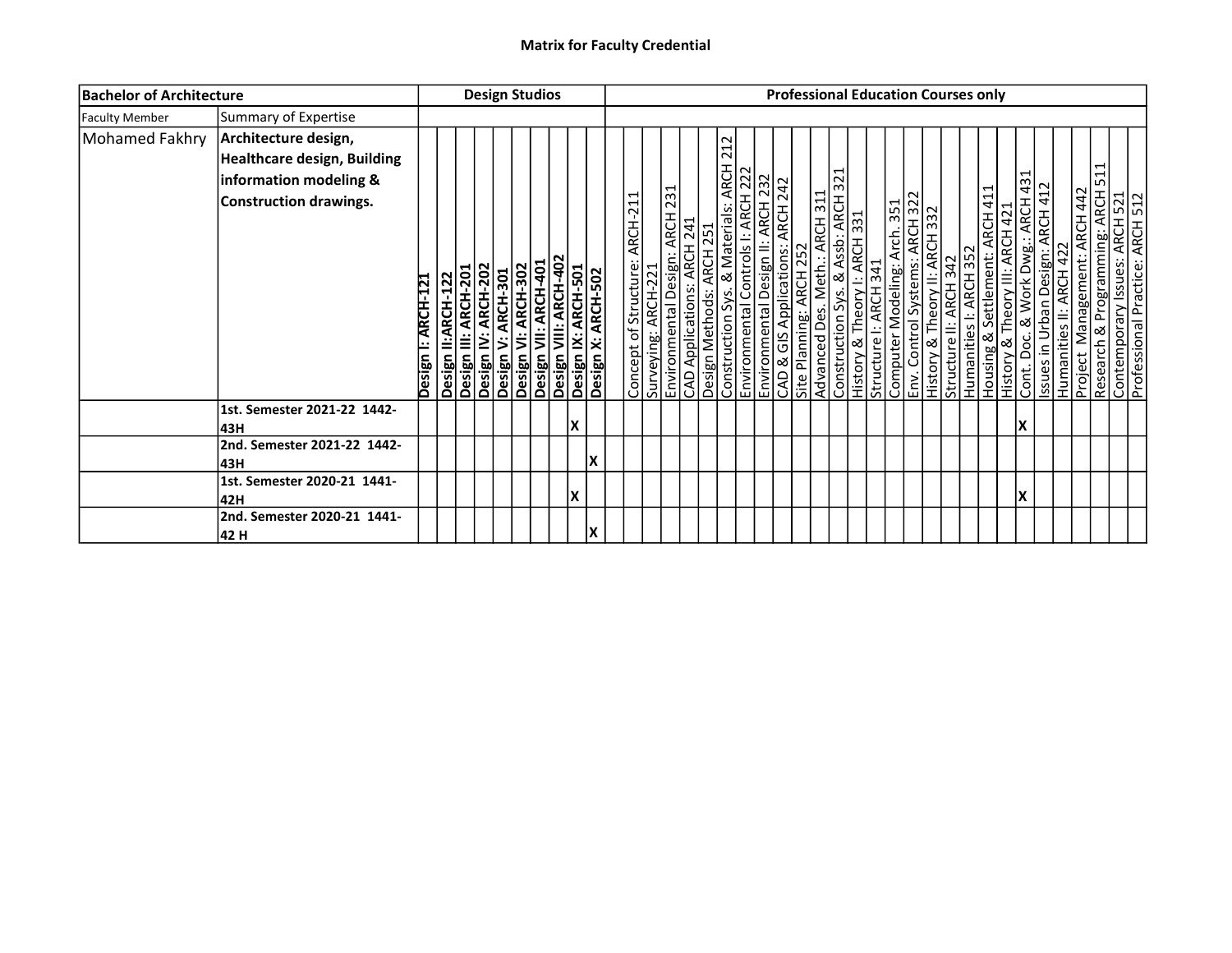| <b>Bachelor of Architecture</b> |                                                           |                    |                                            | <b>Design Studios</b> |   |                                                                                                                        |   |  |                               |                     |  |                                                                                                                                                                                                                      |  | <b>Professional Education Courses only</b>                  |                               |                           |  |                                                                                                                                                             |  |  |                                                                                                                                                                                                                         |   |                                           |                                                                                                          |  |
|---------------------------------|-----------------------------------------------------------|--------------------|--------------------------------------------|-----------------------|---|------------------------------------------------------------------------------------------------------------------------|---|--|-------------------------------|---------------------|--|----------------------------------------------------------------------------------------------------------------------------------------------------------------------------------------------------------------------|--|-------------------------------------------------------------|-------------------------------|---------------------------|--|-------------------------------------------------------------------------------------------------------------------------------------------------------------|--|--|-------------------------------------------------------------------------------------------------------------------------------------------------------------------------------------------------------------------------|---|-------------------------------------------|----------------------------------------------------------------------------------------------------------|--|
| <b>Faculty Member</b>           | Summary of Expertise                                      |                    |                                            |                       |   |                                                                                                                        |   |  |                               |                     |  |                                                                                                                                                                                                                      |  |                                                             |                               |                           |  |                                                                                                                                                             |  |  |                                                                                                                                                                                                                         |   |                                           |                                                                                                          |  |
| Mohamad Jalal<br>Istanbouli.    | <b>History of Architecture and</b><br><b>Conservation</b> | Design I: ARCH-121 | Design II:ARCH-122<br>Design III: ARCH-201 | Design IV: ARCH-202   |   | <b>Design V: ARCH-301</b><br>Design VI: ARCH-302<br>Design VII: ARCH-401<br>Design IX: ARCH-501<br>Design IX: ARCH-501 |   |  | Concept of Structure: ARCH-21 | Surveying: ARCH-221 |  | 212<br>Environmental Design: ARCH 231<br>CAD Applications: ARCH 241<br>Design Methods: ARCH 251<br>Construction Sys. & Materials: ARCH 22<br>Environmental Controls I: ARCH 222<br>Environmental Design II: ARCH 222 |  | CAD & GIS Applications: ARCH 242<br>Site Planning: ARCH 252 | Advanced Des. Meth.: ARCH 311 |                           |  | Construction Sys. & Assb: ARCH 321<br>History & Theory I: ARCH 331<br>Structure I: ARCH 341<br>Computer Modeling: Arch 351<br>History & Theory II: ARCH 322 |  |  | Structure II: ARCH 342<br>Humanities I: ARCH 352<br>Housing & Settlement: ARCH 411<br>History & Theory III: ARCH 421<br>Cont. Doc. & Work Dwg.: ARCH 431<br>Issues in Urban Design: ARCH 412<br>Humanities II: ARCH 422 |   | <b>ARCH 442</b><br>Management:<br>Project | ⊣<br>Research & Programming: ARCH 51<br>Contemporary Issues: ARCH 521<br>Professional Practice: ARCH 512 |  |
|                                 | 1st. Semester 2021-22 1442-<br>l43H                       |                    |                                            |                       |   | $\boldsymbol{\mathsf{x}}$                                                                                              |   |  |                               |                     |  |                                                                                                                                                                                                                      |  |                                                             |                               | $\boldsymbol{\mathsf{x}}$ |  |                                                                                                                                                             |  |  |                                                                                                                                                                                                                         |   |                                           |                                                                                                          |  |
|                                 | 2nd. Semester 2021-22 1442-<br>l43H                       |                    |                                            |                       |   |                                                                                                                        | X |  |                               |                     |  |                                                                                                                                                                                                                      |  |                                                             |                               |                           |  |                                                                                                                                                             |  |  |                                                                                                                                                                                                                         | v |                                           |                                                                                                          |  |
|                                 | 1st. Semester 2020-21 1441-<br>l42H                       |                    |                                            |                       |   | X                                                                                                                      |   |  |                               |                     |  |                                                                                                                                                                                                                      |  |                                                             |                               | X                         |  |                                                                                                                                                             |  |  |                                                                                                                                                                                                                         |   |                                           |                                                                                                          |  |
|                                 | 2nd. Semester 2020-21 1441-<br>42 H                       |                    |                                            |                       | X |                                                                                                                        |   |  |                               |                     |  |                                                                                                                                                                                                                      |  |                                                             |                               |                           |  |                                                                                                                                                             |  |  |                                                                                                                                                                                                                         | X |                                           |                                                                                                          |  |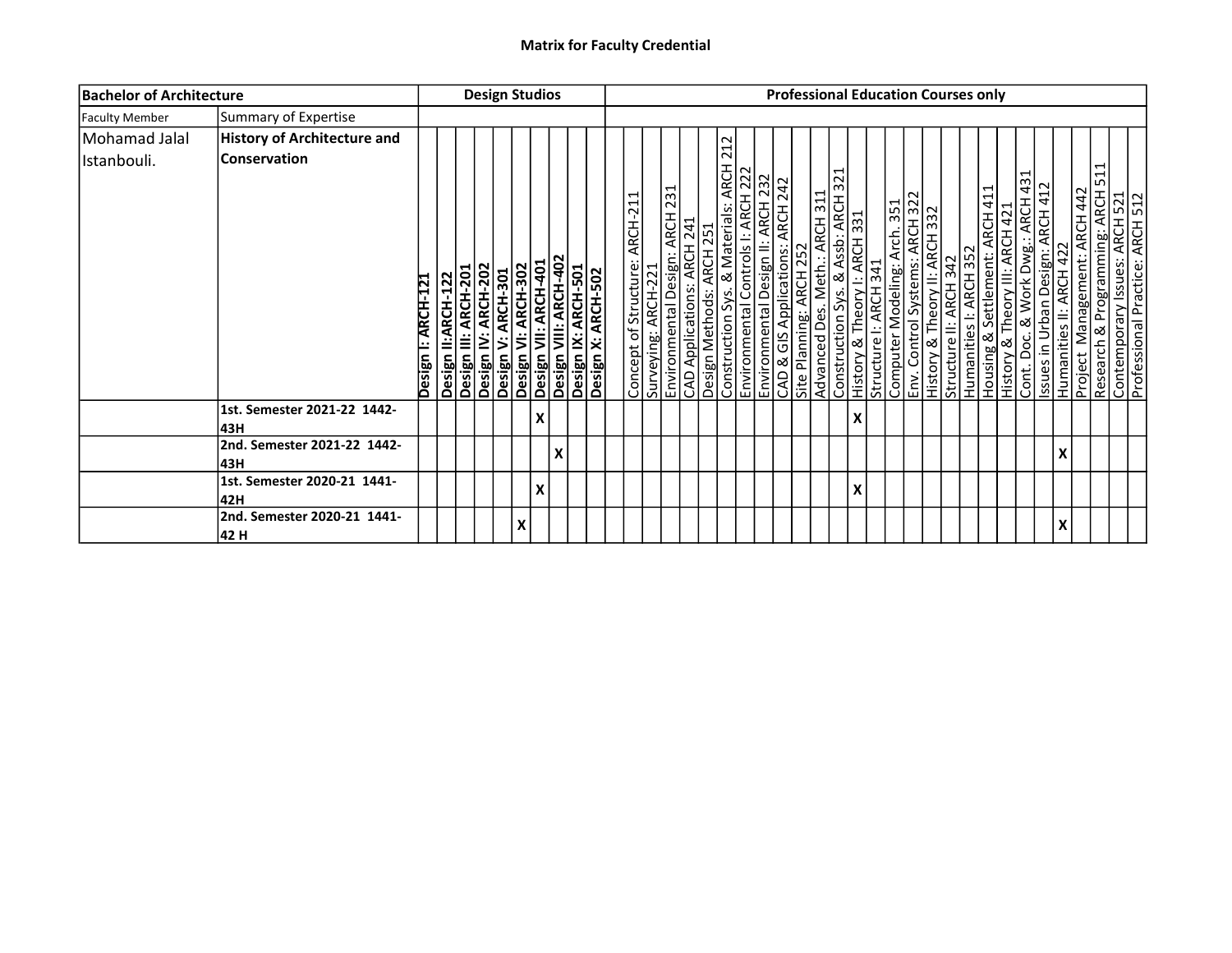| <b>Bachelor of Architecture</b>             |                                                                                         |                    |                                                                   | <b>Design Studios</b> |                                                                                           |   |                                                                    |  |                                                       |  |                                                                                                                                                                                                                                                                                                                                                                                                                                 |                                       |  |  |  | <b>Professional Education Courses only</b> |                                                       |  |                                                                                                                                          |  |                                           |                                                                                                      |
|---------------------------------------------|-----------------------------------------------------------------------------------------|--------------------|-------------------------------------------------------------------|-----------------------|-------------------------------------------------------------------------------------------|---|--------------------------------------------------------------------|--|-------------------------------------------------------|--|---------------------------------------------------------------------------------------------------------------------------------------------------------------------------------------------------------------------------------------------------------------------------------------------------------------------------------------------------------------------------------------------------------------------------------|---------------------------------------|--|--|--|--------------------------------------------|-------------------------------------------------------|--|------------------------------------------------------------------------------------------------------------------------------------------|--|-------------------------------------------|------------------------------------------------------------------------------------------------------|
| <b>Faculty Member</b>                       | Summary of Expertise                                                                    |                    |                                                                   |                       |                                                                                           |   |                                                                    |  |                                                       |  |                                                                                                                                                                                                                                                                                                                                                                                                                                 |                                       |  |  |  |                                            |                                                       |  |                                                                                                                                          |  |                                           |                                                                                                      |
| <b>Wadee Ahmed</b><br>Ghanem Al-<br>Gehlani | Architecture Design,<br>Housing, Urban Design, and<br><b>Architectural Conservation</b> | Design I: ARCH-121 | Design II:ARCH-122<br>Design III: ARCH-201<br>Design IV: ARCH-202 |                       | Design V: ARCH-301<br>Design VI: ARCH-302<br>Design VII: ARCH-401<br>Design VII: ARCH-401 |   | Design VIII: ARCH-402<br>Design IX: ARCH-501<br>Design X: ARCH-502 |  | Concept of Structure: ARCH-211<br>Surveying: ARCH-221 |  | 212<br>Construction Sys. & Materials: ARCH 2<br>Environmental Controls I: ARCH 222<br>Environmental Design II: ARCH 222<br>Site Planning: ARCH 252<br>Site Planning: ARCH 252<br>Advanced Des. Meth.: ARCH 311<br>Construction Sys. & Assb: ARCH<br><b>Environmental Design: ARCH 231</b><br>CAD Applications: ARCH 241<br>Design Methods: ARCH 251<br>Environmental Controls I: ARCH 222<br>Environmental Controls I: ARCH 222 | $\frac{\overline{A}C}{\overline{A}L}$ |  |  |  |                                            | Structure II: ARCH 342<br>Humanities I: ARCH 352<br>. |  | Housing & Settlement: ARCH 411<br>History & Theory III: ARCH 421<br>Cont. Doc. & Work Dwg.: ARCH 431<br>Issues in Urban Design: ARCH 412 |  | <b>ARCH 442</b><br>Management:<br>Project | Research & Programming: ARCH 511<br>Contemporary Issues: ARCH 521<br>Professional Practice: ARCH 512 |
|                                             | 1st. Semester 2021-22 1442-<br>43H                                                      |                    |                                                                   | X                     |                                                                                           |   |                                                                    |  |                                                       |  |                                                                                                                                                                                                                                                                                                                                                                                                                                 |                                       |  |  |  |                                            |                                                       |  |                                                                                                                                          |  |                                           |                                                                                                      |
|                                             | 2nd. Semester 2021-22 1442-<br>43H                                                      |                    |                                                                   | X                     |                                                                                           |   | X                                                                  |  |                                                       |  |                                                                                                                                                                                                                                                                                                                                                                                                                                 |                                       |  |  |  |                                            |                                                       |  |                                                                                                                                          |  |                                           |                                                                                                      |
|                                             | 1st. Semester 2020-21 1441-<br>42H                                                      |                    |                                                                   |                       |                                                                                           | X |                                                                    |  |                                                       |  |                                                                                                                                                                                                                                                                                                                                                                                                                                 |                                       |  |  |  |                                            |                                                       |  |                                                                                                                                          |  |                                           |                                                                                                      |
|                                             | 2nd. Semester 2020-21 1441-<br>42 H                                                     |                    |                                                                   | Χ                     |                                                                                           |   | X                                                                  |  |                                                       |  |                                                                                                                                                                                                                                                                                                                                                                                                                                 |                                       |  |  |  |                                            |                                                       |  |                                                                                                                                          |  |                                           |                                                                                                      |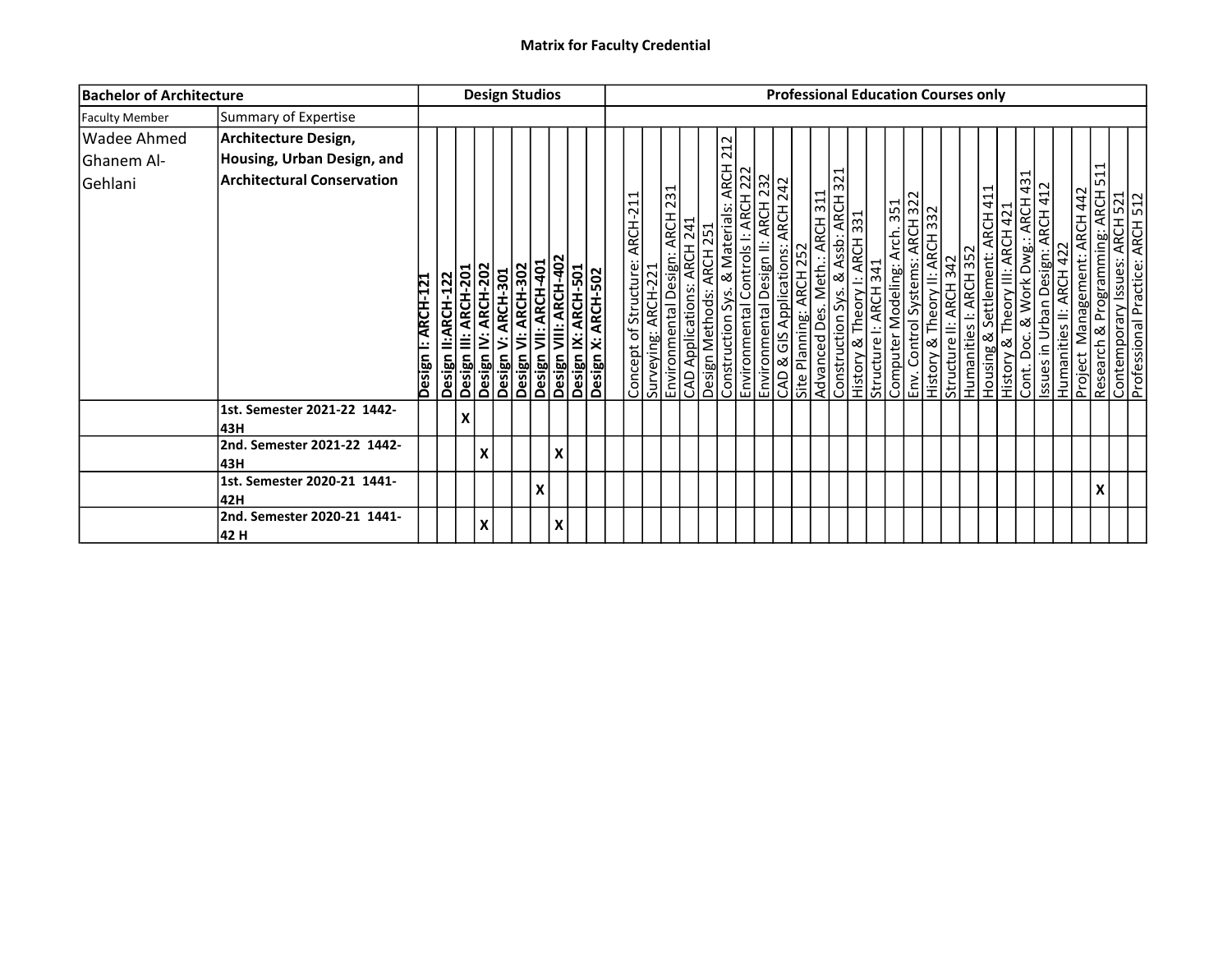| <b>Bachelor of Architecture</b>         |                                         |                    |                    |                      |                     |                    | <b>Design Studios</b>                                                                                            |   |  |                                |                     |                           |                                                                                                                                                                                                                     |  |                                                             |                               |  |  | <b>Professional Education Courses only</b>                                                                                                                                                        |                        |   |   |                                                                                                                                                                                                    |  |                                                                                                          |  |
|-----------------------------------------|-----------------------------------------|--------------------|--------------------|----------------------|---------------------|--------------------|------------------------------------------------------------------------------------------------------------------|---|--|--------------------------------|---------------------|---------------------------|---------------------------------------------------------------------------------------------------------------------------------------------------------------------------------------------------------------------|--|-------------------------------------------------------------|-------------------------------|--|--|---------------------------------------------------------------------------------------------------------------------------------------------------------------------------------------------------|------------------------|---|---|----------------------------------------------------------------------------------------------------------------------------------------------------------------------------------------------------|--|----------------------------------------------------------------------------------------------------------|--|
| <b>Faculty Member</b>                   | Summary of Expertise                    |                    |                    |                      |                     |                    |                                                                                                                  |   |  |                                |                     |                           |                                                                                                                                                                                                                     |  |                                                             |                               |  |  |                                                                                                                                                                                                   |                        |   |   |                                                                                                                                                                                                    |  |                                                                                                          |  |
| Aymen Hashem<br>Abd Elrahman<br>Alsayed | <b>Housing and Urban</b><br>Development | Design I: ARCH-121 | Design II:ARCH-122 | Design III: ARCH-201 | Design IV: ARCH-202 | Design V: ARCH-301 | Desiğn VI: ARCH-302<br>Design VII: ARCH-401<br>Design VIII: ARCH-402<br>Design X: ARCH-501<br>Design X: ARCH-502 |   |  | Concept of Structure: ARCH-211 | Surveying: ARCH-221 |                           | 212<br>Environmental Design: ARCH 231<br>CAD Applications: ARCH 241<br>Design Methods: ARCH 251<br>Construction Sys. & Materials: ARCH 22<br>Environmental Design II: ARCH 222<br>Environmental Design II: ARCH 232 |  | CAD & GIS Applications: ARCH 242<br>Site Planning: ARCH 252 | Advanced Des. Meth.: ARCH 311 |  |  | Construction Sys. & Assb: ARCH 321<br> History & Theory I: ARCH 331<br> Structure I: ARCH 341<br> Computer Modeling: Arch 351<br> History & Theory II: ARCH 322<br> History & Theory II: ARCH 332 | Structure II: ARCH 342 |   |   | Humanities I: ARCH 352<br>Housing & Settlement: ARCH 411<br>History & Theory III: ARCH 421<br>Cont. Doc. & Work Dwg.: ARCH 431<br>Issues in Urban Design: ARCH 412<br>Project Management: ARCH 442 |  | ⊣<br>Research & Programming: ARCH 51<br>Contemporary Issues: ARCH 521<br>Professional Practice: ARCH 512 |  |
|                                         | 1st. Semester 2021-22 1442-<br>l43H     |                    |                    | Χ                    |                     |                    |                                                                                                                  |   |  |                                |                     | $\boldsymbol{\mathsf{X}}$ |                                                                                                                                                                                                                     |  |                                                             |                               |  |  |                                                                                                                                                                                                   |                        |   | X |                                                                                                                                                                                                    |  |                                                                                                          |  |
|                                         | 2nd. Semester 2021-22 1442-<br> 43H     |                    |                    |                      | $\pmb{\mathsf{X}}$  |                    |                                                                                                                  |   |  |                                |                     |                           |                                                                                                                                                                                                                     |  |                                                             |                               |  |  |                                                                                                                                                                                                   |                        |   |   |                                                                                                                                                                                                    |  |                                                                                                          |  |
|                                         | 1st. Semester 2020-21 1441-<br>42H      |                    |                    |                      |                     |                    | X                                                                                                                |   |  |                                |                     |                           |                                                                                                                                                                                                                     |  |                                                             |                               |  |  |                                                                                                                                                                                                   |                        |   | X |                                                                                                                                                                                                    |  |                                                                                                          |  |
|                                         | 2nd. Semester 2020-21 1441-<br> 42 H    |                    |                    |                      |                     |                    |                                                                                                                  | X |  |                                |                     |                           |                                                                                                                                                                                                                     |  |                                                             |                               |  |  |                                                                                                                                                                                                   |                        | X |   |                                                                                                                                                                                                    |  |                                                                                                          |  |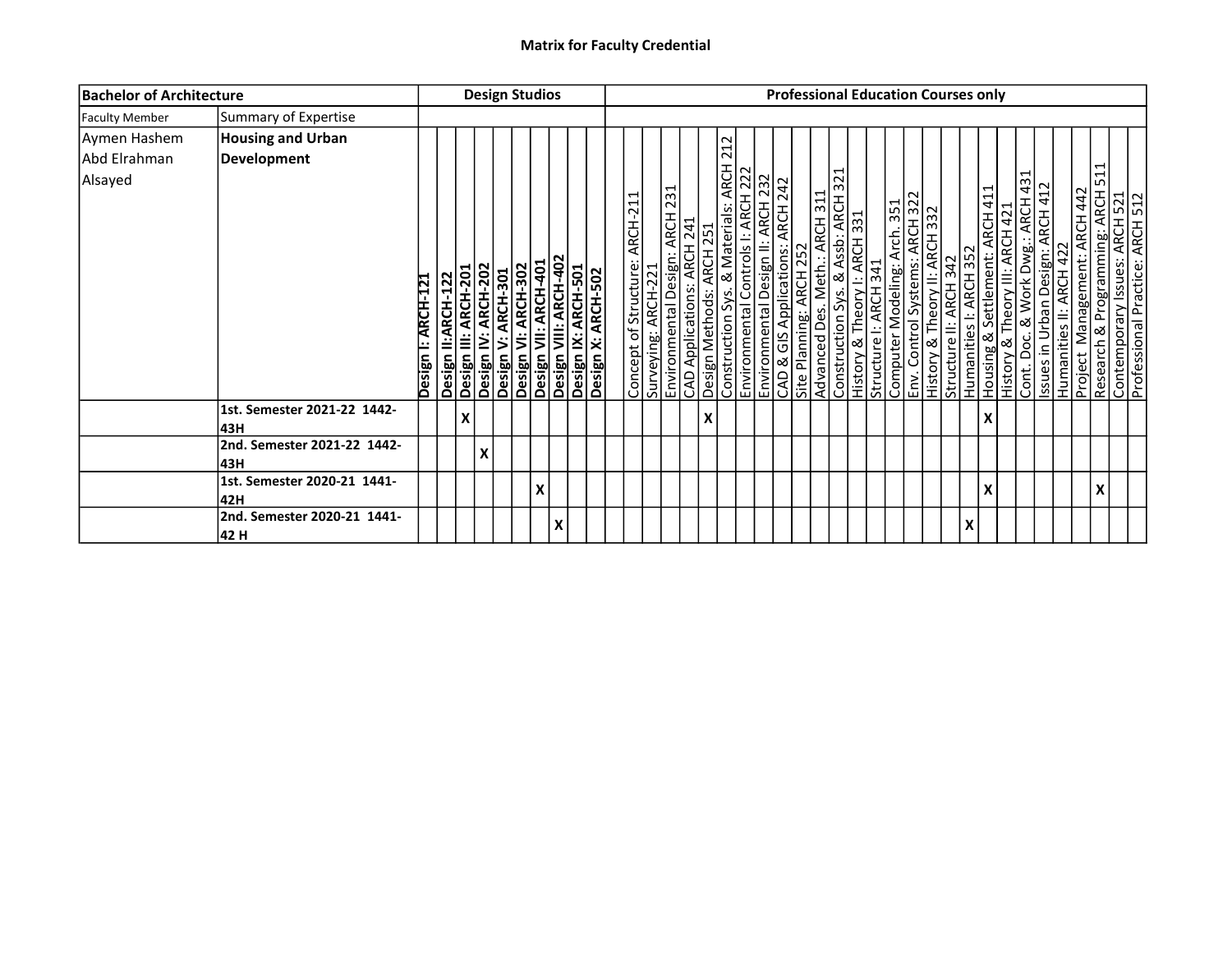| <b>Bachelor of Architecture</b> |                                     |                    |                                                                   | <b>Design Studios</b> |   |                                                                                                                                      |  |                                |                     |                                                                                          |  |                                |                                                                                                                                                        |  |  |  | <b>Professional Education Courses only</b>                                                                                                                                                                                                          |  |  |                                                                                                                                                                     |  |                                                                                                                                                 |   |  |
|---------------------------------|-------------------------------------|--------------------|-------------------------------------------------------------------|-----------------------|---|--------------------------------------------------------------------------------------------------------------------------------------|--|--------------------------------|---------------------|------------------------------------------------------------------------------------------|--|--------------------------------|--------------------------------------------------------------------------------------------------------------------------------------------------------|--|--|--|-----------------------------------------------------------------------------------------------------------------------------------------------------------------------------------------------------------------------------------------------------|--|--|---------------------------------------------------------------------------------------------------------------------------------------------------------------------|--|-------------------------------------------------------------------------------------------------------------------------------------------------|---|--|
| <b>Faculty Member</b>           | Summary of Expertise                |                    |                                                                   |                       |   |                                                                                                                                      |  |                                |                     |                                                                                          |  |                                |                                                                                                                                                        |  |  |  |                                                                                                                                                                                                                                                     |  |  |                                                                                                                                                                     |  |                                                                                                                                                 |   |  |
| Mohammed                        | Architecture                        |                    |                                                                   |                       |   |                                                                                                                                      |  |                                |                     |                                                                                          |  |                                |                                                                                                                                                        |  |  |  |                                                                                                                                                                                                                                                     |  |  |                                                                                                                                                                     |  |                                                                                                                                                 |   |  |
| Almahmood                       |                                     | Design I: ARCH-121 | Design II:ARCH-122<br>Design III: ARCH-201<br>Design IV: ARCH-202 |                       |   | Desiğn V: ARCH-301<br>Design VI: ARCH-302<br>Design VII: ARCH-402<br>Design IX: ARCH-501<br>Design X: ARCH-501<br>Design X: ARCH-502 |  | Concept of Structure: ARCH-211 | Surveying: ARCH-221 | Environmental Design: ARCH 231<br>CAD Applications: ARCH 241<br>Design Methods: ARCH 251 |  | 212<br>$\frac{1}{\frac{4}{2}}$ | Construction Sys. & Materials: ARCH<br>Environmental Controls I: ARCH 222<br>CAD & GIS Applications: ARCH 242<br>Site Planning: ARCH 252<br>Advanced P |  |  |  | Advanced Des. Meth.: ARCH 311<br>  Advanced Des. Meth.: ARCH 311<br>  History & Theory I: ARCH 331<br>  Structure I: ARCH 341<br>  Computer Modeling: Arch 351<br>  Env. Control Systems: ARCH 322<br>  Humanities I: ARCH 332<br>  Humanities I: A |  |  | Housing & Settlement: ARCH 411<br>History & Theory III: ARCH 421<br>Cont. Doc. & Work Dwg.: ARCH 431<br>Issues in Urban Design: ARCH 412<br>Humanities II: ARCH 422 |  | Project Management: ARCH 442<br>Research & Programming: ARCH 511<br>Contemporary Issues: ARCH 521<br>Professional Practice: ARCH 512<br>Project | 1 |  |
|                                 |                                     |                    |                                                                   |                       |   |                                                                                                                                      |  |                                |                     |                                                                                          |  |                                |                                                                                                                                                        |  |  |  |                                                                                                                                                                                                                                                     |  |  |                                                                                                                                                                     |  |                                                                                                                                                 |   |  |
|                                 | 1st. Semester 2021-22 1442-<br>l43H |                    |                                                                   |                       | X |                                                                                                                                      |  |                                |                     |                                                                                          |  |                                |                                                                                                                                                        |  |  |  |                                                                                                                                                                                                                                                     |  |  |                                                                                                                                                                     |  | İΧ                                                                                                                                              |   |  |
|                                 | 2nd. Semester 2021-22 1442-<br>l43H |                    |                                                                   |                       |   | ΙX                                                                                                                                   |  |                                |                     |                                                                                          |  |                                |                                                                                                                                                        |  |  |  |                                                                                                                                                                                                                                                     |  |  | X                                                                                                                                                                   |  |                                                                                                                                                 |   |  |
|                                 | 1st. Semester 2020-21 1441-<br>42H  |                    |                                                                   |                       |   |                                                                                                                                      |  |                                |                     |                                                                                          |  |                                |                                                                                                                                                        |  |  |  |                                                                                                                                                                                                                                                     |  |  |                                                                                                                                                                     |  |                                                                                                                                                 |   |  |
|                                 | 2nd. Semester 2020-21 1441-<br>42 H |                    |                                                                   |                       |   |                                                                                                                                      |  |                                |                     |                                                                                          |  |                                |                                                                                                                                                        |  |  |  |                                                                                                                                                                                                                                                     |  |  |                                                                                                                                                                     |  |                                                                                                                                                 |   |  |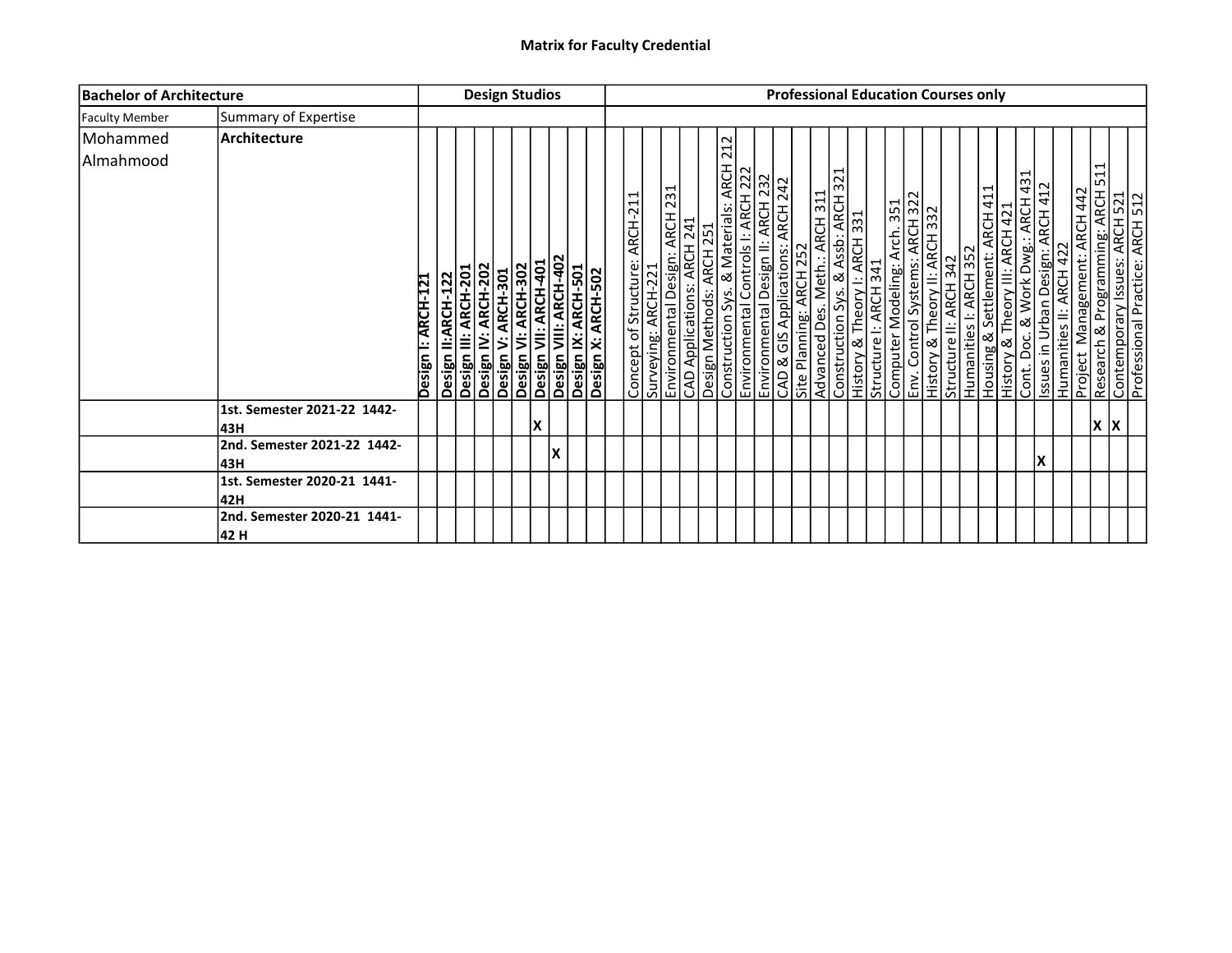| <b>Bachelor of Architecture</b> |                                      |                    |                                            |   |                     | <b>Design Studios</b> |                                                                                                                   |   |  |                               |                     |  |                                                                                                                                                                                                                     |  |                                  |                                                          |  |  |                                                                                                                                                                                              |                        | <b>Professional Education Courses only</b>                                                                                                                                           |  |  |                                           |                                                                                                          |  |
|---------------------------------|--------------------------------------|--------------------|--------------------------------------------|---|---------------------|-----------------------|-------------------------------------------------------------------------------------------------------------------|---|--|-------------------------------|---------------------|--|---------------------------------------------------------------------------------------------------------------------------------------------------------------------------------------------------------------------|--|----------------------------------|----------------------------------------------------------|--|--|----------------------------------------------------------------------------------------------------------------------------------------------------------------------------------------------|------------------------|--------------------------------------------------------------------------------------------------------------------------------------------------------------------------------------|--|--|-------------------------------------------|----------------------------------------------------------------------------------------------------------|--|
| <b>Faculty Member</b>           | Summary of Expertise                 |                    |                                            |   |                     |                       |                                                                                                                   |   |  |                               |                     |  |                                                                                                                                                                                                                     |  |                                  |                                                          |  |  |                                                                                                                                                                                              |                        |                                                                                                                                                                                      |  |  |                                           |                                                                                                          |  |
| Fahad Alshiddi                  | <b>Conservation</b>                  | Design I: ARCH-121 | Design II:ARCH-122<br>Design III: ARCH-201 |   | Design IV: ARCH-202 | Design V: ARCH-301    | Desiğn VI: ARCH-302<br>Design VII: ARCH-401<br>Design VIII: ARCH-402<br>Design IX: ARCH-501<br>Design X: ARCH-502 |   |  | Concept of Structure: ARCH-21 | Surveying: ARCH-221 |  | 212<br>Environmental Design: ARCH 231<br>CAD Applications: ARCH 241<br>Design Methods: ARCH 251<br>Construction Sys. & Materials: ARCH 22<br>Environmental Design II: ARCH 222<br>Environmental Design II: ARCH 232 |  | CAD & GIS Applications: ARCH 242 | Advanced Des. Meth.: ARCH 311<br>Site Planning: ARCH 252 |  |  | Construction Sys. & Assb: ARCH 321<br>History & Theory I: ARCH 331<br>Structure I: ARCH 341<br>Computer Modeling: Arch 351<br>History & Theory II: ARCH 322<br>History & Theory II: ARCH 332 | Structure II: ARCH 342 | Humanities I: ARCH 352<br>Housing & Settlement: ARCH 411<br>History & Theory III: ARCH 421<br>Issues in Urban Design: ARCH 431<br>Humanities II: ARCH 422<br>Dumanities II: ARCH 422 |  |  | <b>ARCH 442</b><br>Management:<br>Project | ⊣<br>Research & Programming: ARCH 51<br>Contemporary Issues: ARCH 521<br>Professional Practice: ARCH 512 |  |
|                                 | 1st. Semester 2021-22 1442-<br>l43H  |                    |                                            | x |                     |                       |                                                                                                                   |   |  |                               |                     |  |                                                                                                                                                                                                                     |  |                                  |                                                          |  |  |                                                                                                                                                                                              |                        |                                                                                                                                                                                      |  |  |                                           |                                                                                                          |  |
|                                 | 2nd. Semester 2021-22 1442-<br>l43H  |                    |                                            |   |                     |                       |                                                                                                                   |   |  |                               |                     |  |                                                                                                                                                                                                                     |  |                                  |                                                          |  |  |                                                                                                                                                                                              |                        |                                                                                                                                                                                      |  |  |                                           |                                                                                                          |  |
|                                 | 1st. Semester 2020-21 1441-<br>42H   |                    |                                            |   |                     |                       |                                                                                                                   | X |  |                               |                     |  |                                                                                                                                                                                                                     |  |                                  |                                                          |  |  |                                                                                                                                                                                              |                        |                                                                                                                                                                                      |  |  |                                           |                                                                                                          |  |
|                                 | 2nd. Semester 2020-21 1441-<br> 42 H |                    |                                            |   | $\pmb{\mathsf{X}}$  |                       |                                                                                                                   |   |  |                               |                     |  |                                                                                                                                                                                                                     |  |                                  |                                                          |  |  |                                                                                                                                                                                              |                        |                                                                                                                                                                                      |  |  |                                           |                                                                                                          |  |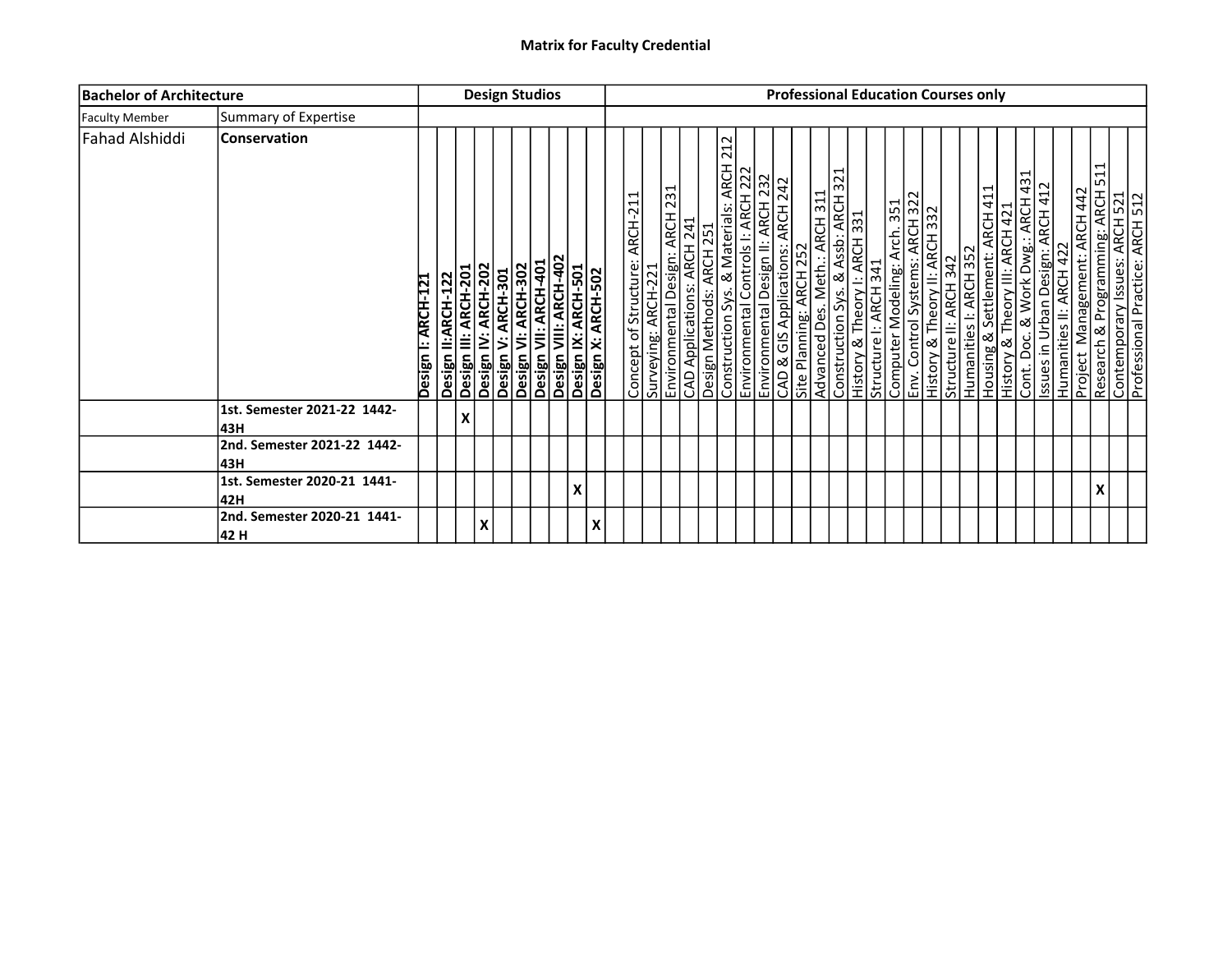| <b>Bachelor of Architecture</b> |                                                    |                    |                                                                   | <b>Design Studios</b> |                    |  |  |                                                                                                                         |                               |                     |   |     |  |                                                                                                                                                                                                             |                         |                               |  |  | <b>Professional Education Courses only</b>                                                                                                                                                        |                        |                        |                                                                                                                                                                                                     |  |  |                                                                                                                                      |  |
|---------------------------------|----------------------------------------------------|--------------------|-------------------------------------------------------------------|-----------------------|--------------------|--|--|-------------------------------------------------------------------------------------------------------------------------|-------------------------------|---------------------|---|-----|--|-------------------------------------------------------------------------------------------------------------------------------------------------------------------------------------------------------------|-------------------------|-------------------------------|--|--|---------------------------------------------------------------------------------------------------------------------------------------------------------------------------------------------------|------------------------|------------------------|-----------------------------------------------------------------------------------------------------------------------------------------------------------------------------------------------------|--|--|--------------------------------------------------------------------------------------------------------------------------------------|--|
| <b>Faculty Member</b>           | Summary of Expertise                               |                    |                                                                   |                       |                    |  |  |                                                                                                                         |                               |                     |   |     |  |                                                                                                                                                                                                             |                         |                               |  |  |                                                                                                                                                                                                   |                        |                        |                                                                                                                                                                                                     |  |  |                                                                                                                                      |  |
| Yousef Alsuhaymi                | Design theory, traditional<br>architectre, housing | Design I: ARCH-121 | Design II:ARCH-122<br>Design III: ARCH-201<br>Design IV: ARCH-202 |                       | Design V: ARCH-301 |  |  | <b>Design VI: ARCH-302</b><br>Design VII: ARCH-401<br>Design VIII: ARCH-402<br>Design X: ARCH-501<br>Design X: ARCH-502 | Concept of Structure: ARCH-21 | Surveying: ARCH-221 |   | 212 |  | Environmental Design: ARCH 231<br>CAD Applications: ARCH 241<br>Design Methods: ARCH 251<br>Construction Sys. & Materials: ARCH 22<br>Environmental Design II: ARCH 232<br>CAD & GIS Applications: ARCH 232 | Site Planning: ARCH 252 | Advanced Des. Meth.: ARCH 311 |  |  | Construction Sys. & Assb: ARCH 321<br> History & Theory I: ARCH 331<br> Structure I: ARCH 341<br> Computer Modeling: Arch 351<br> History & Theory II: ARCH 322<br> History & Theory II: ARCH 332 | Structure II: ARCH 342 | Humanities I: ARCH 352 | Housing & Settlement: ARCH 411<br>History & Theory III: ARCH 421<br>Cont. Doc. & Work Dwg.: ARCH 431<br>Issues in Urban Design: ARCH 412<br>Humanities II: ARCH 422<br>Project Management: ARCH 442 |  |  | $\overline{\phantom{0}}$<br>∣ ⊔∩<br>Research & Programming: ARCH<br>Contemporary Issues: ARCH 521<br>Professional Practice: ARCH 512 |  |
|                                 | 1st. Semester 2021-22 1442-<br>43H                 |                    |                                                                   |                       |                    |  |  |                                                                                                                         |                               |                     | X |     |  |                                                                                                                                                                                                             |                         |                               |  |  |                                                                                                                                                                                                   |                        |                        |                                                                                                                                                                                                     |  |  |                                                                                                                                      |  |
|                                 | 2nd. Semester 2021-22 1442-<br>43H                 |                    |                                                                   |                       |                    |  |  |                                                                                                                         |                               |                     |   |     |  |                                                                                                                                                                                                             | Χ                       |                               |  |  |                                                                                                                                                                                                   |                        |                        |                                                                                                                                                                                                     |  |  |                                                                                                                                      |  |
|                                 | 1st. Semester 2020-21 1441-<br>42H                 |                    |                                                                   | X                     |                    |  |  |                                                                                                                         |                               |                     | X |     |  |                                                                                                                                                                                                             |                         |                               |  |  |                                                                                                                                                                                                   |                        |                        |                                                                                                                                                                                                     |  |  |                                                                                                                                      |  |
|                                 | 2nd. Semester 2020-21 1441-<br>42 H                |                    |                                                                   |                       | $\pmb{\mathsf{X}}$ |  |  |                                                                                                                         |                               |                     |   |     |  |                                                                                                                                                                                                             | v<br>л                  |                               |  |  |                                                                                                                                                                                                   |                        |                        |                                                                                                                                                                                                     |  |  |                                                                                                                                      |  |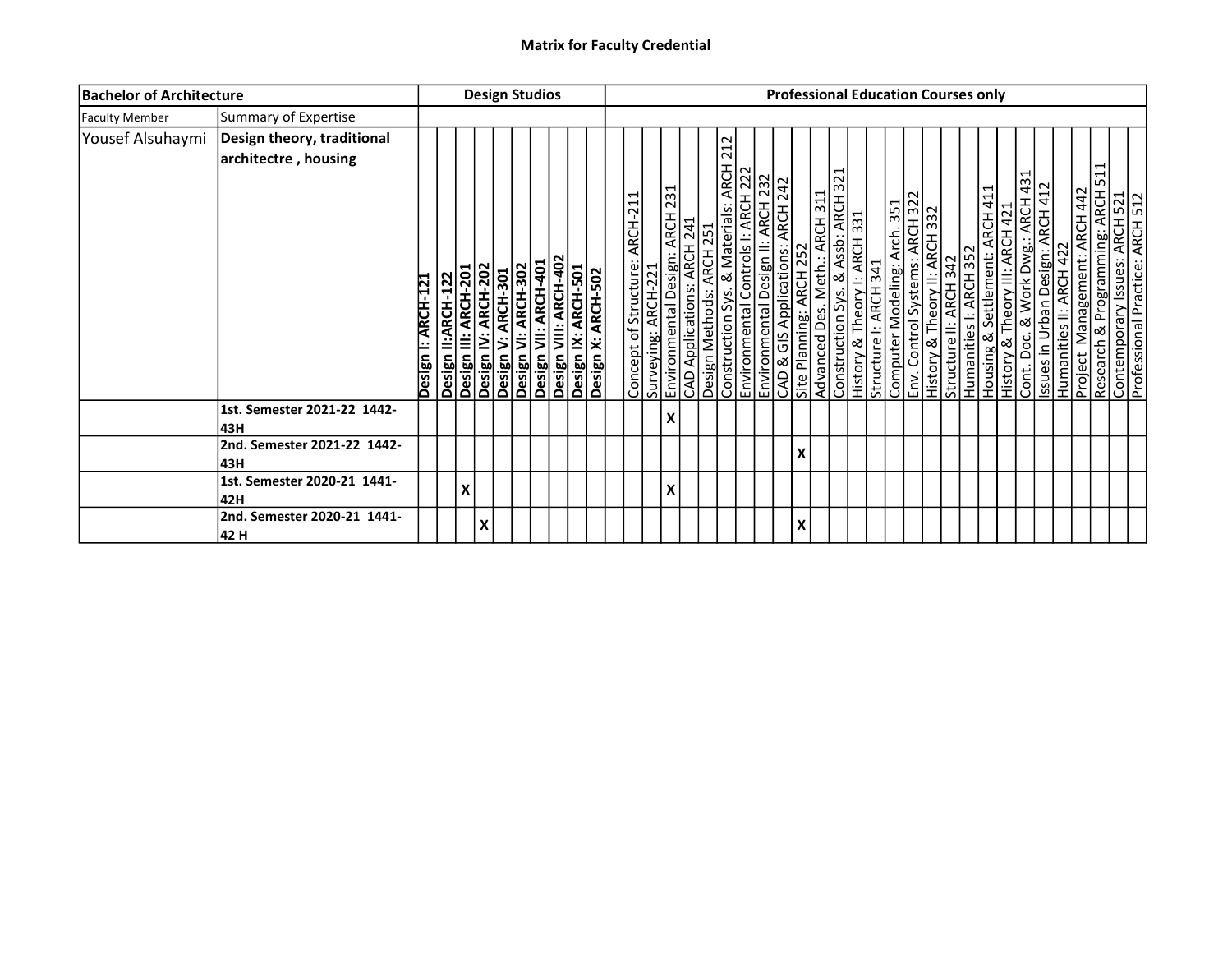| <b>Bachelor of Architecture</b> |                                      |                    |                                            | <b>Design Studios</b> |                     |                    |  |   |                                                                                                                   |                               |                     |                                                                                                                                                                                                               |     |  |                                  |                         |                               |  |  |                                                                                                                                                             | <b>Professional Education Courses only</b>                                                                                                                                                                              |                    |  |                                           |                                                                                                         |  |
|---------------------------------|--------------------------------------|--------------------|--------------------------------------------|-----------------------|---------------------|--------------------|--|---|-------------------------------------------------------------------------------------------------------------------|-------------------------------|---------------------|---------------------------------------------------------------------------------------------------------------------------------------------------------------------------------------------------------------|-----|--|----------------------------------|-------------------------|-------------------------------|--|--|-------------------------------------------------------------------------------------------------------------------------------------------------------------|-------------------------------------------------------------------------------------------------------------------------------------------------------------------------------------------------------------------------|--------------------|--|-------------------------------------------|---------------------------------------------------------------------------------------------------------|--|
| <b>Faculty Member</b>           | Summary of Expertise                 |                    |                                            |                       |                     |                    |  |   |                                                                                                                   |                               |                     |                                                                                                                                                                                                               |     |  |                                  |                         |                               |  |  |                                                                                                                                                             |                                                                                                                                                                                                                         |                    |  |                                           |                                                                                                         |  |
| <b>Ahmed Abdelaal</b>           | Architecture                         | Design I: ARCH-121 | Design II:ARCH-122<br>Design III: ARCH-201 |                       | Design IV: ARCH-202 | Design V: ARCH-301 |  |   | Desiğn VI: ARCH-302<br>Design VII: ARCH-401<br>Design VIII: ARCH-402<br>Design IX: ARCH-501<br>Design X: ARCH-502 | Concept of Structure: ARCH-21 | Surveying: ARCH-221 | Environmental Design: ARCH 231<br>CAD Applications: ARCH 241<br>Design Methods: ARCH 251<br>Construction Sys. & Materials: ARCH 22<br>Environmental Controls I: ARCH 222<br>Environmental Design II: ARCH 222 | 212 |  | CAD & GIS Applications: ARCH 242 | Site Planning: ARCH 252 | Advanced Des. Meth.: ARCH 311 |  |  | Construction Sys. & Assb: ARCH 321<br>History & Theory I: ARCH 331<br>Structure I: ARCH 341<br>Computer Modeling: Arch 351<br>History & Theory II: ARCH 322 | Structure II: ARCH 342<br>Humanities I: ARCH 352<br>Housing & Settlement: ARCH 411<br>History & Theory III: ARCH 421<br>Cont. Doc. & Work Dwg.: ARCH 431<br>Issues in Urban Design: ARCH 412<br>Humanities II: ARCH 422 |                    |  | <b>ARCH 442</b><br>Management:<br>Project | ⊣<br>Research & Programming: ARCH 51<br>Contemporary Issues: ARCH 52<br>Professional Practice: ARCH 512 |  |
|                                 | 1st. Semester 2021-22 1442-<br>l43H  |                    |                                            |                       |                     |                    |  | X |                                                                                                                   |                               |                     |                                                                                                                                                                                                               |     |  |                                  |                         |                               |  |  |                                                                                                                                                             |                                                                                                                                                                                                                         | $\pmb{\mathsf{X}}$ |  |                                           |                                                                                                         |  |
|                                 | 2nd. Semester 2021-22 1442-<br>l43H  |                    |                                            |                       |                     |                    |  |   | х                                                                                                                 |                               |                     |                                                                                                                                                                                                               |     |  | X                                |                         |                               |  |  | X                                                                                                                                                           |                                                                                                                                                                                                                         |                    |  |                                           |                                                                                                         |  |
|                                 | 1st. Semester 2020-21 1441-<br>42H   |                    |                                            |                       |                     |                    |  | X |                                                                                                                   |                               |                     | X                                                                                                                                                                                                             |     |  |                                  |                         |                               |  |  |                                                                                                                                                             |                                                                                                                                                                                                                         |                    |  |                                           |                                                                                                         |  |
|                                 | 2nd. Semester 2020-21 1441-<br> 42 H |                    |                                            |                       |                     |                    |  |   |                                                                                                                   |                               |                     |                                                                                                                                                                                                               |     |  |                                  |                         |                               |  |  |                                                                                                                                                             |                                                                                                                                                                                                                         |                    |  |                                           |                                                                                                         |  |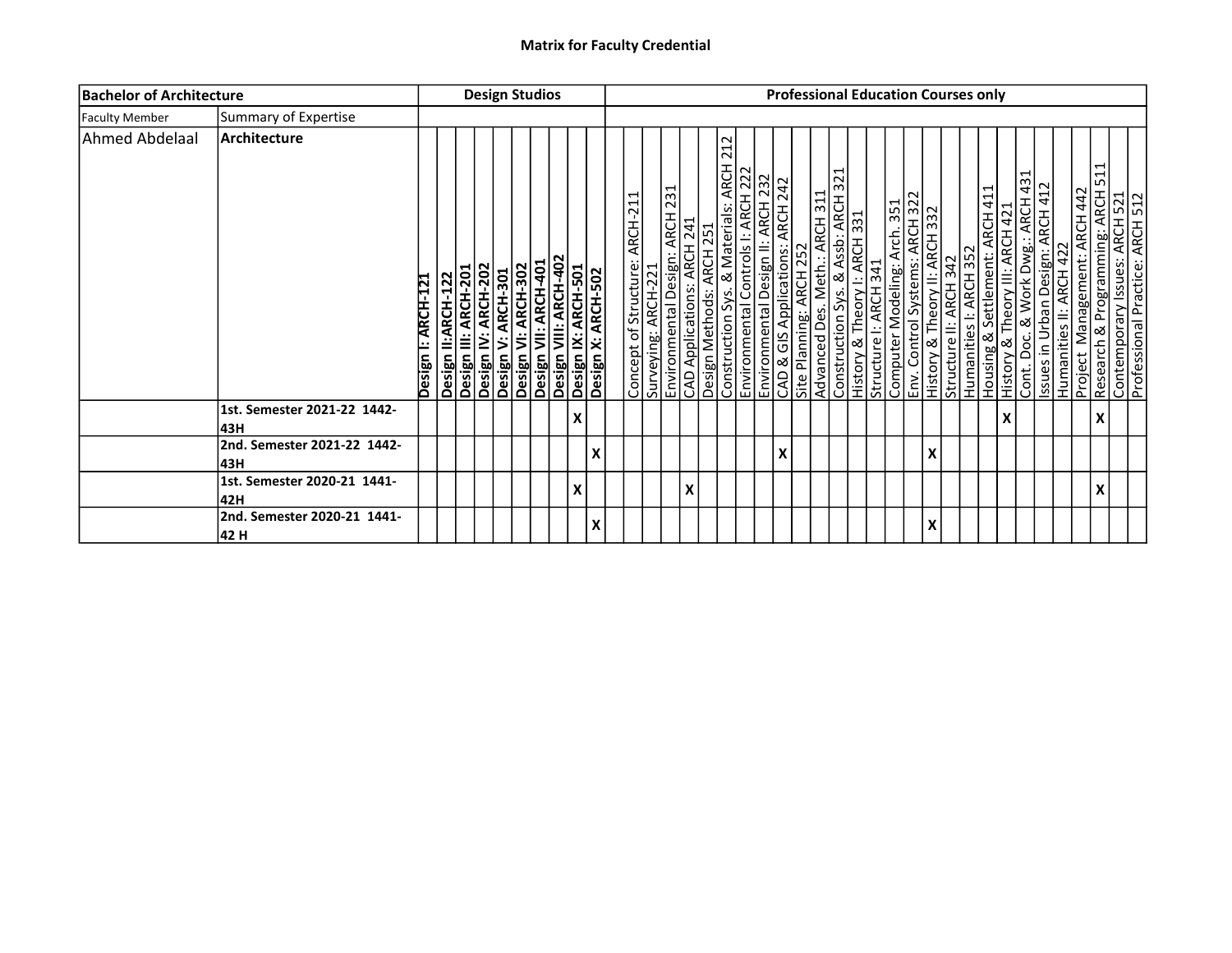| <b>Bachelor of Architecture</b> |                                      |                    |                                            |                     | <b>Design Studios</b>                                                                                           |   |  |  |                                                      |                           |   |                                                                                                                                                                                                                     |  |                                  |                         |                               |                                                                                                                                                                                              |   |  | <b>Professional Education Courses only</b> |                                                                                                                                                                                              |  |  |                                           |                                                                                                          |  |
|---------------------------------|--------------------------------------|--------------------|--------------------------------------------|---------------------|-----------------------------------------------------------------------------------------------------------------|---|--|--|------------------------------------------------------|---------------------------|---|---------------------------------------------------------------------------------------------------------------------------------------------------------------------------------------------------------------------|--|----------------------------------|-------------------------|-------------------------------|----------------------------------------------------------------------------------------------------------------------------------------------------------------------------------------------|---|--|--------------------------------------------|----------------------------------------------------------------------------------------------------------------------------------------------------------------------------------------------|--|--|-------------------------------------------|----------------------------------------------------------------------------------------------------------|--|
| <b>Faculty Member</b>           | Summary of Expertise                 |                    |                                            |                     |                                                                                                                 |   |  |  |                                                      |                           |   |                                                                                                                                                                                                                     |  |                                  |                         |                               |                                                                                                                                                                                              |   |  |                                            |                                                                                                                                                                                              |  |  |                                           |                                                                                                          |  |
| Omair Albeshe                   | <b>Architecture</b>                  | Design I: ARCH-121 | Design II:ARCH-122<br>Design III: ARCH-201 | Design IV: ARCH-202 | Design V: ARCH-301<br>Design VI: ARCH-302<br>Design VII: ARCH-401<br>Design IX: ARCH-501<br>Design IX: ARCH-502 |   |  |  | Concept of Structure: ARCH-21<br>Surveying: ARCH-221 |                           |   | 212<br>Environmental Design: ARCH 231<br>CAD Applications: ARCH 241<br>Design Methods: ARCH 251<br>Construction Sys. & Materials: ARCH 22<br>Environmental Design II: ARCH 222<br>Environmental Design II: ARCH 232 |  | CAD & GIS Applications: ARCH 242 | Site Planning: ARCH 252 | Advanced Des. Meth.: ARCH 311 | Construction Sys. & Assb: ARCH 321<br>History & Theory I: ARCH 331<br>Structure I: ARCH 341<br>Computer Modeling: Arch 351<br>History & Theory II: ARCH 322<br>History & Theory II: ARCH 332 |   |  | Structure II: ARCH 342                     | Humanities I: ARCH 352<br>Housing & Settlement: ARCH 411<br>History & Theory III: ARCH 421<br>Cont. Doc. & Work Dwg: ARCH 431<br>Issues in Urban Design: ARCH 412<br>Humanities II: ARCH 422 |  |  | <b>ARCH 442</b><br>Management:<br>Project | ⊣<br>Research & Programming: ARCH 51<br>Contemporary Issues: ARCH 521<br>Professional Practice: ARCH 512 |  |
|                                 | 1st. Semester 2021-22 1442-<br>l43H  |                    |                                            |                     | X                                                                                                               |   |  |  |                                                      | $\boldsymbol{\mathsf{X}}$ |   |                                                                                                                                                                                                                     |  |                                  |                         |                               |                                                                                                                                                                                              | X |  |                                            |                                                                                                                                                                                              |  |  |                                           |                                                                                                          |  |
|                                 | 2nd. Semester 2021-22 1442-<br>l43H  |                    |                                            |                     |                                                                                                                 | X |  |  |                                                      |                           |   |                                                                                                                                                                                                                     |  | X                                |                         |                               |                                                                                                                                                                                              |   |  |                                            | X                                                                                                                                                                                            |  |  |                                           |                                                                                                          |  |
|                                 | 1st. Semester 2020-21 1441-<br>42H   |                    | x                                          |                     | X                                                                                                               |   |  |  |                                                      |                           | X |                                                                                                                                                                                                                     |  |                                  |                         |                               |                                                                                                                                                                                              | X |  |                                            |                                                                                                                                                                                              |  |  |                                           |                                                                                                          |  |
|                                 | 2nd. Semester 2020-21 1441-<br> 42 H |                    |                                            |                     |                                                                                                                 | X |  |  |                                                      |                           |   |                                                                                                                                                                                                                     |  |                                  |                         |                               |                                                                                                                                                                                              |   |  |                                            | X                                                                                                                                                                                            |  |  |                                           |                                                                                                          |  |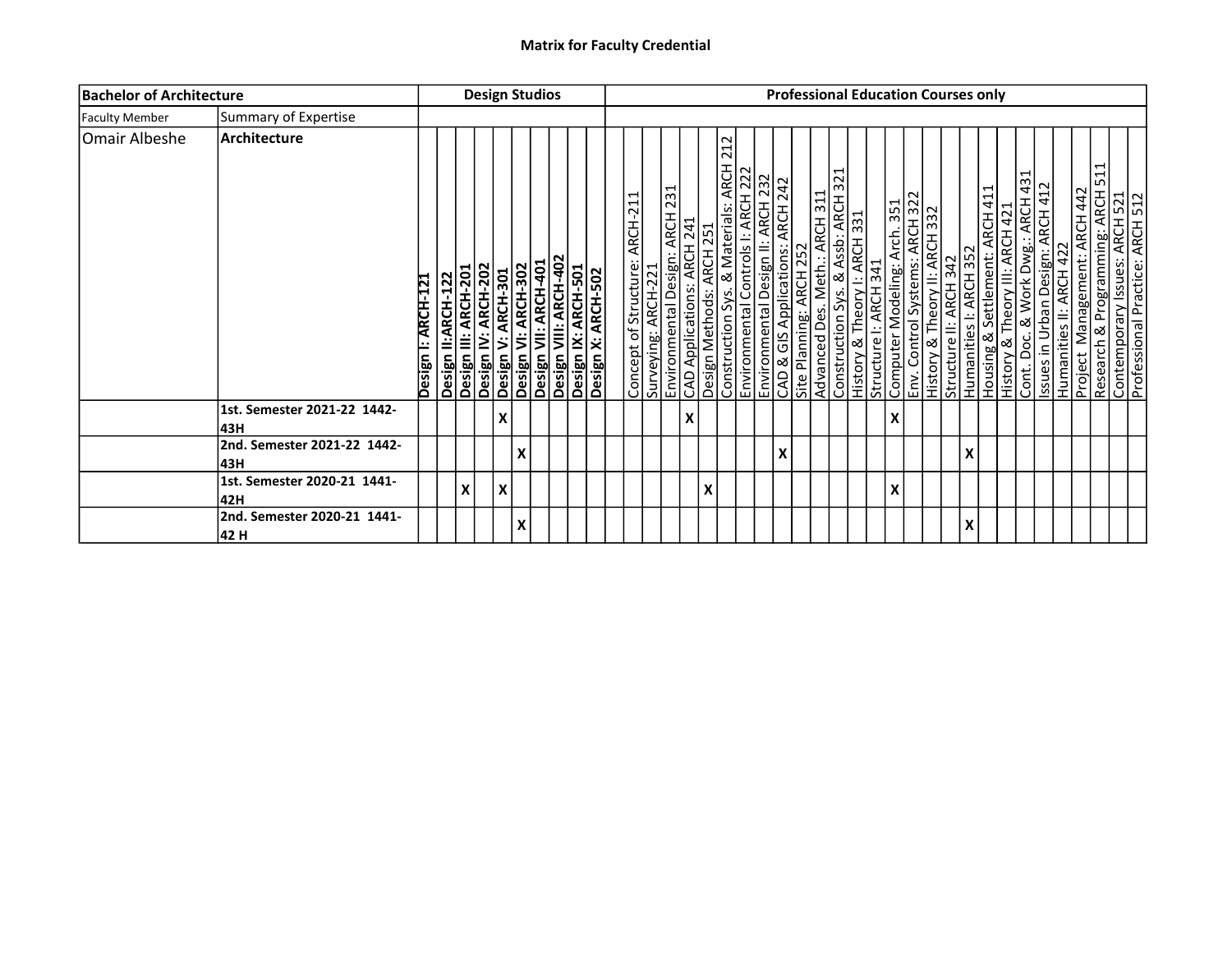| <b>Bachelor of Architecture</b> |                                                      |                    |                    |                      |                     | <b>Design Studios</b>     |                           |  |                                                                                                                  |                               |                     |  |                                                                                                                                                                                                                    |  |                         |                               |  |                                                                                                                                                                                                   |   |                        | <b>Professional Education Courses only</b> |                                                                                                                                          |  |                                                                                                                                                                                   |  |
|---------------------------------|------------------------------------------------------|--------------------|--------------------|----------------------|---------------------|---------------------------|---------------------------|--|------------------------------------------------------------------------------------------------------------------|-------------------------------|---------------------|--|--------------------------------------------------------------------------------------------------------------------------------------------------------------------------------------------------------------------|--|-------------------------|-------------------------------|--|---------------------------------------------------------------------------------------------------------------------------------------------------------------------------------------------------|---|------------------------|--------------------------------------------|------------------------------------------------------------------------------------------------------------------------------------------|--|-----------------------------------------------------------------------------------------------------------------------------------------------------------------------------------|--|
| <b>Faculty Member</b>           | Summary of Expertise                                 |                    |                    |                      |                     |                           |                           |  |                                                                                                                  |                               |                     |  |                                                                                                                                                                                                                    |  |                         |                               |  |                                                                                                                                                                                                   |   |                        |                                            |                                                                                                                                          |  |                                                                                                                                                                                   |  |
| Islam mostafa                   | Housing, urban design, and<br>Construction drawings. | Design I: ARCH-121 | Design II:ARCH-122 | Design III: ARCH-201 | Design IV: ARCH-202 | Design V: ARCH-301        |                           |  | Design VI: ARCH-302<br>Design VII: ARCH-401<br>Design VIII: ARCH-402<br>Design X: ARCH-501<br>Design X: ARCH-502 | Concept of Structure: ARCH-21 | Surveying: ARCH-221 |  | 212<br>Environmental Design: ARCH 231<br>CAD Applications: ARCH 241<br>Design Methods: ARCH 251<br>Construction Sys. & Materials: ARCH 22<br>Environmental Design II: ARCH 222<br>CAD & GIS Applications: ARCH 232 |  | Site Planning: ARCH 252 | Advanced Des. Meth.: ARCH 311 |  | Construction Sys. & Assb: ARCH 321<br> History & Theory I: ARCH 331<br> Structure I: ARCH 341<br> Computer Modeling: Arch 351<br> History & Theory II: ARCH 322<br> History & Theory II: ARCH 332 |   | Structure II: ARCH 342 | Humanities I: ARCH 352                     | Housing & Settlement: ARCH 411<br> History & Theory III: ARCH 421<br> Cont. Doc. & Work Dwg:: ARCH 431<br> Humanities II: ARCH 422<br> - |  | ⊣<br>$\mathbf{\overline{d}}$<br>∩∟ו<br><b>Project Management: ARCH 442</b><br>Research & Programming: ARCH 51<br>Contemporary Issues: ARCH 521<br>Professional Practice: ARCH 512 |  |
|                                 | 1st. Semester 2021-22 1442-<br>43H                   |                    |                    | $\pmb{\mathsf{X}}$   |                     | $\boldsymbol{\mathsf{x}}$ |                           |  |                                                                                                                  |                               |                     |  |                                                                                                                                                                                                                    |  |                         |                               |  |                                                                                                                                                                                                   |   |                        |                                            | X                                                                                                                                        |  |                                                                                                                                                                                   |  |
|                                 | 2nd. Semester 2021-22 1442-<br>43H                   |                    |                    |                      | $\pmb{\mathsf{X}}$  |                           | $\boldsymbol{\mathsf{X}}$ |  |                                                                                                                  |                               |                     |  |                                                                                                                                                                                                                    |  |                         |                               |  |                                                                                                                                                                                                   | X |                        |                                            |                                                                                                                                          |  |                                                                                                                                                                                   |  |
|                                 | 1st. Semester 2020-21 1441-<br>42H                   |                    |                    |                      |                     | X                         |                           |  |                                                                                                                  |                               |                     |  |                                                                                                                                                                                                                    |  |                         |                               |  |                                                                                                                                                                                                   |   |                        |                                            | X                                                                                                                                        |  |                                                                                                                                                                                   |  |
|                                 | 2nd. Semester 2020-21 1441-<br>42 H                  |                    |                    |                      |                     |                           | X                         |  |                                                                                                                  |                               |                     |  |                                                                                                                                                                                                                    |  |                         |                               |  |                                                                                                                                                                                                   |   |                        |                                            |                                                                                                                                          |  |                                                                                                                                                                                   |  |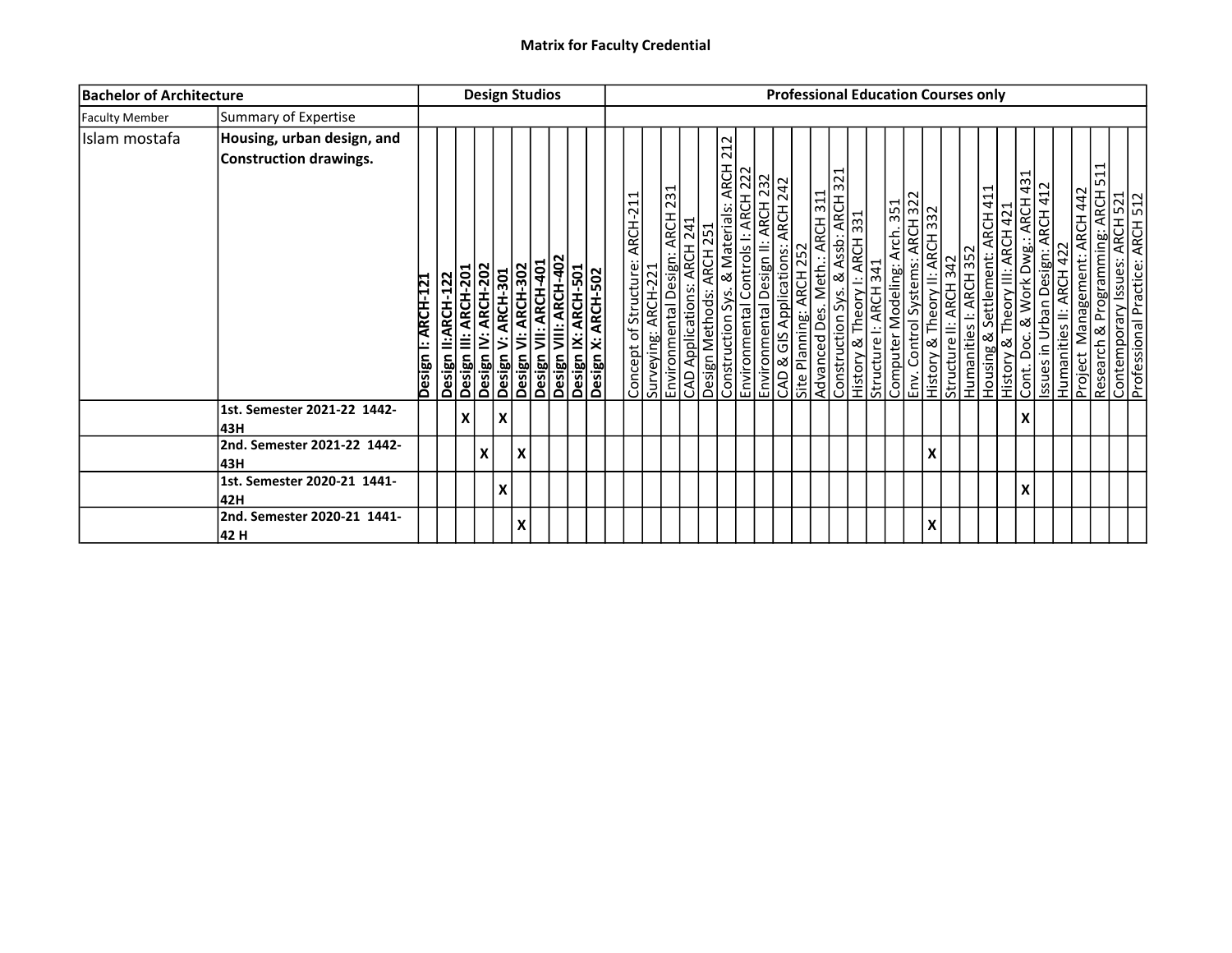| <b>Bachelor of Architecture</b> |                                     |                    |   |                                                                   |  | <b>Design Studios</b>                                                                                                                 |  |   |                                                       |  |                                                                                                                                                                                                                                                                                                                                   |                                          |                         |  |  | <b>Professional Education Courses only</b>                                                                                                                                                                                                   |   |  |                                                                                                                                                                |   |                                           |                                                                                                          |  |
|---------------------------------|-------------------------------------|--------------------|---|-------------------------------------------------------------------|--|---------------------------------------------------------------------------------------------------------------------------------------|--|---|-------------------------------------------------------|--|-----------------------------------------------------------------------------------------------------------------------------------------------------------------------------------------------------------------------------------------------------------------------------------------------------------------------------------|------------------------------------------|-------------------------|--|--|----------------------------------------------------------------------------------------------------------------------------------------------------------------------------------------------------------------------------------------------|---|--|----------------------------------------------------------------------------------------------------------------------------------------------------------------|---|-------------------------------------------|----------------------------------------------------------------------------------------------------------|--|
| <b>Faculty Member</b>           | Summary of Expertise                |                    |   |                                                                   |  |                                                                                                                                       |  |   |                                                       |  |                                                                                                                                                                                                                                                                                                                                   |                                          |                         |  |  |                                                                                                                                                                                                                                              |   |  |                                                                                                                                                                |   |                                           |                                                                                                          |  |
| Abdulkader<br>Alswidan          | Architecture                        | Design I: ARCH-121 |   | Design II:ARCH-122<br>Design III: ARCH-201<br>Design IV: ARCH-202 |  | Desiğn V: ARCH-301<br>Design VI: ARCH-302<br>Design VII: ARCH-402<br>Design IX: ARCH-501<br>Design IX: ARCH-501<br>Design X: ARCH-502 |  |   | Concept of Structure: ARCH-211<br>Surveying: ARCH-221 |  | 212<br>Construction Sys. & Materials: ARCH<br>Environmental Controls I: ARCH 222<br>Environmental Design II: ARCH 232<br>CAD & GIS Applications: ARCH 242<br>Environmental Design: ARCH 231<br>CAD Applications: ARCH 241<br>Design Methods: ARCH 251<br>Environmental Controls I: ARCH 222<br>Environmental Controls I: ARCH 222 | $\frac{\overline{ACH}}{\overline{A121}}$ | Site Planning: ARCH 252 |  |  | Advanced Des. Meth.: ARCH 311<br>Construction Sys. & Assb: ARCH 321<br>History & Theory I: ARCH 331<br>Structure I: ARCH 341<br>Computer Modeling: Arch 351<br>Env. Control Systems: ARCH 322<br>History & Theory II: ARCH 332<br>Humanities |   |  | Housing & Settlement: ARCH 411<br> History & Theory III: ARCH 421<br> Cont. Doc. & Work Dwg.: ARCH 431<br> Humanities II: ARCH 422<br> Humanities II: ARCH 422 |   | <b>ARCH 442</b><br>Management:<br>Project | ⊣<br>Research & Programming: ARCH 51<br>Contemporary Issues: ARCH 521<br>Professional Practice: ARCH 522 |  |
|                                 | 1st. Semester 2021-22 1442-<br>l43H |                    | X |                                                                   |  |                                                                                                                                       |  |   |                                                       |  |                                                                                                                                                                                                                                                                                                                                   |                                          |                         |  |  |                                                                                                                                                                                                                                              |   |  |                                                                                                                                                                |   |                                           |                                                                                                          |  |
|                                 | 2nd. Semester 2021-22 1442-<br>43H  |                    |   |                                                                   |  |                                                                                                                                       |  | X |                                                       |  |                                                                                                                                                                                                                                                                                                                                   |                                          |                         |  |  |                                                                                                                                                                                                                                              |   |  |                                                                                                                                                                | X |                                           |                                                                                                          |  |
|                                 | 1st. Semester 2020-21 1441-<br>42H  |                    | X |                                                                   |  |                                                                                                                                       |  |   |                                                       |  |                                                                                                                                                                                                                                                                                                                                   |                                          |                         |  |  |                                                                                                                                                                                                                                              | X |  |                                                                                                                                                                |   |                                           |                                                                                                          |  |
|                                 | 2nd. Semester 2020-21 1441-<br>42 H |                    |   | Χ                                                                 |  |                                                                                                                                       |  |   |                                                       |  |                                                                                                                                                                                                                                                                                                                                   |                                          |                         |  |  |                                                                                                                                                                                                                                              |   |  |                                                                                                                                                                |   |                                           |                                                                                                          |  |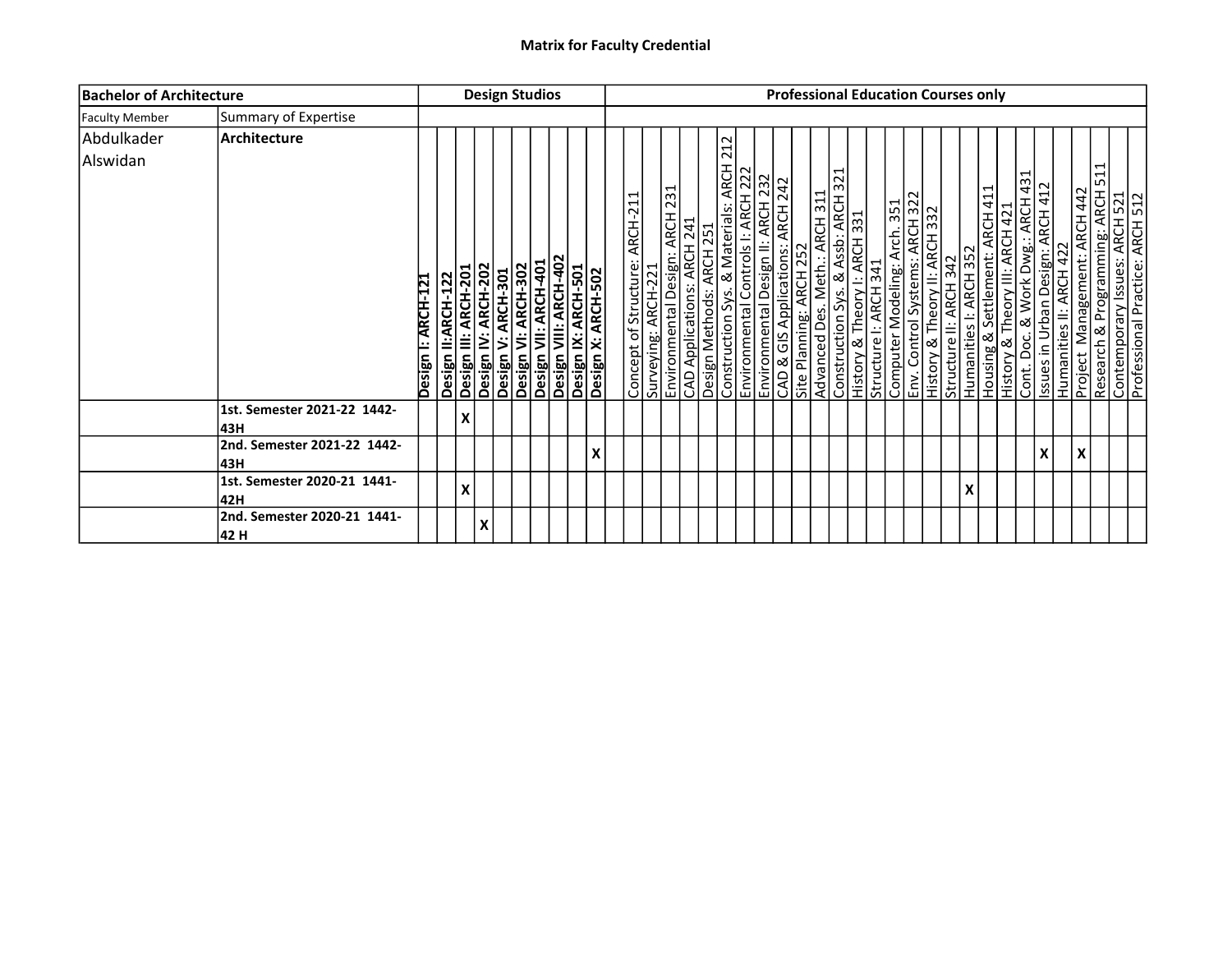| <b>Bachelor of Architecture</b> |                                                                                 |                    |                                            | <b>Design Studios</b> |                                           |                                                                                                                   |    |  |                                                       |  |                                                                                                                                                                                                                     |  |                                                             |                               |    | <b>Professional Education Courses only</b>                                                                                                                                                        |  |  |  |    |                                                                                                                                                                                                                                              |                                           |                                                                                                          |  |
|---------------------------------|---------------------------------------------------------------------------------|--------------------|--------------------------------------------|-----------------------|-------------------------------------------|-------------------------------------------------------------------------------------------------------------------|----|--|-------------------------------------------------------|--|---------------------------------------------------------------------------------------------------------------------------------------------------------------------------------------------------------------------|--|-------------------------------------------------------------|-------------------------------|----|---------------------------------------------------------------------------------------------------------------------------------------------------------------------------------------------------|--|--|--|----|----------------------------------------------------------------------------------------------------------------------------------------------------------------------------------------------------------------------------------------------|-------------------------------------------|----------------------------------------------------------------------------------------------------------|--|
| <b>Faculty Member</b>           | Summary of Expertise                                                            |                    |                                            |                       |                                           |                                                                                                                   |    |  |                                                       |  |                                                                                                                                                                                                                     |  |                                                             |                               |    |                                                                                                                                                                                                   |  |  |  |    |                                                                                                                                                                                                                                              |                                           |                                                                                                          |  |
| Ahmed Aldossary                 | Architecture Design,<br>Housing,<br>Design method, and<br>Architecture Research | Design I: ARCH-121 | Design II:ARCH-122<br>Design III: ARCH-201 |                       | Design IV: ARCH-202<br>Design V: ARCH-301 | Desiğn VI: ARCH-302<br>Design VII: ARCH-401<br>Design VIII: ARCH-402<br>Design IX: ARCH-501<br>Design X: ARCH-502 |    |  | Concept of Structure: ARCH-211<br>Surveying: ARCH-221 |  | 212<br>Environmental Design: ARCH 231<br>CAD Applications: ARCH 241<br>Design Methods: ARCH 251<br>Construction Sys. & Materials: ARCH 22<br>Environmental Design II: ARCH 222<br>Environmental Design II: ARCH 232 |  | CAD & GIS Applications: ARCH 242<br>Site Planning: ARCH 252 | Advanced Des. Meth.: ARCH 311 |    | Construction Sys. & Assb: ARCH 321<br> History & Theory I: ARCH 331<br> Structure I: ARCH 341<br> Computer Modeling: Arch 351<br> History & Theory II: ARCH 322<br> History & Theory II: ARCH 332 |  |  |  |    | Structure II: ARCH 342<br>Humanities I: ARCH 352<br>Housing & Settlement: ARCH 411<br>History & Theory III: ARCH 421<br>Cont. Doc. & Work Dwg.: ARCH 431<br>Issues in Urban Design: ARCH 412<br>Humanities II: ARCH 422<br>Puniert Managemen | <b>ARCH 442</b><br>Management:<br>Project | ⊣<br>Research & Programming: ARCH 51<br>Contemporary Issues: ARCH 521<br>Professional Practice: ARCH 522 |  |
|                                 | 1st. Semester 2021-22 1442-<br>l43H                                             |                    |                                            |                       |                                           |                                                                                                                   | X  |  |                                                       |  |                                                                                                                                                                                                                     |  |                                                             |                               | lχ |                                                                                                                                                                                                   |  |  |  |    |                                                                                                                                                                                                                                              |                                           | lΧ                                                                                                       |  |
|                                 | 2nd. Semester 2021-22 1442-<br>l43H                                             |                    |                                            | X                     |                                           |                                                                                                                   | lΧ |  |                                                       |  |                                                                                                                                                                                                                     |  |                                                             |                               |    |                                                                                                                                                                                                   |  |  |  |    |                                                                                                                                                                                                                                              |                                           |                                                                                                          |  |
|                                 | 1st. Semester 2020-21 1441-<br>42H                                              |                    |                                            |                       |                                           |                                                                                                                   | X  |  |                                                       |  |                                                                                                                                                                                                                     |  |                                                             |                               |    |                                                                                                                                                                                                   |  |  |  | ΙX |                                                                                                                                                                                                                                              |                                           | lΧ                                                                                                       |  |
|                                 | 2nd. Semester 2020-21 1441-<br> 42 H                                            |                    |                                            | X                     |                                           |                                                                                                                   | lχ |  |                                                       |  |                                                                                                                                                                                                                     |  |                                                             |                               |    |                                                                                                                                                                                                   |  |  |  |    |                                                                                                                                                                                                                                              |                                           |                                                                                                          |  |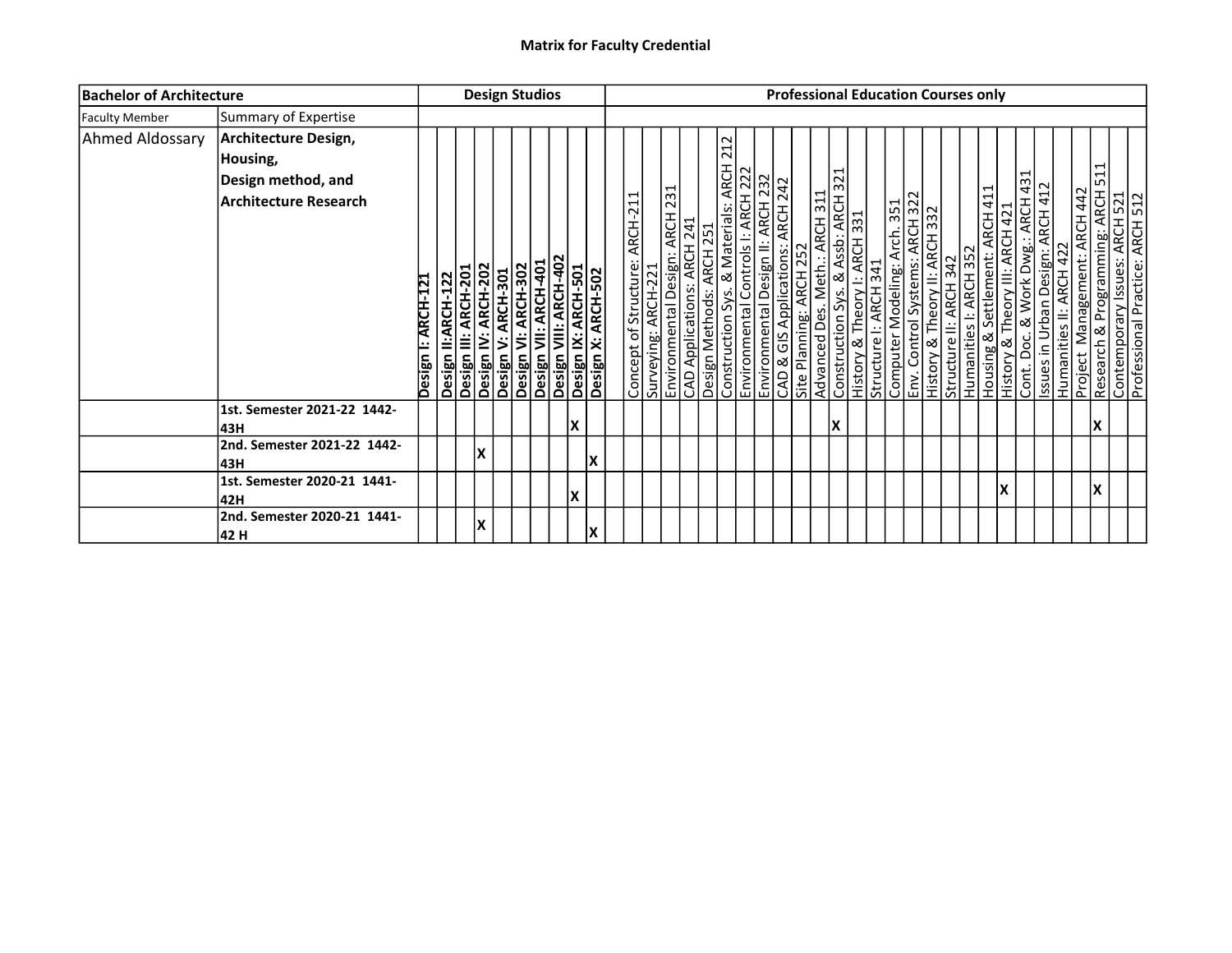| <b>Bachelor of Architecture</b> |                                      |                    |                                            | <b>Design Studios</b>                     |                                                                                                                 |   |                    |                           |                               |                     |                                                                                                                                                                                                             |     |  |                                                          |  |  | <b>Professional Education Courses only</b>                                                                                                                                                        |                        |                        |                    |                                                                                                                                                     |  |                                                                  |                                                                                                    |
|---------------------------------|--------------------------------------|--------------------|--------------------------------------------|-------------------------------------------|-----------------------------------------------------------------------------------------------------------------|---|--------------------|---------------------------|-------------------------------|---------------------|-------------------------------------------------------------------------------------------------------------------------------------------------------------------------------------------------------------|-----|--|----------------------------------------------------------|--|--|---------------------------------------------------------------------------------------------------------------------------------------------------------------------------------------------------|------------------------|------------------------|--------------------|-----------------------------------------------------------------------------------------------------------------------------------------------------|--|------------------------------------------------------------------|----------------------------------------------------------------------------------------------------|
| <b>Faculty Member</b>           | Summary of Expertise                 |                    |                                            |                                           |                                                                                                                 |   |                    |                           |                               |                     |                                                                                                                                                                                                             |     |  |                                                          |  |  |                                                                                                                                                                                                   |                        |                        |                    |                                                                                                                                                     |  |                                                                  |                                                                                                    |
| Yousif Alsaeed                  | Architecture                         | Design I: ARCH-121 | Design II:ARCH-122<br>Design III: ARCH-201 | Design IV: ARCH-202<br>Design V: ARCH-301 | Design VI: ARCH-302<br>Design VII: ARCH-401<br>Design VII: ARCH-402<br>Design X: ARCH-501<br>Design X: ARCH-502 |   |                    |                           | Concept of Structure: ARCH-21 | Surveying: ARCH-221 | Environmental Design: ARCH 231<br>CAD Applications: ARCH 241<br>Design Methods: ARCH 251<br>Construction Sys. & Materials: ARCH 22<br>Environmental Design II: ARCH 232<br>CAD & GIS Applications: ARCH 232 | 212 |  | Advanced Des. Meth.: ARCH 311<br>Site Planning: ARCH 252 |  |  | Construction Sys. & Assb: ARCH 321<br> History & Theory I: ARCH 331<br> Structure I: ARCH 341<br> Computer Modeling: Arch 351<br> History & Theory II: ARCH 322<br> History & Theory II: ARCH 332 | Structure II: ARCH 342 | Humanities I: ARCH 352 |                    | Housing & Settlement: ARCH 411<br>History & Theory III: ARCH 421<br>Cont. Doc. & Work Dwg.: ARCH 431<br>Humanities II: ARCH 422<br>Pusies: ARCH 422 |  | ⊣<br>$\overline{ }$<br><b>ARCH 442</b><br>Management:<br>Project | Research & Programming: ARCH 5<br>Contemporary Issues: ARCH 521<br>Professional Practice: ARCH 512 |
|                                 | 1st. Semester 2021-22 1442-<br>43H   |                    |                                            |                                           |                                                                                                                 |   | $\pmb{\mathsf{X}}$ |                           |                               |                     |                                                                                                                                                                                                             |     |  |                                                          |  |  |                                                                                                                                                                                                   |                        |                        | $\pmb{\mathsf{X}}$ |                                                                                                                                                     |  |                                                                  |                                                                                                    |
|                                 | 2nd. Semester 2021-22 1442-<br>43H   |                    |                                            | $\pmb{\mathsf{X}}$                        |                                                                                                                 | X |                    |                           |                               |                     |                                                                                                                                                                                                             |     |  |                                                          |  |  |                                                                                                                                                                                                   |                        |                        |                    |                                                                                                                                                     |  |                                                                  |                                                                                                    |
|                                 | 1st. Semester 2020-21 1441-<br>42H   |                    |                                            |                                           |                                                                                                                 |   | X                  |                           |                               |                     |                                                                                                                                                                                                             |     |  |                                                          |  |  |                                                                                                                                                                                                   |                        |                        | X                  |                                                                                                                                                     |  |                                                                  |                                                                                                    |
|                                 | 2nd. Semester 2020-21 1441-<br> 42 H |                    |                                            | $\pmb{\mathsf{X}}$                        |                                                                                                                 |   |                    | $\boldsymbol{\mathsf{x}}$ |                               |                     |                                                                                                                                                                                                             |     |  |                                                          |  |  |                                                                                                                                                                                                   |                        |                        |                    |                                                                                                                                                     |  |                                                                  |                                                                                                    |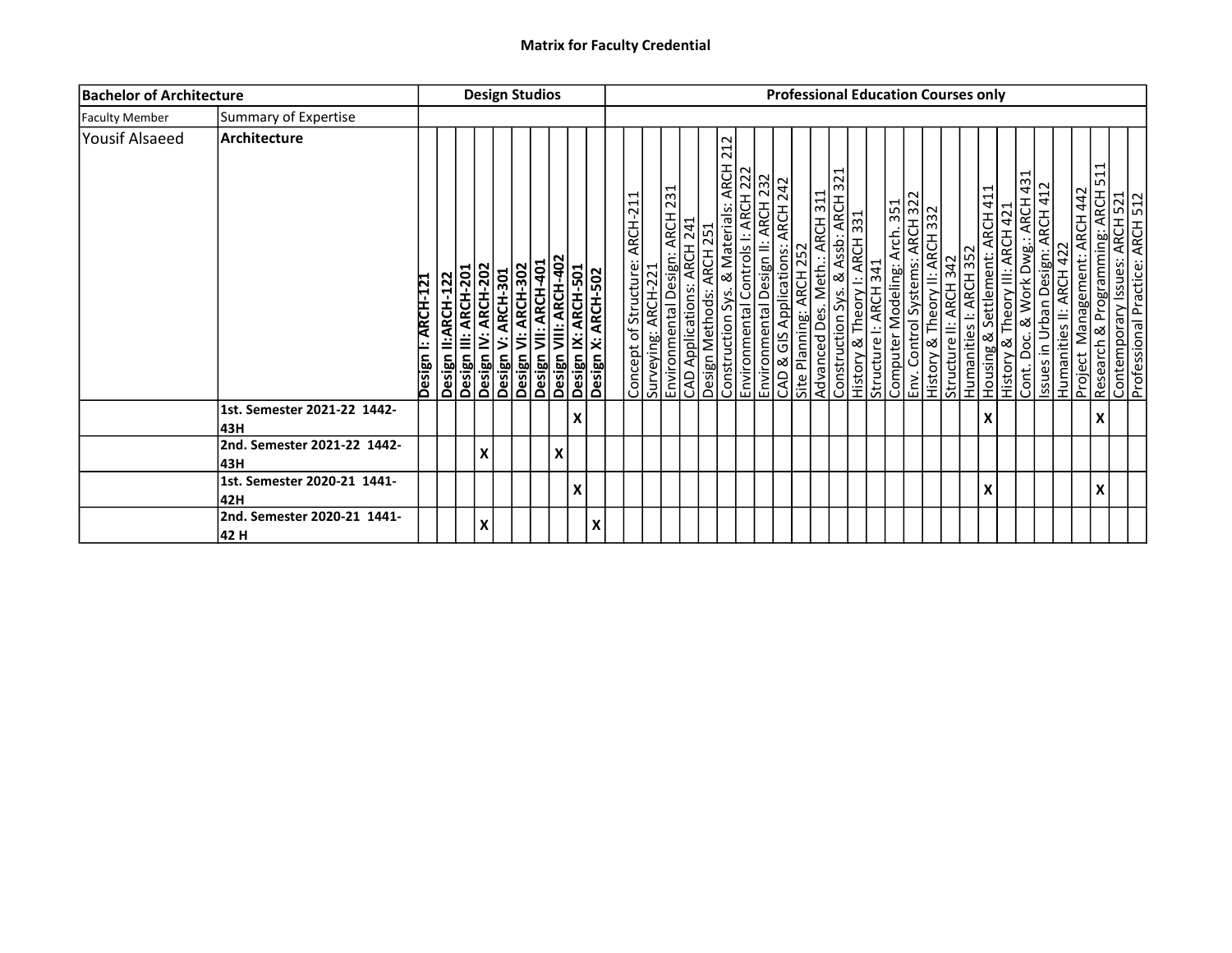| <b>Bachelor of Architecture</b> |                                     |                    |                    |                                             | <b>Design Studios</b> |                                                                                                                                        |  |   |   |                                                       |  |                                                                                                                                                                                                          |                                                                        |  |                         |                                                                                                                                                                                                                                             |  |  |   | <b>Professional Education Courses only</b>                                                                                                                |                    |  |                                                  |                                                                                                      |  |
|---------------------------------|-------------------------------------|--------------------|--------------------|---------------------------------------------|-----------------------|----------------------------------------------------------------------------------------------------------------------------------------|--|---|---|-------------------------------------------------------|--|----------------------------------------------------------------------------------------------------------------------------------------------------------------------------------------------------------|------------------------------------------------------------------------|--|-------------------------|---------------------------------------------------------------------------------------------------------------------------------------------------------------------------------------------------------------------------------------------|--|--|---|-----------------------------------------------------------------------------------------------------------------------------------------------------------|--------------------|--|--------------------------------------------------|------------------------------------------------------------------------------------------------------|--|
| <b>Faculty Member</b>           | Summary of Expertise                |                    |                    |                                             |                       |                                                                                                                                        |  |   |   |                                                       |  |                                                                                                                                                                                                          |                                                                        |  |                         |                                                                                                                                                                                                                                             |  |  |   |                                                                                                                                                           |                    |  |                                                  |                                                                                                      |  |
| Hamad<br>Alabdulrazzaq          | Architecture                        | Design I: ARCH-121 | Design II:ARCH-122 | Design III: ARCH-201<br>Design IV: ARCH-202 |                       | Design V: ARCH-301<br>Design VI: ARCH-302<br>Design VII: ARCH-402<br>Design VIII: ARCH-402<br>Design X: ARCH-501<br>Design X: ARCH-502 |  |   |   | Concept of Structure: ARCH-211<br>Surveying: ARCH-221 |  | Environmental Design: ARCH 231<br>CAD Applications: ARCH 241<br>Design Methods: ARCH 251<br>Construction Sys. & Materials: ARCH<br>Environmental Design II: ARCH 222<br>CAD & GIS Applications: ARCH 242 | 212<br>$\frac{\overline{A} \overline{C} }{\overline{A} \overline{C} }$ |  | Site Planning: ARCH 252 | Advanced Des. Meth.: ARCH 311<br>Construction Sys. & Assb: ARCH 321<br>History & Theory I: ARCH 331<br>Structure I: ARCH 341<br>Computer Modeling: Arch 351<br>Env. Control Systems: ARCH 322<br>History & Theory II: ARCH 322<br>Structure |  |  |   | Humanities I: ARCH 352<br>Housing & Settlement: ARCH 411<br>History & Theory III: ARCH 421<br>Issues in Urban Design: ARCH 431<br>Humanities II: ARCH 422 |                    |  | <b>ARCH 442</b><br>Management:<br><b>Project</b> | Research & Programming: ARCH 511<br>Contemporary Issues: ARCH 521<br>Professional Practice: ARCH 512 |  |
|                                 | 1st. Semester 2021-22 1442-<br>43H  |                    |                    |                                             |                       |                                                                                                                                        |  | X |   |                                                       |  |                                                                                                                                                                                                          |                                                                        |  |                         | X                                                                                                                                                                                                                                           |  |  |   |                                                                                                                                                           | $\pmb{\mathsf{X}}$ |  |                                                  | X                                                                                                    |  |
|                                 | 2nd. Semester 2021-22 1442-<br>43H  |                    |                    |                                             |                       |                                                                                                                                        |  |   |   |                                                       |  |                                                                                                                                                                                                          |                                                                        |  |                         |                                                                                                                                                                                                                                             |  |  | X |                                                                                                                                                           |                    |  |                                                  |                                                                                                      |  |
|                                 | 1st. Semester 2020-21 1441-<br>42H  |                    |                    |                                             |                       |                                                                                                                                        |  |   |   |                                                       |  |                                                                                                                                                                                                          |                                                                        |  |                         |                                                                                                                                                                                                                                             |  |  |   |                                                                                                                                                           |                    |  |                                                  |                                                                                                      |  |
|                                 | 2nd. Semester 2020-21 1441-<br>42 H |                    |                    |                                             | Χ                     |                                                                                                                                        |  |   | X |                                                       |  |                                                                                                                                                                                                          |                                                                        |  |                         |                                                                                                                                                                                                                                             |  |  |   |                                                                                                                                                           |                    |  |                                                  |                                                                                                      |  |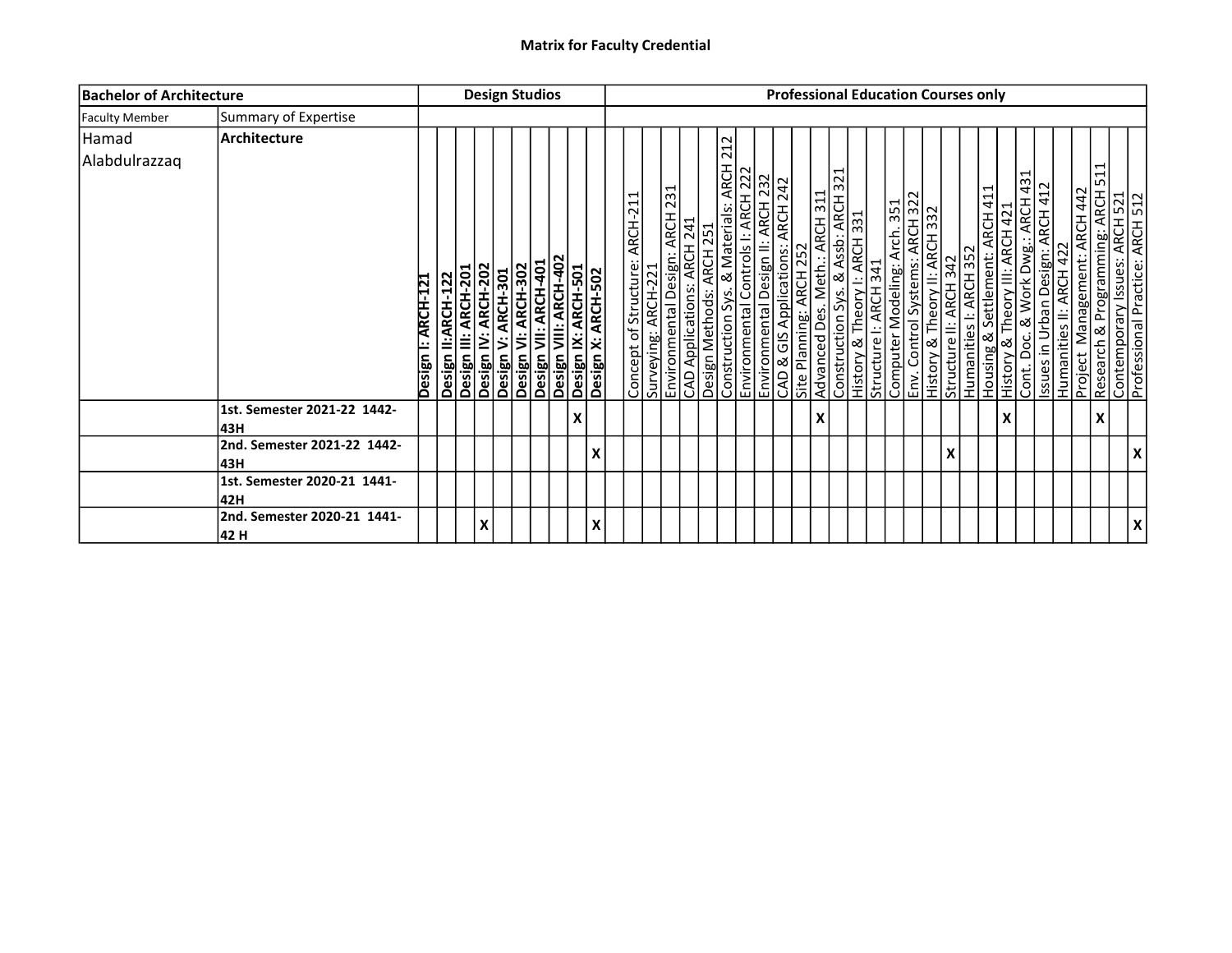| <b>Bachelor of Architecture</b> |                                     |                    |                    | <b>Design Studios</b> |                     |                                                                                                                        |   |   |  |                               |                     |  |                                                                                                                                                                                                                     |  |                                  |                         |                               |  |   | <b>Professional Education Courses only</b>                                                                                                                                                        |                        |                                                                                                                                                                                                    |  |  |                                                                                                          |  |
|---------------------------------|-------------------------------------|--------------------|--------------------|-----------------------|---------------------|------------------------------------------------------------------------------------------------------------------------|---|---|--|-------------------------------|---------------------|--|---------------------------------------------------------------------------------------------------------------------------------------------------------------------------------------------------------------------|--|----------------------------------|-------------------------|-------------------------------|--|---|---------------------------------------------------------------------------------------------------------------------------------------------------------------------------------------------------|------------------------|----------------------------------------------------------------------------------------------------------------------------------------------------------------------------------------------------|--|--|----------------------------------------------------------------------------------------------------------|--|
| <b>Faculty Member</b>           | Summary of Expertise                |                    |                    |                       |                     |                                                                                                                        |   |   |  |                               |                     |  |                                                                                                                                                                                                                     |  |                                  |                         |                               |  |   |                                                                                                                                                                                                   |                        |                                                                                                                                                                                                    |  |  |                                                                                                          |  |
| Ahmed Alrashed                  | <b>Architecture</b>                 | Design I: ARCH-121 | Design II:ARCH-122 | Design III: ARCH-201  | Design IV: ARCH-202 | <b>Design V: ARCH-301</b><br>Design VI: ARCH-302<br>Design VII: ARCH-401<br>Design IX: ARCH-501<br>Design IX: ARCH-501 |   |   |  | Concept of Structure: ARCH-21 | Surveying: ARCH-221 |  | 212<br>Environmental Design: ARCH 231<br>CAD Applications: ARCH 241<br>Design Methods: ARCH 251<br>Construction Sys. & Materials: ARCH 22<br>Environmental Design II: ARCH 222<br>Environmental Design II: ARCH 232 |  | CAD & GIS Applications: ARCH 242 | Site Planning: ARCH 252 | Advanced Des. Meth.: ARCH 311 |  |   | Construction Sys. & Assb: ARCH 321<br> History & Theory I: ARCH 331<br> Structure I: ARCH 341<br> Computer Modeling: Arch 351<br> History & Theory II: ARCH 322<br> History & Theory II: ARCH 332 | Structure II: ARCH 342 | Humanities I: ARCH 352<br>Housing & Settlement: ARCH 411<br>History & Theory III: ARCH 421<br>Cont. Doc. & Work Dwg.: ARCH 431<br>Issues in Urban Design: ARCH 412<br>Project Management: ARCH 442 |  |  | ⊣<br>Research & Programming: ARCH 51<br>Contemporary Issues: ARCH 521<br>Professional Practice: ARCH 522 |  |
|                                 | 1st. Semester 2021-22 1442-<br>43H  |                    |                    | Χ                     |                     |                                                                                                                        | x |   |  |                               |                     |  |                                                                                                                                                                                                                     |  |                                  |                         |                               |  | X |                                                                                                                                                                                                   |                        |                                                                                                                                                                                                    |  |  |                                                                                                          |  |
|                                 | 2nd. Semester 2021-22 1442-<br>l43H |                    |                    |                       | X                   |                                                                                                                        |   | X |  |                               |                     |  |                                                                                                                                                                                                                     |  |                                  |                         |                               |  |   |                                                                                                                                                                                                   |                        |                                                                                                                                                                                                    |  |  |                                                                                                          |  |
|                                 | 1st. Semester 2020-21 1441-<br>l42H |                    |                    |                       |                     |                                                                                                                        |   |   |  |                               |                     |  |                                                                                                                                                                                                                     |  |                                  |                         |                               |  |   |                                                                                                                                                                                                   |                        |                                                                                                                                                                                                    |  |  |                                                                                                          |  |
|                                 | 2nd. Semester 2020-21 1441-<br>42 H |                    |                    |                       |                     |                                                                                                                        |   |   |  |                               |                     |  |                                                                                                                                                                                                                     |  |                                  |                         |                               |  |   |                                                                                                                                                                                                   |                        |                                                                                                                                                                                                    |  |  |                                                                                                          |  |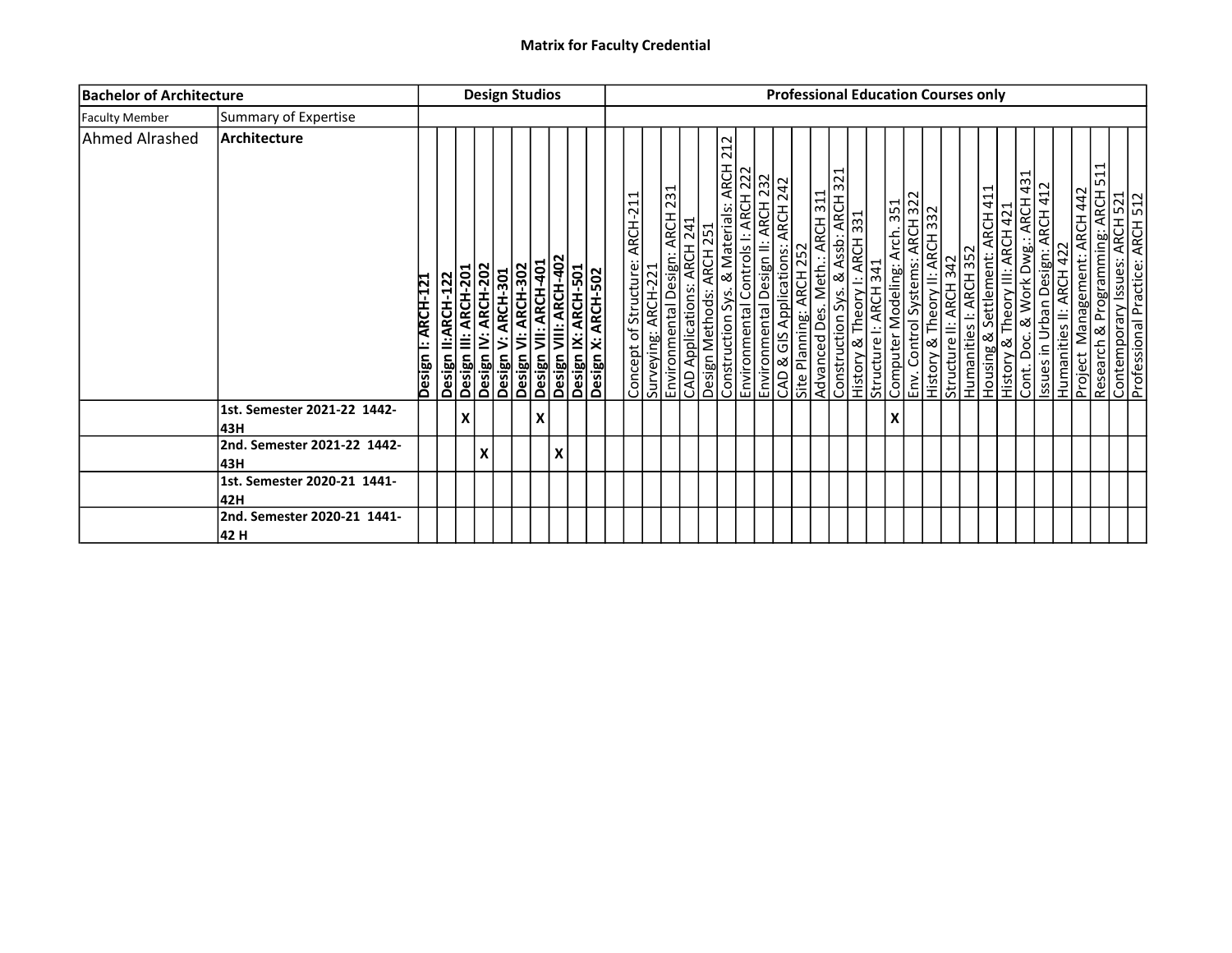| <b>Bachelor of Architecture</b> |                                      |                    |                                            | <b>Design Studios</b> |                     |                                                                                                                        |  |  |                               |                     |  |                                                                                                                                                                                                                     |                                  |                         |                               | <b>Professional Education Courses only</b>                                                                                                                                                   |  |                        |                                                                                                                                                                                      |  |  |                                                |                                                                                                     |   |
|---------------------------------|--------------------------------------|--------------------|--------------------------------------------|-----------------------|---------------------|------------------------------------------------------------------------------------------------------------------------|--|--|-------------------------------|---------------------|--|---------------------------------------------------------------------------------------------------------------------------------------------------------------------------------------------------------------------|----------------------------------|-------------------------|-------------------------------|----------------------------------------------------------------------------------------------------------------------------------------------------------------------------------------------|--|------------------------|--------------------------------------------------------------------------------------------------------------------------------------------------------------------------------------|--|--|------------------------------------------------|-----------------------------------------------------------------------------------------------------|---|
| <b>Faculty Member</b>           | Summary of Expertise                 |                    |                                            |                       |                     |                                                                                                                        |  |  |                               |                     |  |                                                                                                                                                                                                                     |                                  |                         |                               |                                                                                                                                                                                              |  |                        |                                                                                                                                                                                      |  |  |                                                |                                                                                                     |   |
| Turki Althaqib                  | Architecture                         | Design I: ARCH-121 | Design II:ARCH-122<br>Design III: ARCH-201 |                       | Design IV: ARCH-202 | <b>Design V: ARCH-301</b><br>Design VI: ARCH-302<br>Design VII: ARCH-401<br>Design IX: ARCH-501<br>Design IX: ARCH-501 |  |  | Concept of Structure: ARCH-21 | Surveying: ARCH-221 |  | 212<br>Environmental Design: ARCH 231<br>CAD Applications: ARCH 241<br>Design Methods: ARCH 251<br>Construction Sys. & Materials: ARCH 22<br>Environmental Design II: ARCH 222<br>Environmental Design II: ARCH 232 | CAD & GIS Applications: ARCH 242 | Site Planning: ARCH 252 | Advanced Des. Meth.: ARCH 311 | Construction Sys. & Assb: ARCH 321<br>History & Theory I: ARCH 331<br>Structure I: ARCH 341<br>Computer Modeling: Arch 351<br>History & Theory II: ARCH 322<br>History & Theory II: ARCH 332 |  | Structure II: ARCH 342 | Humanities I: ARCH 352<br>Housing & Settlement: ARCH 411<br>History & Theory III: ARCH 421<br>Issues in Urban Design: ARCH 431<br>Humanities II: ARCH 422<br>Humanities II: ARCH 422 |  |  | ⊣<br><b>ARCH 442</b><br>Management:<br>Project | Research & Programming: ARCH 51<br>Contemporary Issues: ARCH 521<br>Professional Practice: ARCH 512 |   |
|                                 | 1st. Semester 2021-22 1442-<br>l43H  |                    |                                            | Χ                     |                     |                                                                                                                        |  |  |                               |                     |  |                                                                                                                                                                                                                     |                                  |                         | X                             |                                                                                                                                                                                              |  |                        |                                                                                                                                                                                      |  |  |                                                |                                                                                                     |   |
|                                 | 2nd. Semester 2021-22 1442-<br>l43H  |                    |                                            |                       |                     | X                                                                                                                      |  |  |                               |                     |  |                                                                                                                                                                                                                     |                                  |                         |                               |                                                                                                                                                                                              |  |                        |                                                                                                                                                                                      |  |  | X                                              |                                                                                                     | X |
|                                 | 1st. Semester 2020-21 1441-<br>42H   |                    |                                            |                       |                     |                                                                                                                        |  |  |                               |                     |  |                                                                                                                                                                                                                     |                                  |                         |                               |                                                                                                                                                                                              |  |                        |                                                                                                                                                                                      |  |  |                                                |                                                                                                     |   |
|                                 | 2nd. Semester 2020-21 1441-<br> 42 H |                    |                                            |                       |                     |                                                                                                                        |  |  |                               |                     |  |                                                                                                                                                                                                                     |                                  |                         |                               |                                                                                                                                                                                              |  |                        |                                                                                                                                                                                      |  |  |                                                |                                                                                                     |   |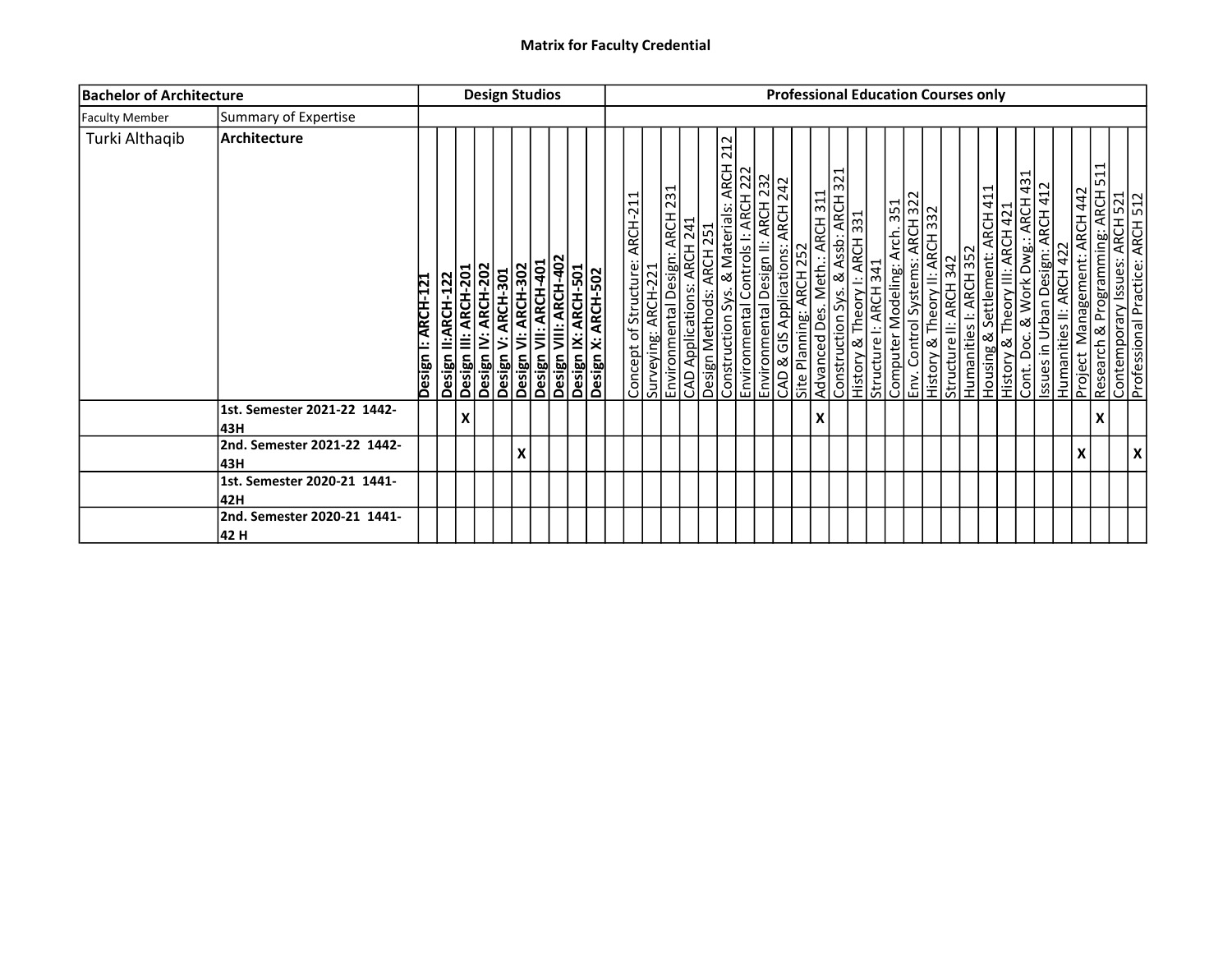| <b>Bachelor of Architecture</b> |                                      |                    |                           | <b>Design Studios</b>                       |                    |                                                                                                                  |  |  |                               |                     |  |                                                                                                                                                                                                                     |  |                                                             |                               |  |  | <b>Professional Education Courses only</b>                                                                                                                      |                        |  |                                                                                                                                                                                                    |  |                                                                                                          |  |
|---------------------------------|--------------------------------------|--------------------|---------------------------|---------------------------------------------|--------------------|------------------------------------------------------------------------------------------------------------------|--|--|-------------------------------|---------------------|--|---------------------------------------------------------------------------------------------------------------------------------------------------------------------------------------------------------------------|--|-------------------------------------------------------------|-------------------------------|--|--|-----------------------------------------------------------------------------------------------------------------------------------------------------------------|------------------------|--|----------------------------------------------------------------------------------------------------------------------------------------------------------------------------------------------------|--|----------------------------------------------------------------------------------------------------------|--|
| <b>Faculty Member</b>           | Summary of Expertise                 |                    |                           |                                             |                    |                                                                                                                  |  |  |                               |                     |  |                                                                                                                                                                                                                     |  |                                                             |                               |  |  |                                                                                                                                                                 |                        |  |                                                                                                                                                                                                    |  |                                                                                                          |  |
| Omar Busbait                    | <b>Architecture</b>                  | Design I: ARCH-121 | <b>Design II:ARCH-122</b> | Design IV: ARCH-202<br>Design III: ARCH-201 | Design V: ARCH-301 | Desiğn VI: ARCH-302<br>Design VII: ARCH-401<br>Design VIII: ARCH-402<br>Design X: ARCH-501<br>Design X: ARCH-502 |  |  | Concept of Structure: ARCH-21 | Surveying: ARCH-221 |  | 212<br>Environmental Design: ARCH 231<br>CAD Applications: ARCH 241<br>Design Methods: ARCH 251<br>Construction Sys. & Materials: ARCH 22<br>Environmental Design II: ARCH 222<br>Environmental Design II: ARCH 232 |  | CAD & GIS Applications: ARCH 242<br>Site Planning: ARCH 252 | Advanced Des. Meth.: ARCH 311 |  |  | Construction Sys. & Assb: ARCH 321<br> History & Theory I: ARCH 331<br> Structure I: ARCH 341<br> Computer Modeling: Arch 351<br> History & Theory II: ARCH 322 | Structure II: ARCH 342 |  | Humanities I: ARCH 352<br>Housing & Settlement: ARCH 411<br>History & Theory III: ARCH 421<br>Cont. Doc. & Work Dwg.: ARCH 431<br>Issues in Urban Design: ARCH 412<br>Project Management: ARCH 442 |  | ⊣<br>Reséarch & Programming: ARCH 51<br>Contemporary Issues: ARCH 521<br>Professional Practice: ARCH 512 |  |
|                                 | 1st. Semester 2021-22 1442-<br>l43H  |                    |                           | X                                           | X                  |                                                                                                                  |  |  |                               |                     |  |                                                                                                                                                                                                                     |  |                                                             |                               |  |  |                                                                                                                                                                 |                        |  |                                                                                                                                                                                                    |  |                                                                                                          |  |
|                                 | 2nd. Semester 2021-22 1442-<br> 43H  |                    |                           |                                             |                    |                                                                                                                  |  |  |                               |                     |  |                                                                                                                                                                                                                     |  |                                                             |                               |  |  |                                                                                                                                                                 |                        |  |                                                                                                                                                                                                    |  |                                                                                                          |  |
|                                 | 1st. Semester 2020-21 1441-<br>42H   |                    |                           | x                                           |                    |                                                                                                                  |  |  |                               |                     |  |                                                                                                                                                                                                                     |  |                                                             |                               |  |  |                                                                                                                                                                 |                        |  |                                                                                                                                                                                                    |  |                                                                                                          |  |
|                                 | 2nd. Semester 2020-21 1441-<br> 42 H |                    |                           | X                                           |                    |                                                                                                                  |  |  |                               |                     |  |                                                                                                                                                                                                                     |  |                                                             |                               |  |  |                                                                                                                                                                 |                        |  |                                                                                                                                                                                                    |  |                                                                                                          |  |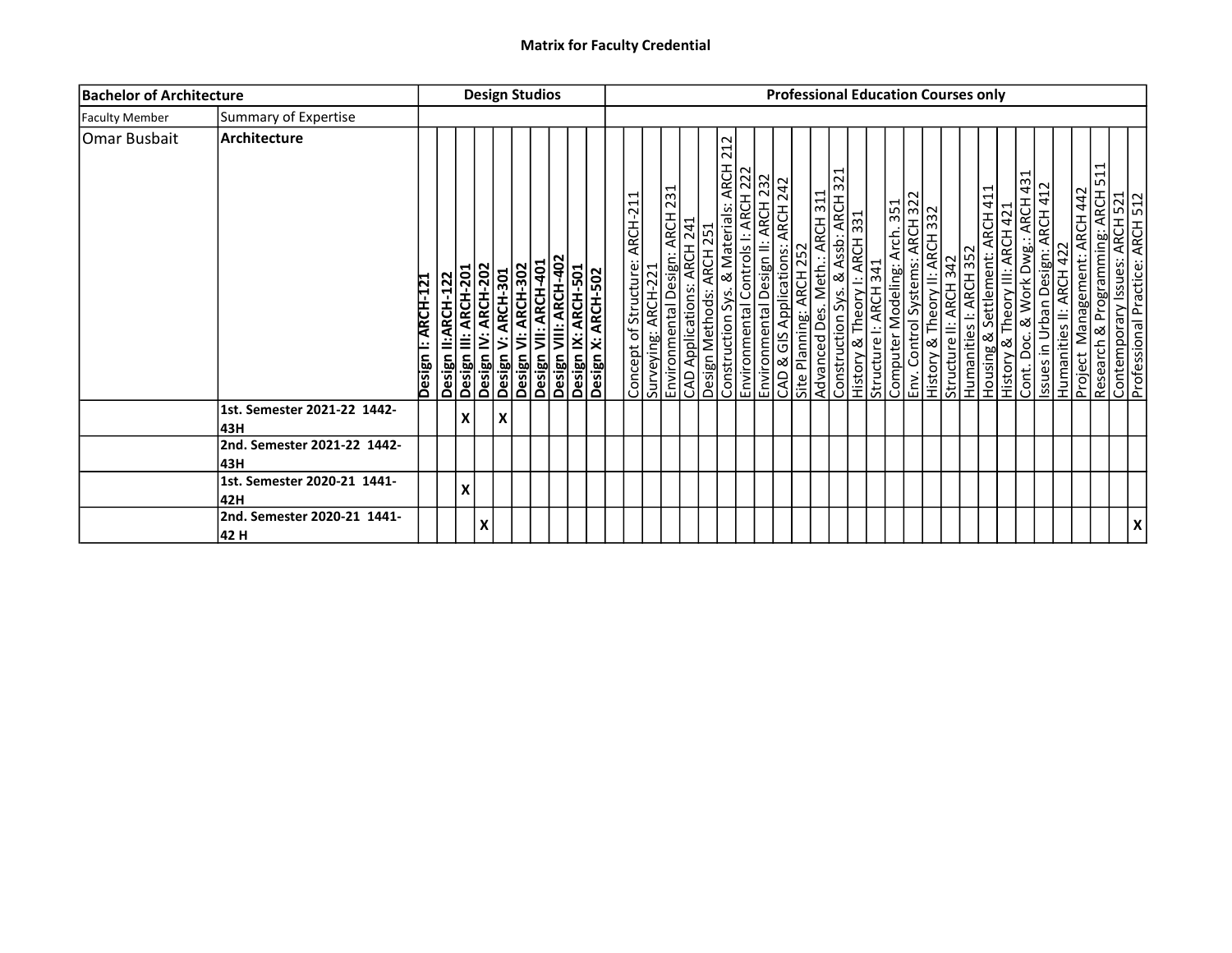| <b>Bachelor of Architecture</b> |                                      |                    |                                            |                     | <b>Design Studios</b> |                                                                                                                  |   |                               |                     |   |   |                                                                                                                                                                                                                     |  |                                                             |                               |  |  | <b>Professional Education Courses only</b>                                                                                                                                                        |                        |  |                                                                                                                                                                                           |  |   |                                                                                                     |
|---------------------------------|--------------------------------------|--------------------|--------------------------------------------|---------------------|-----------------------|------------------------------------------------------------------------------------------------------------------|---|-------------------------------|---------------------|---|---|---------------------------------------------------------------------------------------------------------------------------------------------------------------------------------------------------------------------|--|-------------------------------------------------------------|-------------------------------|--|--|---------------------------------------------------------------------------------------------------------------------------------------------------------------------------------------------------|------------------------|--|-------------------------------------------------------------------------------------------------------------------------------------------------------------------------------------------|--|---|-----------------------------------------------------------------------------------------------------|
| <b>Faculty Member</b>           | Summary of Expertise                 |                    |                                            |                     |                       |                                                                                                                  |   |                               |                     |   |   |                                                                                                                                                                                                                     |  |                                                             |                               |  |  |                                                                                                                                                                                                   |                        |  |                                                                                                                                                                                           |  |   |                                                                                                     |
| Meshari Albaqmi                 | Architecture                         | Design I: ARCH-121 | Design II:ARCH-122<br>Design III: ARCH-201 | Design IV: ARCH-202 | Design V: ARCH-301    | Desiğn VI: ARCH-302<br>Design VII: ARCH-401<br>Design VIII: ARCH-402<br>Design X: ARCH-501<br>Design X: ARCH-502 |   | Concept of Structure: ARCH-21 | Surveying: ARCH-221 |   |   | 212<br>Environmental Design: ARCH 231<br>CAD Applications: ARCH 241<br>Design Methods: ARCH 251<br>Construction Sys. & Materials: ARCH 22<br>Environmental Design II: ARCH 222<br>Environmental Design II: ARCH 232 |  | CAD & GIS Applications: ARCH 242<br>Site Planning: ARCH 252 | Advanced Des. Meth.: ARCH 311 |  |  | Construction Sys. & Assb: ARCH 321<br> History & Theory I: ARCH 331<br> Structure I: ARCH 341<br> Computer Modeling: Arch 351<br> History & Theory II: ARCH 322<br> History & Theory II: ARCH 332 | Structure II: ARCH 342 |  | Humanities I: ARCH 352<br>Housing & Settlement: ARCH 411<br>History & Theory III: ARCH 421<br>Issues in Urban Design: ARCH 412<br>Humanities II: ARCH 422<br>Project Management: ARCH 442 |  | ⊣ | Research & Programming: ARCH 51<br>Contemporary Issues: ARCH 521<br>Professional Practice: ARCH 522 |
|                                 | 1st. Semester 2021-22 1442-<br>l43H  |                    |                                            |                     |                       |                                                                                                                  |   |                               |                     | X |   |                                                                                                                                                                                                                     |  |                                                             |                               |  |  |                                                                                                                                                                                                   |                        |  |                                                                                                                                                                                           |  |   |                                                                                                     |
|                                 | 2nd. Semester 2021-22 1442-<br>l43H  |                    |                                            | $\pmb{\mathsf{X}}$  |                       |                                                                                                                  | X |                               |                     |   |   |                                                                                                                                                                                                                     |  |                                                             |                               |  |  |                                                                                                                                                                                                   |                        |  |                                                                                                                                                                                           |  |   |                                                                                                     |
|                                 | 1st. Semester 2020-21 1441-<br>42H   |                    | Χ                                          |                     |                       |                                                                                                                  |   |                               |                     |   | X |                                                                                                                                                                                                                     |  |                                                             |                               |  |  |                                                                                                                                                                                                   |                        |  |                                                                                                                                                                                           |  |   |                                                                                                     |
|                                 | 2nd. Semester 2020-21 1441-<br> 42 H |                    |                                            | X                   |                       |                                                                                                                  |   |                               |                     |   |   |                                                                                                                                                                                                                     |  |                                                             |                               |  |  |                                                                                                                                                                                                   |                        |  |                                                                                                                                                                                           |  |   |                                                                                                     |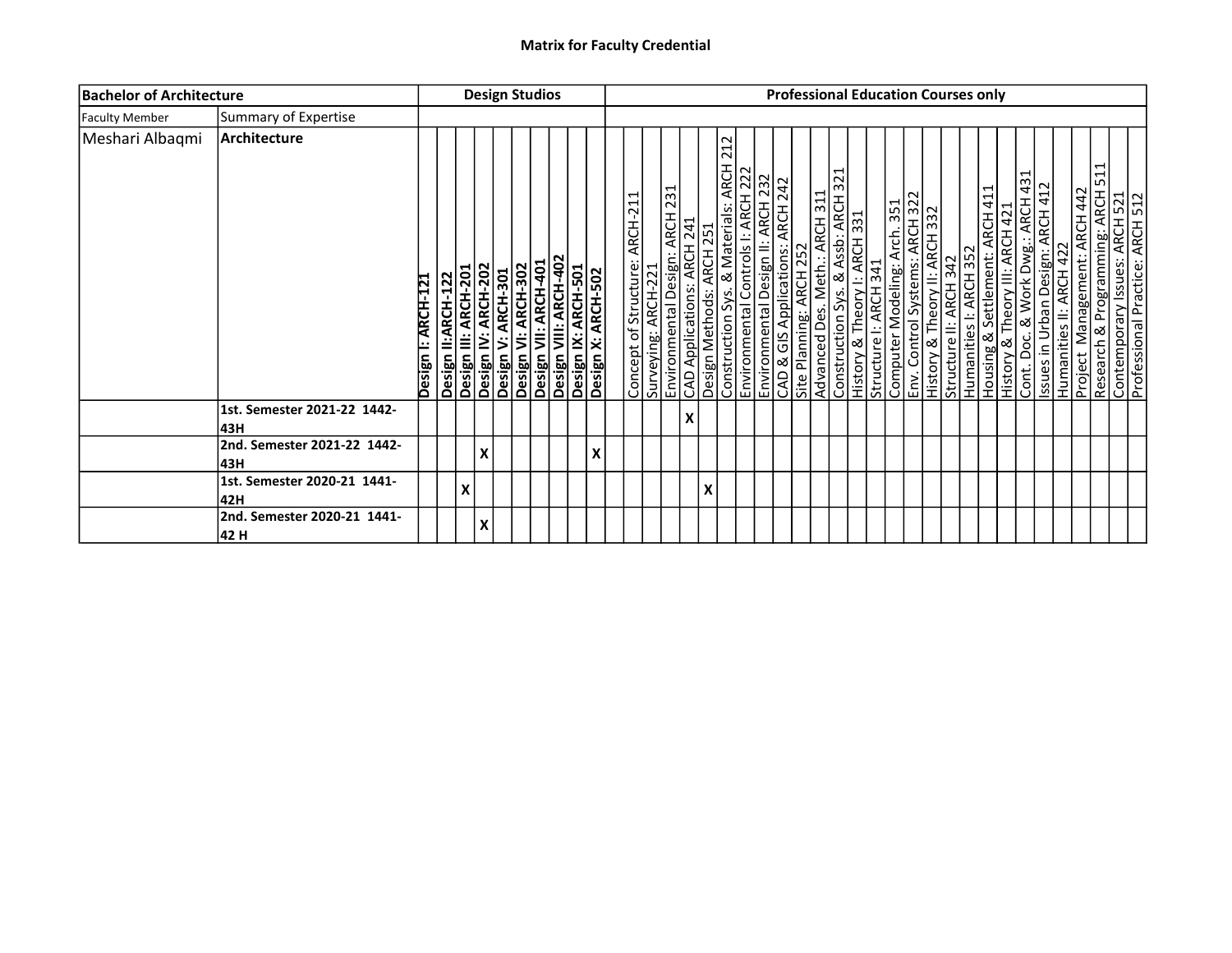| <b>Bachelor of Architecture</b> |                                     |                    |                    | <b>Design Studios</b>                       |                           |                                                                                                                        |   |   |                               |                     |                           |                                                                                                                                                                                                                     |  |                                  |                                                          |  | <b>Professional Education Courses only</b>                                                                                                                                                        |  |                        |                                                          |                                                                                                                                   |  |   |                                           |                                                                                                          |  |
|---------------------------------|-------------------------------------|--------------------|--------------------|---------------------------------------------|---------------------------|------------------------------------------------------------------------------------------------------------------------|---|---|-------------------------------|---------------------|---------------------------|---------------------------------------------------------------------------------------------------------------------------------------------------------------------------------------------------------------------|--|----------------------------------|----------------------------------------------------------|--|---------------------------------------------------------------------------------------------------------------------------------------------------------------------------------------------------|--|------------------------|----------------------------------------------------------|-----------------------------------------------------------------------------------------------------------------------------------|--|---|-------------------------------------------|----------------------------------------------------------------------------------------------------------|--|
| <b>Faculty Member</b>           | Summary of Expertise                |                    |                    |                                             |                           |                                                                                                                        |   |   |                               |                     |                           |                                                                                                                                                                                                                     |  |                                  |                                                          |  |                                                                                                                                                                                                   |  |                        |                                                          |                                                                                                                                   |  |   |                                           |                                                                                                          |  |
| Abdullah Alansari               | Architecture                        | Design I: ARCH-121 | Design II:ARCH-122 | Design IV: ARCH-202<br>Design III: ARCH-201 |                           | <b>Design V: ARCH-301</b><br>Design VI: ARCH-302<br>Design VII: ARCH-401<br>Design IX: ARCH-501<br>Design IX: ARCH-501 |   |   | Concept of Structure: ARCH-21 | Surveying: ARCH-221 |                           | 212<br>Environmental Design: ARCH 231<br>CAD Applications: ARCH 241<br>Design Methods: ARCH 251<br>Construction Sys. & Materials: ARCH 22<br>Environmental Design II: ARCH 222<br>Environmental Design II: ARCH 232 |  | CAD & GIS Applications: ARCH 242 | Advanced Des. Meth.: ARCH 311<br>Site Planning: ARCH 252 |  | Construction Sys. & Assb: ARCH 321<br> History & Theory I: ARCH 331<br> Structure I: ARCH 341<br> Computer Modeling: Arch 351<br> History & Theory II: ARCH 322<br> History & Theory II: ARCH 332 |  | Structure II: ARCH 342 | Humanities I: ARCH 352<br>Housing & Settlement: ARCH 411 | History & Theory III: ARCH 421<br>Cont. Doc. & Work Dwg.: ARCH 431<br>Issues in Urban Design: ARCH 431<br>Humanities II: ARCH 422 |  |   | <b>ARCH 442</b><br>Management:<br>Project | ⊣<br>Research & Programming: ARCH 51<br>Contemporary Issues: ARCH 521<br>Professional Practice: ARCH 522 |  |
|                                 | 1st. Semester 2021-22 1442-<br>43H  |                    |                    | X                                           | $\boldsymbol{\mathsf{X}}$ |                                                                                                                        |   |   |                               |                     | $\boldsymbol{\mathsf{x}}$ |                                                                                                                                                                                                                     |  |                                  |                                                          |  |                                                                                                                                                                                                   |  |                        |                                                          |                                                                                                                                   |  |   |                                           |                                                                                                          |  |
|                                 | 2nd. Semester 2021-22 1442-<br>l43H |                    |                    | X                                           |                           |                                                                                                                        |   |   |                               |                     |                           |                                                                                                                                                                                                                     |  |                                  |                                                          |  |                                                                                                                                                                                                   |  |                        |                                                          |                                                                                                                                   |  | v |                                           |                                                                                                          |  |
|                                 | 1st. Semester 2020-21 1441-<br>l42H |                    |                    | X                                           |                           |                                                                                                                        | X |   |                               |                     |                           |                                                                                                                                                                                                                     |  |                                  |                                                          |  |                                                                                                                                                                                                   |  |                        |                                                          |                                                                                                                                   |  |   |                                           |                                                                                                          |  |
|                                 | 2nd. Semester 2020-21 1441-<br>42 H |                    |                    | Χ                                           |                           |                                                                                                                        |   | X |                               |                     |                           |                                                                                                                                                                                                                     |  |                                  |                                                          |  |                                                                                                                                                                                                   |  |                        |                                                          |                                                                                                                                   |  |   |                                           |                                                                                                          |  |